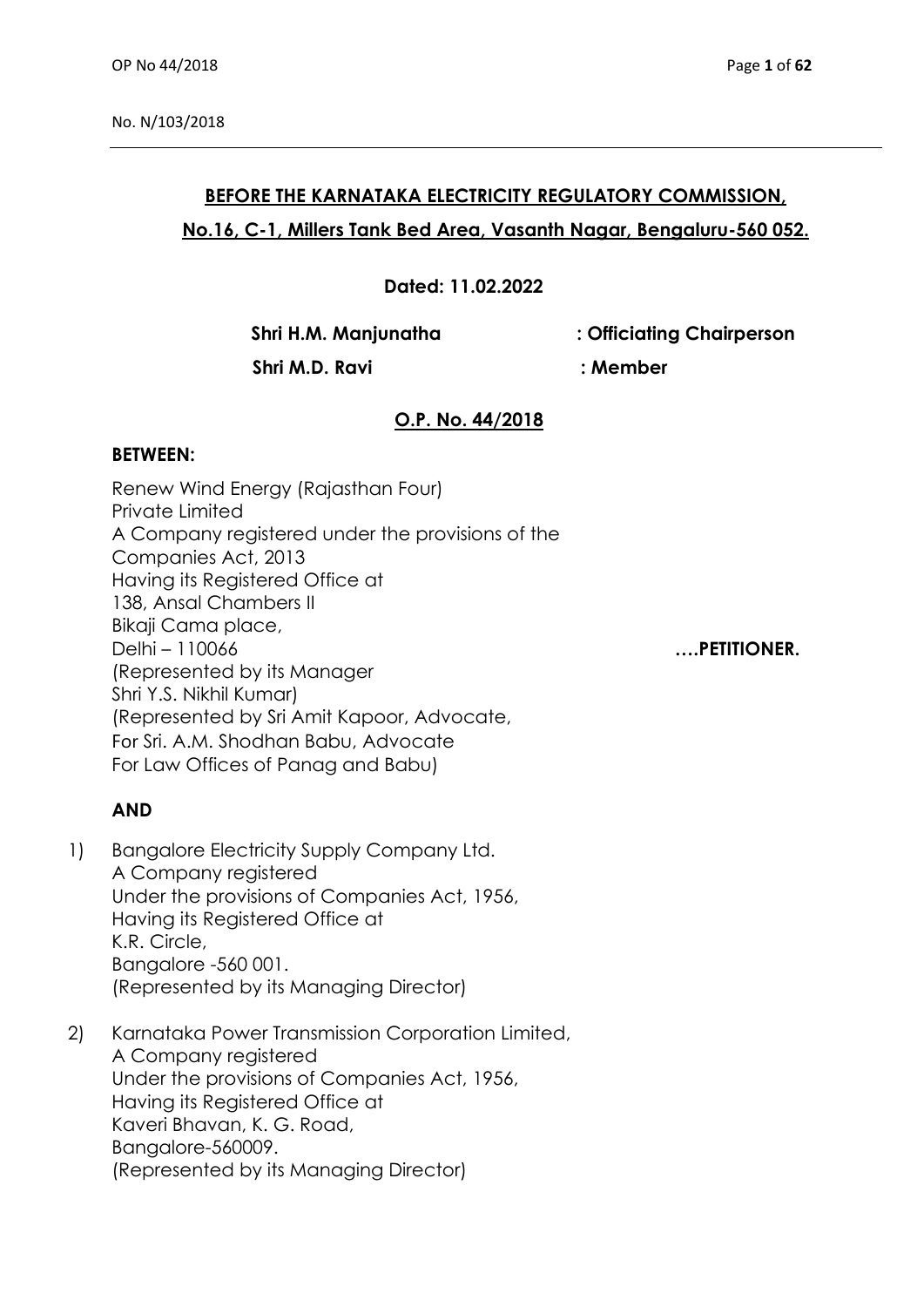3) Karnataka Renewal Energy Development Limited (KREDL), A Company Registered under the provisions of the Indian Companies Act,1956 having its Registered Office at No.39, Shanti Gruha, Bharath Scouts & Guides Building, Palace Road, Gandhinagar, **2006 1997 1998 1998 1998 1998 1998 1998 1998 1998 1999 1999 1999 1999 1999 1999 1999 1999 1999 1999 1999 1999 1999 1999 1999 1999 1999 1999** Bengaluru–560 001. (Represented by its Managing Director) (R1 and R2 Represented by Sri. Sriranga. S, Advocate Ms Medha M Puranik, Advocate For JustLaw Advocates) (R3 Represented by Sri. Murugesh V Charati, Advocate & Smt. Latha, Advocate)

## **ORDERS**

1) This Petition is filed under Section 86(1)(f) of the Electricity Act, 2003 by the

Petitioner praying for the following reliefs to;

- a) Direct Respondent No. 1 to decide upon the Petitioner's letter/representation dated 25.09.2017 (Annexure-N) with respect to Force Majeure.
- b) Quash the letter dated 17.11.2017 (Annexure-S) issued by the 1st Respondent pursuant to the letter dated 04.10.2017.
- c) Recall the letter dated 04.10.2017 issued by this Commission to the 1st Respondent.

In the alternative

- d) Declare that the delay in commissioning was due to reasons outside the control of the Petitioner and therefore amount to Force majeure as defined in Article 14 of the PPA.
- e) Declare that the KERC applicable tariff as stated in Article 12 of the PPA would be as per the Tariff order dated 30.07.2015.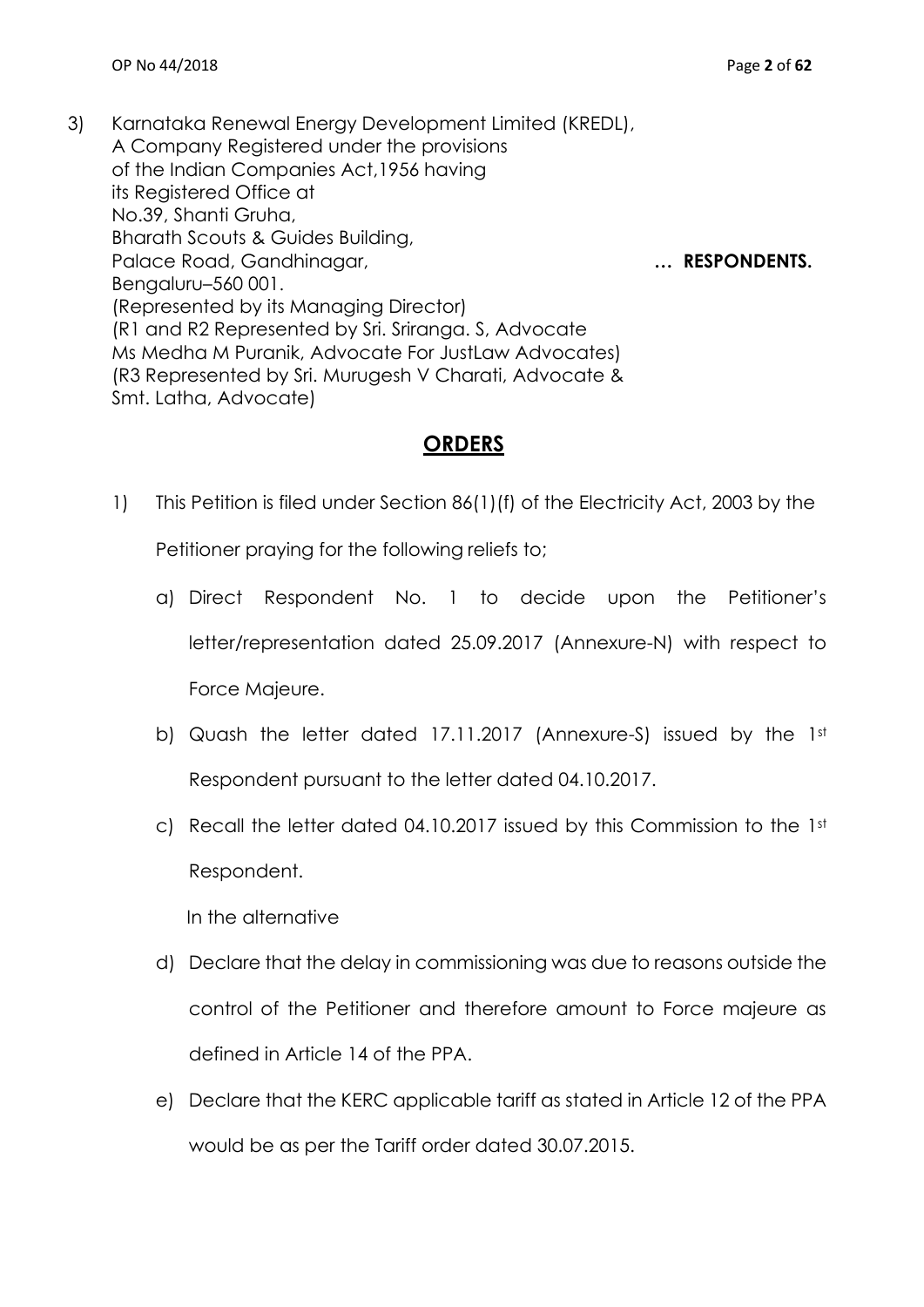- f) Declare that the revised Tariff order dated 12.04.2017 would not be applicable to the PPA between the Petitioner and the 1st Respondent.
- g) Direct the 1st Respondent to return the levy of liquidated damages under the provisions of the PPA under restrain the 1st Respondent from taking any other coercive measures under the terms of the PPA.
- h) Direct the 1st Respondent to pay the difference in Tariff from the date of commissioning to the date of disposal of this Petition.
- i) Pass such other order/s including an order as to costs to meet the ends of justice.
- 2) The brief facts set out in this petition are as under:
	- a) The Petitioner Company is a Special Purpose Vehicle of ReNew Solar Power Private Limited, a Solar PV Power Project Developer with extensive experience in developing and operating renewable power projects throughout India. The Petitioner Company is a generator as defined under the Provisions of Electricity Act, 2003.
	- b) The Karnataka Renewable Energy Department/the 3<sup>rd</sup> Respondent, vide its request for proposals (RfP) (Annexure-A to the Amended Petition) dated 20.11.2015 invited proposals for establishing, operating and maintaining 1200 MW of Solar PV Power Plants in Karnataka. The project was to be implemented in 60 Taluks, with each Taluk being allotted 20 MW power plants. The minimum capacity and maximum capacity for each individual builder per Taluk was set at 3 MW and 20 MW respectively.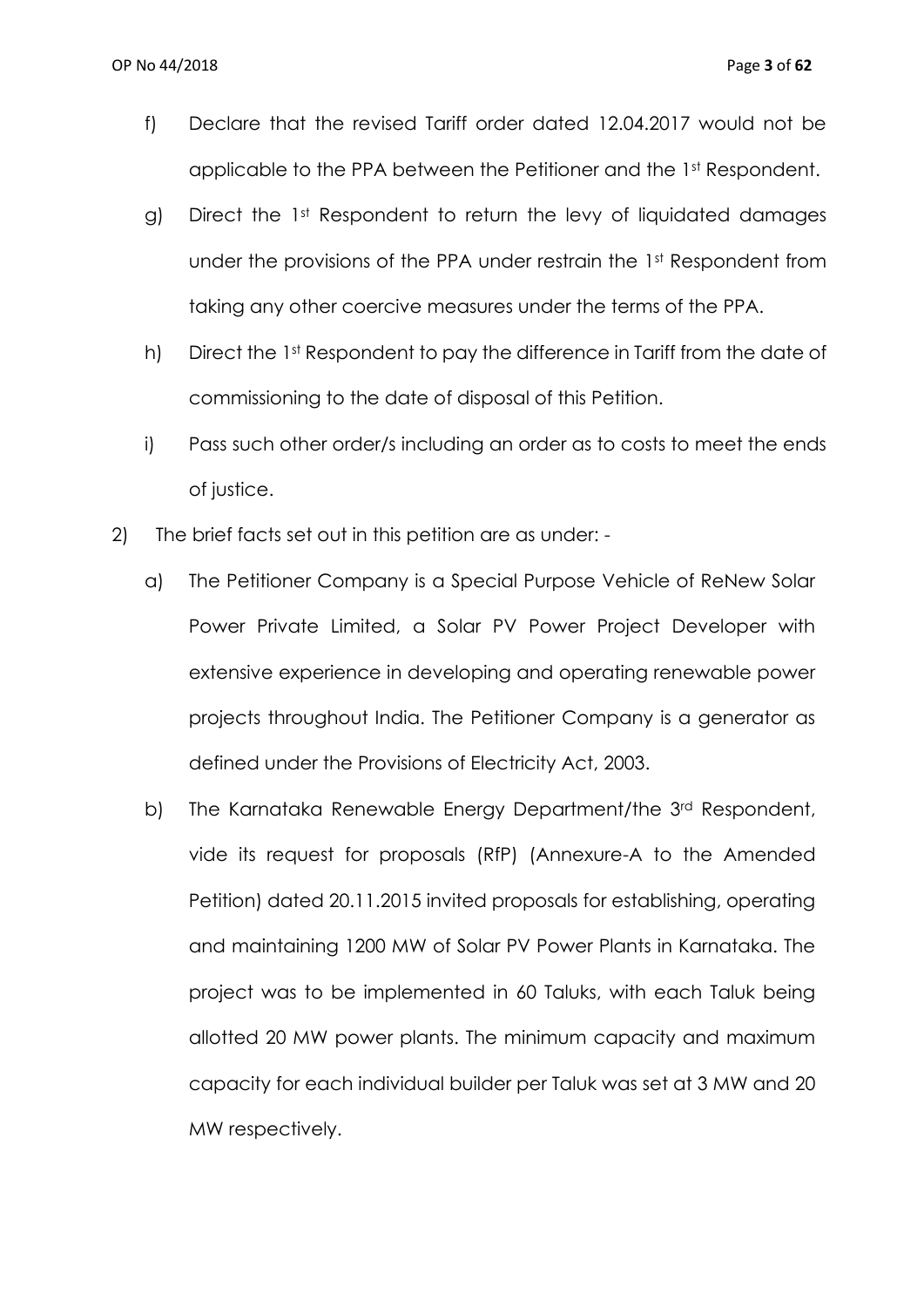- c) The SPD emerged as the successful bidder in 9 Taluks in Karnataka to establish 9 x 20 MW capacity power plants in the said Taluks. The Turuvekere Project was awarded to the SPD by the 3rd Respondent vide letter of award and allotment letter (Annexure-B to the Amended Petition) dated 23.03.2016. As per the terms of allotment letter the SPD was required to enter into a Power Purchase Agreement with BESCOM/1st Respondent within 30 days of the letter of award.
- d) The present Petition pertains to the 20 MW capacity power plant at Turuvekere Taluk in Tumkuru District in which the SPD emerged as a successful bidder and has executed the same through its SPV, the Petitioner herein. The SPD vide its letter (Annexure-C to the Amended Petition) dated 29.03.2016 accepted the allotment letter within the prescribed time and sought to implement the project through the Petitioner as permitted under Clause 2.1.2 of the RfP. Pursuant to the allotment letter, the Petitioner entered into PPA (Annexure-D to the Amended Petition) dated 23.05.2016 with the 1st Respondent for a period of 25 years at a Tariff of 4.84/ per unit. The Schedule Commercial Operation Date under the PPA was 12 months from the effective date of 14.10.2016 i.e., the date on which the Commission accorded approval to the PPA.
- e) As per Article 4 of PPA, the Petitioner unless affected by Force Majeure events, was required to obtain all consents and permissions required for fulfilling its obligations under the PPA within a period of 8 months from the effective date. The PPA provided for downward revision of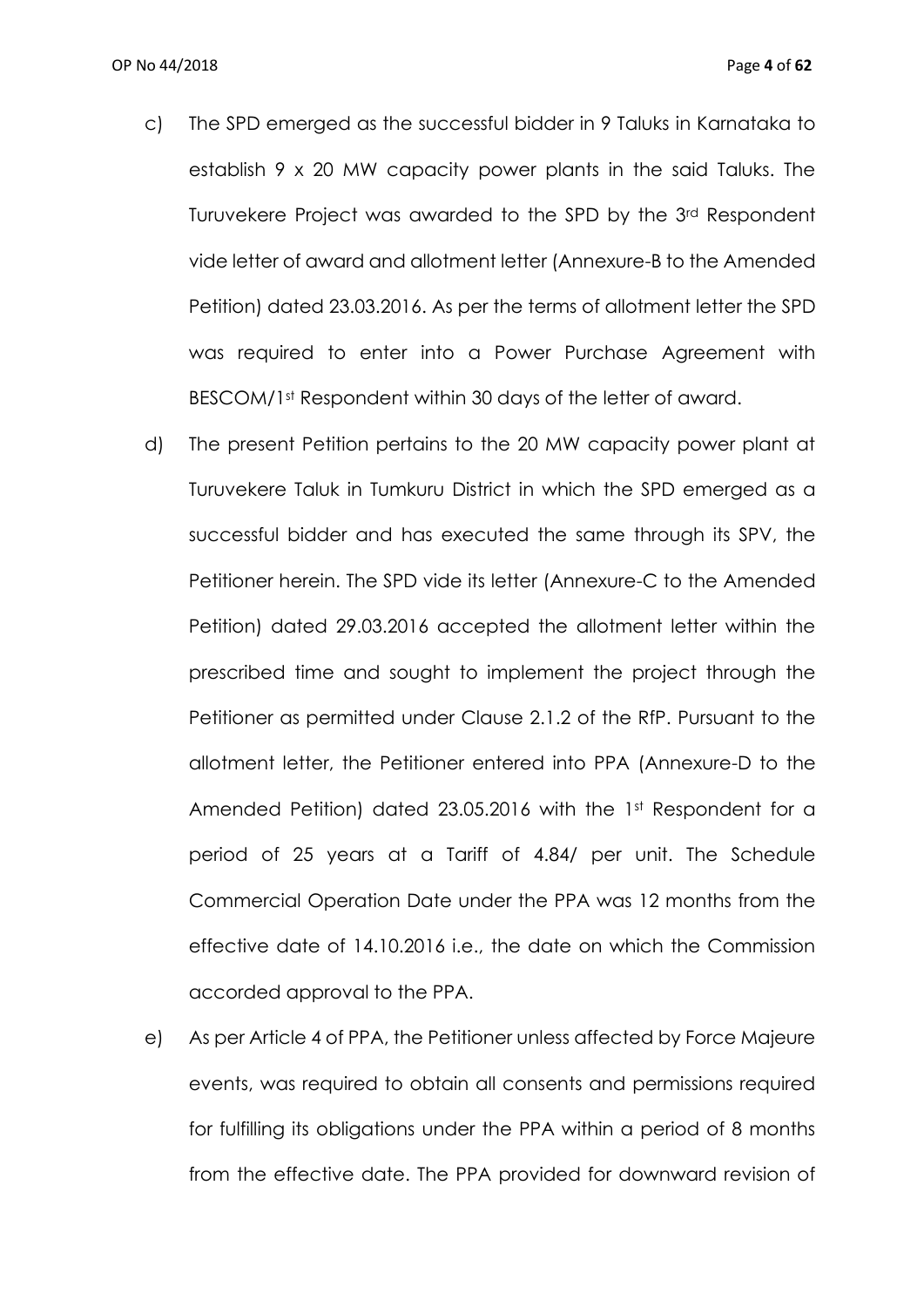tariff and liquidated damages in the event of delay in commissioning the project for reasons other than Force Majeure Events as provided for under PPA. The Commission has approved the PPA vide its letter (Annexure-E to the Amended Petition) dated 14.10.2016 subject to certain corrections and modifications. The parties were directed to carry out the corrections and modifications through a Supplemental PPA. Accordingly, a Supplemental PPA (Annexure-F to the Amended Petition) dated 06.01.2017, executed incorporating the changes and modifications prescribed by the Commission through its letter dated 14.10.2016.

- f) The Petitioner preferred to set up its generating stations in one location. The Petitioner had conducted its diligence and found that land was also available inside the Sampige substation for the purpose of establishing its termination bay and therefore it was far more efficient for the Petitioner to apply for evacuation from Sampige Sub-station. The Petitioner applied for grant of evacuation approval for Sampige Sub-station in Turuvereke Taluk vide its letter (Annexure-G to the Amended Petition) dated 21.10.2016 to the KPTCL/2nd Respondent, the pettiioner applied for evacuation from its 20 MW Solar Power Project at Turuvekere by constructing 110 KVSC line to Sampige 110 KV/11KV Sub-station of KPTCL at a distance of about 4 kms and he provided all required documents.
- g) The Petitioner in the mean while applied for all permissions, approvals and consents required to perform its obligations under the PPA dated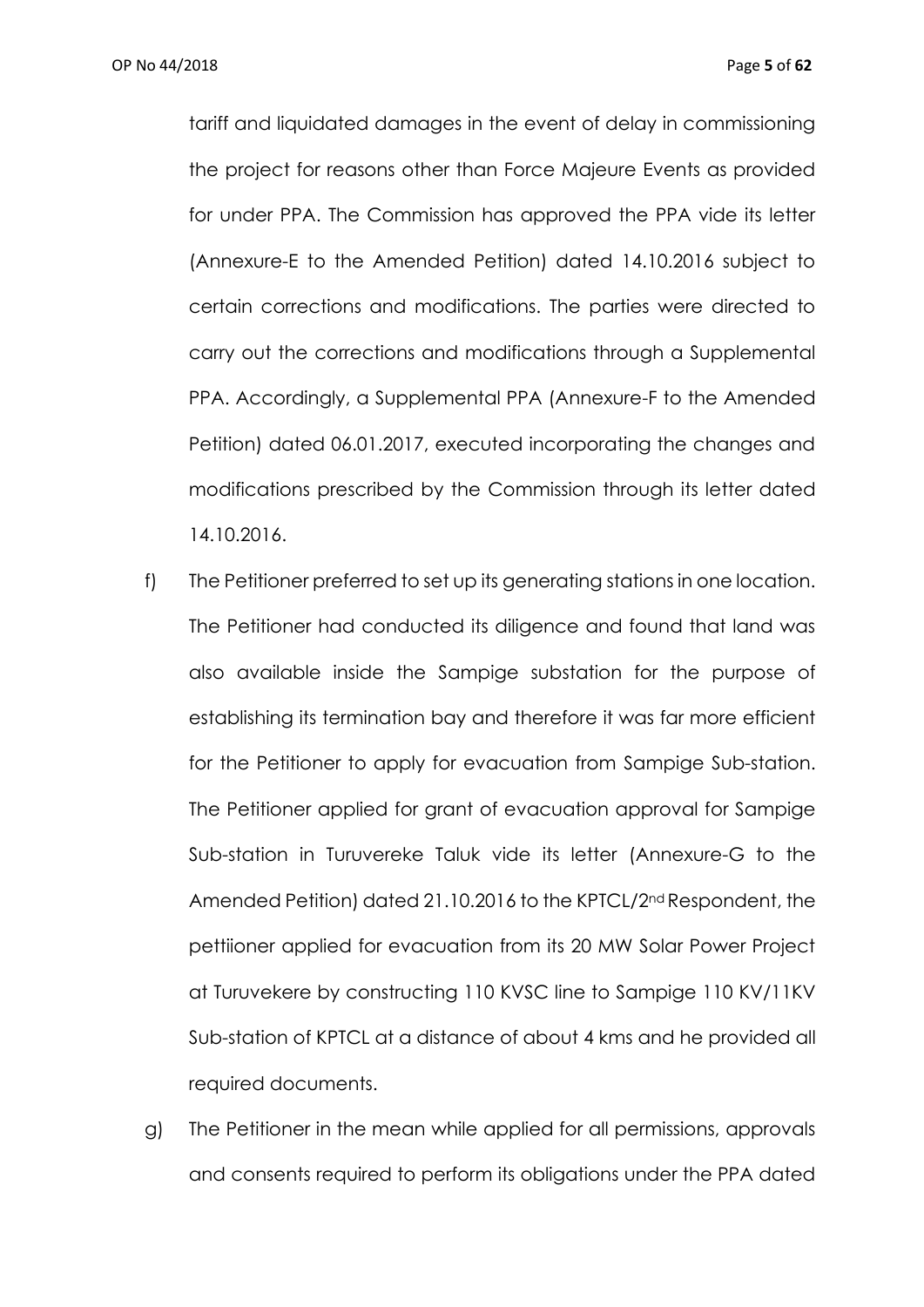23.05.2016. The Petitioner had made the applications well within time after the PPA dated 23.05.2016 was entered into. The Petitioner has made the applications well within time the delay caused in commissioning of the project was outside the control of the Petitioner.

- h) After an inordinate delay of 173 days vide letter (Annexure-H to the Amended Petition) dated 11.04.2017 issued by 2nd Respondent, the Petitioner received a tentative evacuation scheme from the 2<sup>nd</sup> Respondent KPTCL. The 2nd Respondent in its letter dated 11.04.2017 has stated that as per the fesability report furnished by the KPTCL for Turuvekere Taluk the 110/11KV Mayasandra substation and 110/11KV Nonavinakere substation were studied for the purposes of feasibility. It was found that both these substations only had evacuation capacity available for 10 MW each. The 1200 MW tenders were not invited based on the feasibility report furnished by the KPTCL and therefore evacuation approval would be considered at 110/11KV Sampige substation at Turuvekere Taluk, Tumkuru District.
- i) The Petitioner through its letter (Annexure-J to the Amended Petition) dated 27.04.2017 accepted the Provisional Evacuation Scheme and the general conditions that were prescribed barring the condition that the Petitioner should purchase land adjacent 110/11KV Sampige substation for construction of 110 KV TB with metering. The Petitioner requested the 2nd Respondent to permit it to utilize the land already available within Sampige substation for construction of its 110 KV TB.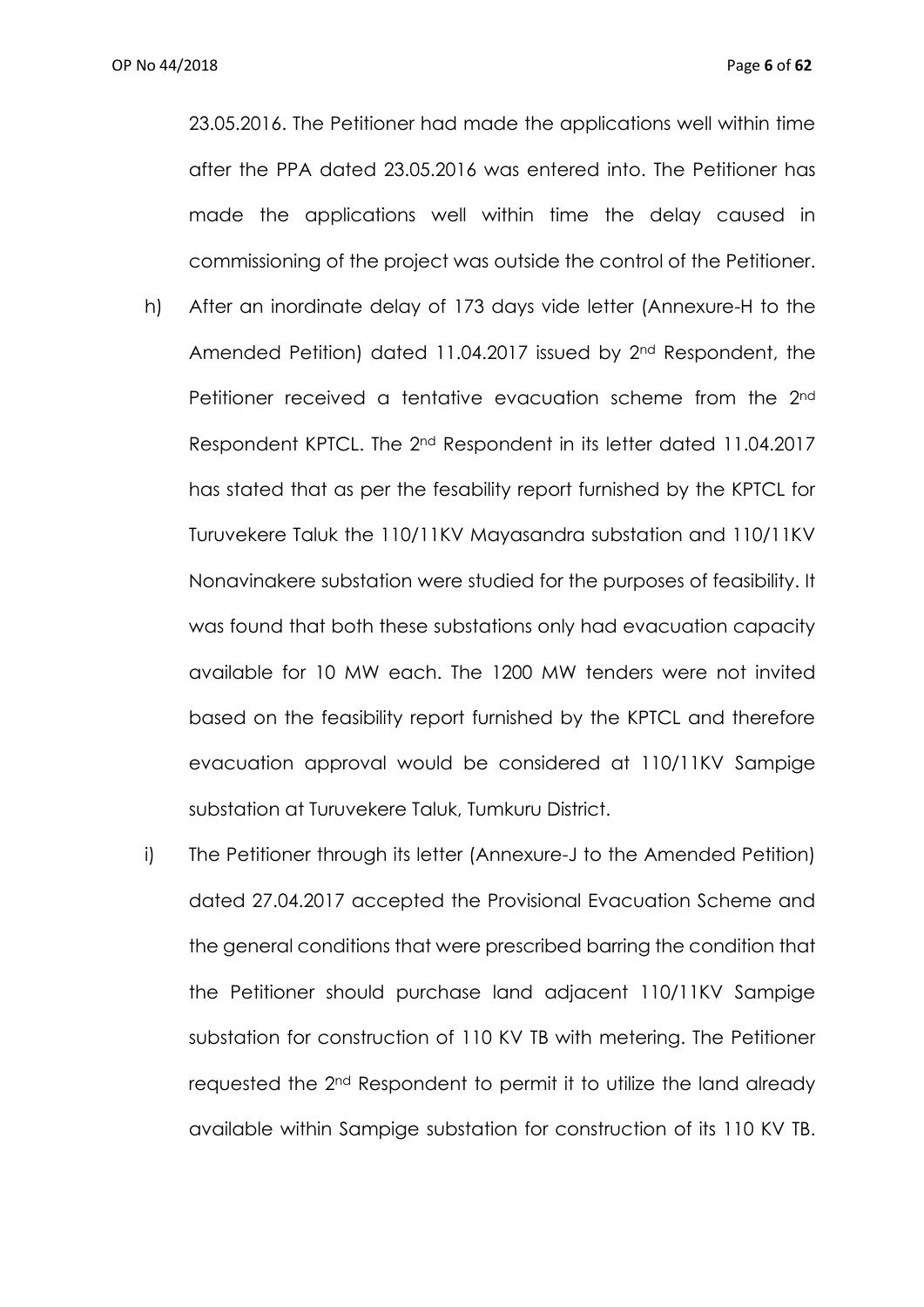This request is made with an intention of saving time as the process of acquisition of land was time consuming and laborious process.

- j) The 2<sup>nd</sup> Respondent through a letter (Annexure-K to the Amended Petition) dated 11.05.2017, granted regular evacuation approval and issued a Regular Evacuation Scheme to be executed under selfexecution by the Petitioner. The Petitioner's request for land available within Sampige Substation for the purpose of constructing 110 KV TB was being considered at the time of the 2nd Respondent issuing its letter dated 11.05.2017. In the said letter the Petitioner was also directed to furnish a copy of the Supplemental PPA approved by the Commission before seeking interconnection approval. The Petitioner issued a Condition Precedent completion letter (Annexure-L to the Amended Petition) dated 02.06.2017 to the 1st Respondent enclosing the list of permissions, approvals and consents obtained by the Petitioner. The Petitioner has received the Tentative Evacuation Scheme on 11.04.2017 and thereafter promptly began acquiring land for the purposes of the project and fulfilling all other Conditions Precedent requirements under Article 4 of the PPA entered into between the parties. The Petitioner had completed land acquisition and other all related formalities by 02.06.2017.
- k) The Petitioner commenced setting up the Turuvekere project on 16.08.2017 a mere two months after the land acquisition process was completed. The project was commissioned on 13.12.2017 within about five months of completing the land acquisition process despite (a)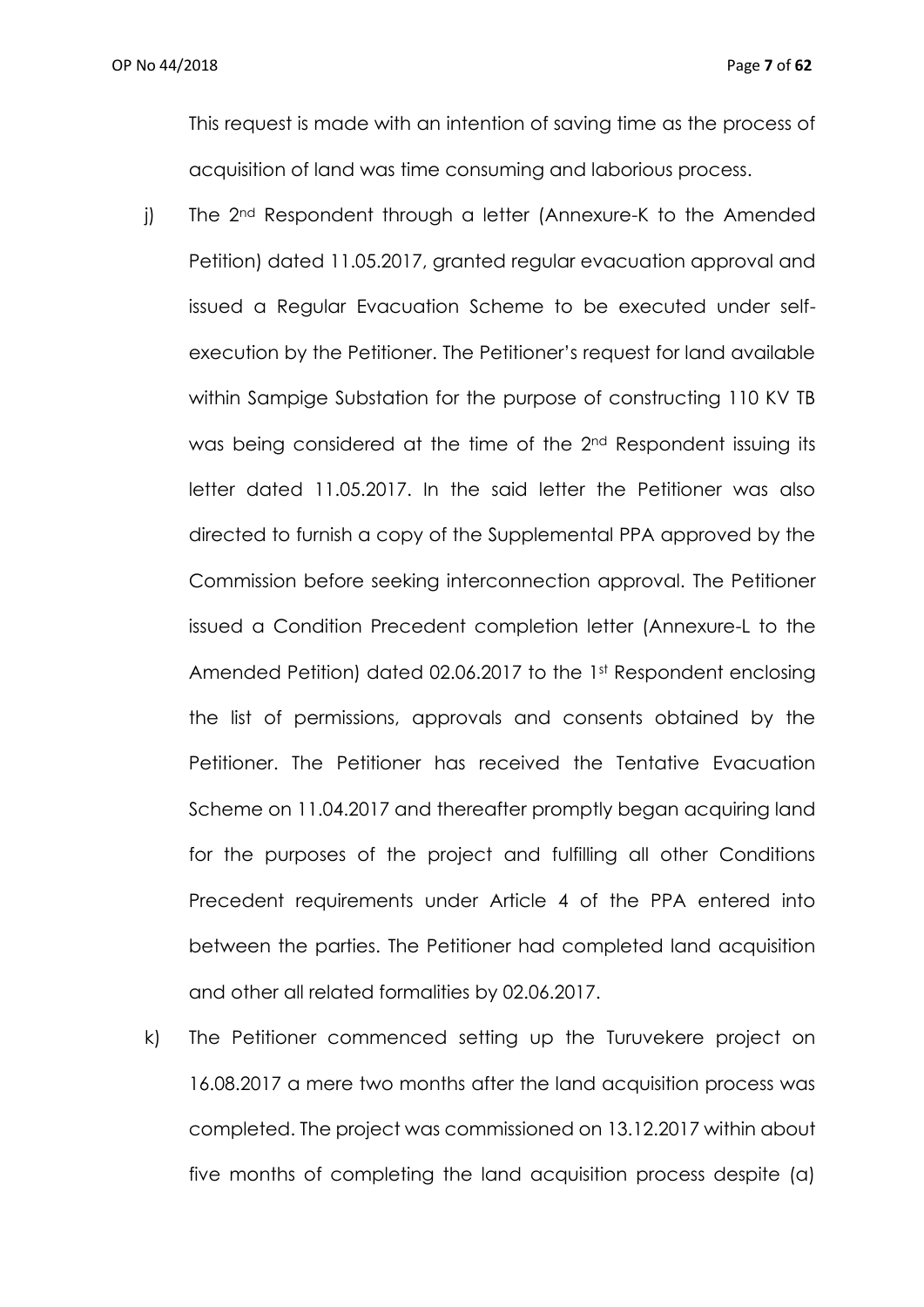Demonetization (b) Delay in approvals and (c) Imposition of GST. The 2<sup>nd</sup> Respondent through its letter (Annexure-M to the Amended Petition) dated 23.06.2017 approved that Single Line Diagram furnished by the Petitioner in pursuance of its PE approval application subject to modifications.

- l) The Ministry of New and Renewable Energy (MNRE) by its letter dated 28.07.2017 taking due recognize of the fact that the delay in connectivity, permissions, land approvals and force majeure events can delay project implementation has informed all the State Governments that Competent Authorities can allow extension of time duration as per contractual agreements. In the above circumstances the Petitioner vide its letter (Annexure-N to the Amended Petition) dated 25.09.2017 to the 1st Respondent sought an extension of Scheduled commissioning date by 30 days due to various Force majeure reasons completely beyond its control. The reasons for delay were (a) Demonetization (b) Delay in PE Approval (c) Implementation of GST (d) Delay in obtaining several consents and permits from the appropriate State Government. The Petitioner stated that it had fulfilled all Condition Precedents except for obtaining the NA order which were pending in the office of the relevant Government Authority.
- m) That the Petitioner could not comply with Clause 4 of the PPA with respect to Conditions Precedents since the PE approval itself has taken an unreasonable amount of time of about 6 months. The process of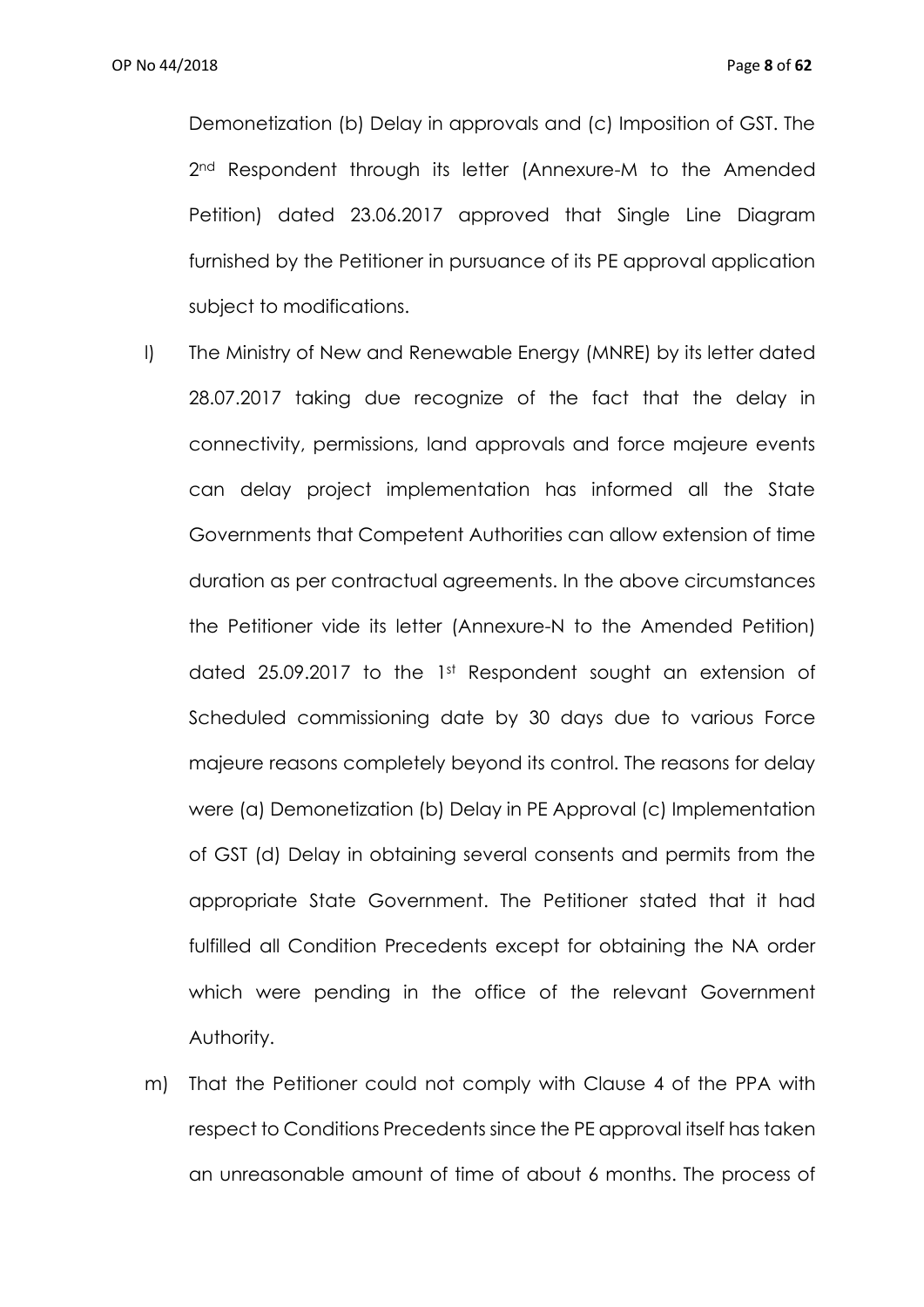acquisition of land cannot be initiated until PE approval is granted. It is well known that land acquisition is a time-consuming process, in this regard, the Petitioner has executed various projects throughout India and has ordinarily been granted Permanent Evacuation approval within a period of 2 months. Thus, the period of 7 months in the instant case is unforeseeable extraordinary and beyond the Petitioner's control and qualifies as a Force Majeure event as defined under the PPA. The 1st Respondent did not respond to the Petitioner's letter dated 25.09.2017 seeking extension of SCOD. It is pertinent to highlight that the PPA signed between the parties envisaged that the existence of Force Majeure conditions and the validity of the claim under the same would be determined by the Petitioner or BESCOM as the case may be.

n) In this regard, it has come to the knowledge of the Petitioner that the Commission vide its letter (Annexure-P to the Amended Petition) dated 02.11.2017 in the case of Rishabh Buildwell Private Limited had addressed the issue of extension of SCOD of Solar project in respect of development of the 1200 MW solar power projects. The Commission had directed the developers to approach their respective ESCOMs for extension and not to approach the Commission directly. Since the project was ready in all respects, the project was commissioned on 13.11.2017 as reflected by the Commissioning Certificate (Annexure-Q to the Amended Petition) dated 08.12.2017 issued by the 2nd Respondent to the Petitioner's project.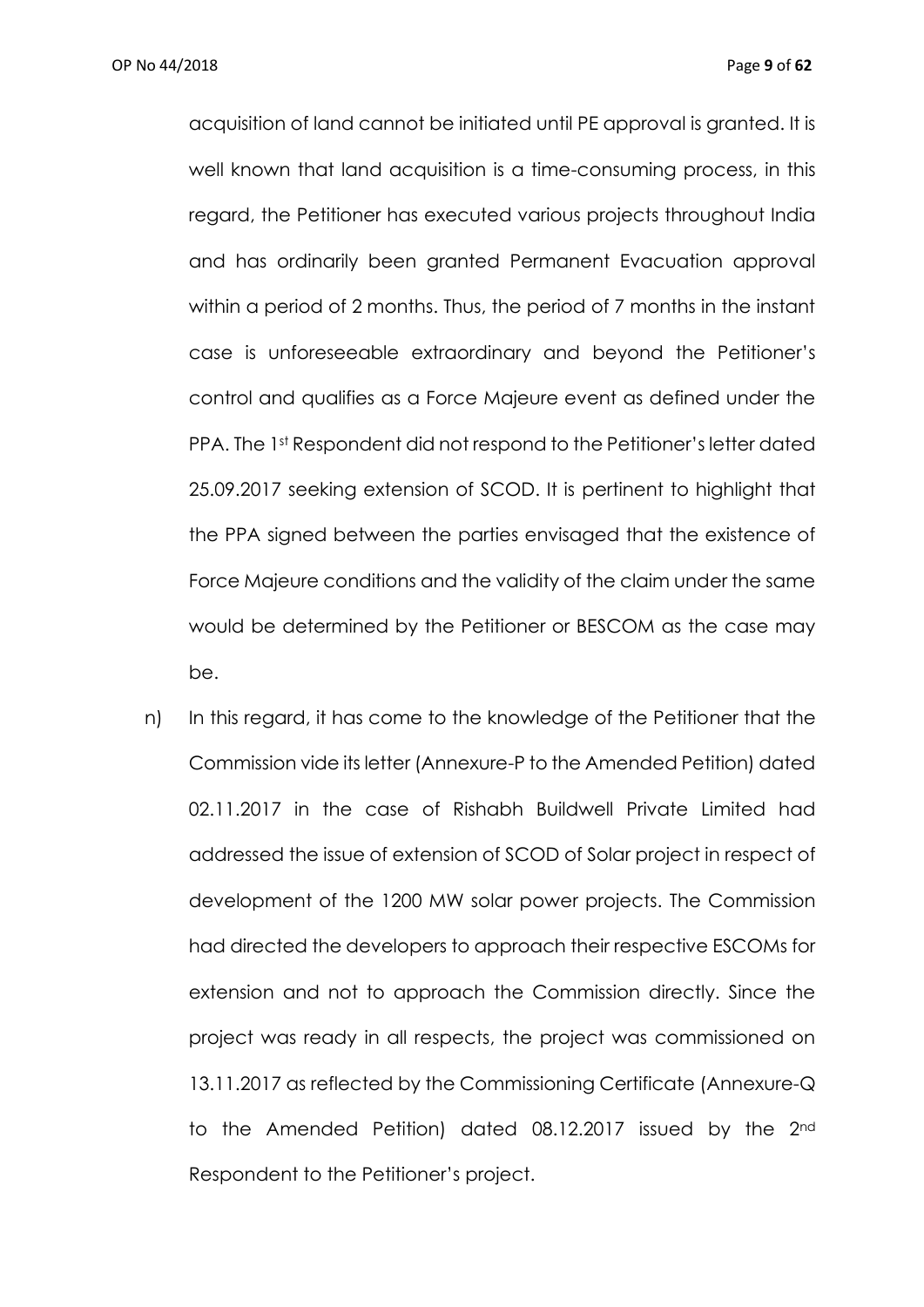- o) The 1st Respondent vide its letter dated 17.11.2017 has rejected the Petitioner's request for extension of the SCOD and inter-alia directed the Petitioner to approach the Commission for the same. The 1st Respondent instead of applying its mind independently to the reasons for delay cited by the Petitioner, cited a letter dated 04.10.2017 issued by the Commission issuing certain directions to the 1st Respondent and refuse to consider the request of the Petitioner for extension of SCOD.
- p) The 1st Respondent did not consider the Petitioner's reasons for delay in commissioning, the Petitioner has not received copy of the letter dated 04.10.2017 relied upon by the 1st Respondent nor the contents of the letter known to the Petitioner. The Petitioner reserves its right to make submissions on the scope validity and interpretation of the letter dated 04.10.2017. The 1st Respondent without considering whether the delay in the project was a result of Force Majeure or not invoked Article 12 of the PPA and applied the reduced tariff of 4.36 unit which is opposed to the PPA agreed tariff of 4.84/unit. The 1st Respondent applied the KERC solar tariff for FY 17-18 as per its order dated 12.04.2017. The 1st Respondent further levied liquidated damages as per PPA, Clause 4.3 and 5.8. The contract performance guarantees which were valid upto 31.05.2018 were upto 31.06.2018 and the extended the contract performance guarantees were to be furnished within 15 days of the date of the letter issued by the Respondent (Annexure-R to the Amended Petitioner) dated 17.11.2017.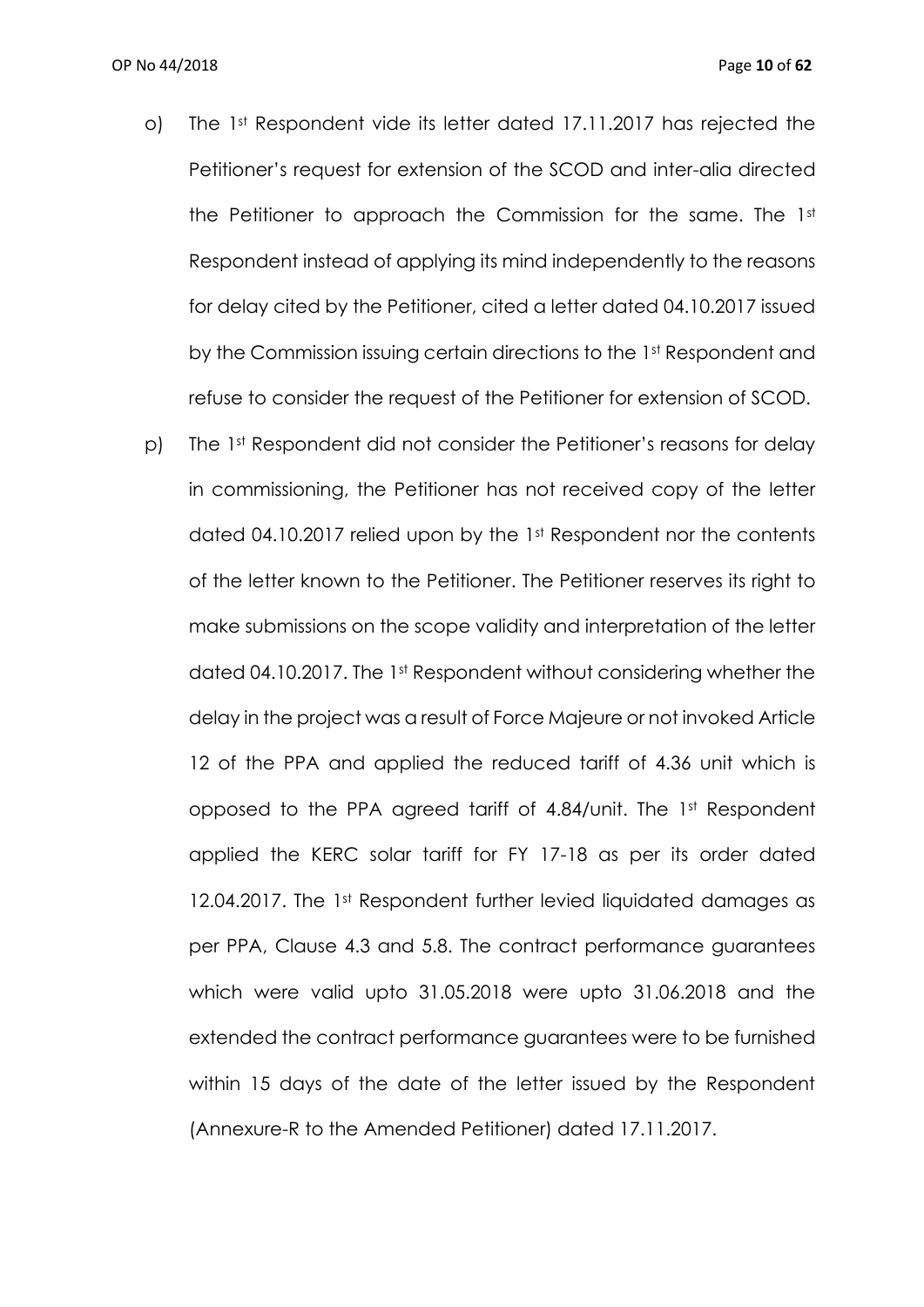- q) Aggrieved by the letter dated 17.11.2017 the Petitioner preferred writ petition in WP No. 3872/2018 (GM-KEB) before the Hon'ble High Court of Karnataka, Bengaluru inter-alia praying for quashing of the letter dated 17.11.2017. In judgement and order dated 19.02.2018 the Hon'ble High Court was pleased to permit the Petitioner to approach the Commission for redressal of its grievances.
- r) It is pertinent to note that at the time of Petitioner submitting the bid the operative tariff order was the tariff order dated 30.07.2015 which prescribed tariff of Rs. 6.51/unit. The control period in the tariff order dated 30.07.2015 was 01.07.2015 to 31.03.2018, without prejudiced to the Petitioner's contention that the minor delay of about two months was due to Force Majeure conditions which was well within the knowledge of the 1st Respondent. The Commission issued an order dated 12.04.2017 applicable to projects in respect of which PPA's were entered in to on or after 01.04.2017 but before 01.04.2018 and in respect of projects where PPA's were entered into prior to 01.04.2017 but were commissioned between 01.04.2017 and 31.03.2018.
- s) The Petitioner is highly aggrieved by the imposition of a reduced tariff and liquidated damages for delay in commissioning of the project. The delay is solely due to reasons outside the control of the Petitioner. The delay is due to Force Majeure conditions which have been brought to the notice of the 1st Respondent. Further the reduced tariff as per the tariff order dated 12.04.2017 is not applicable on the project since the project is own through transparent process of competitive bidding.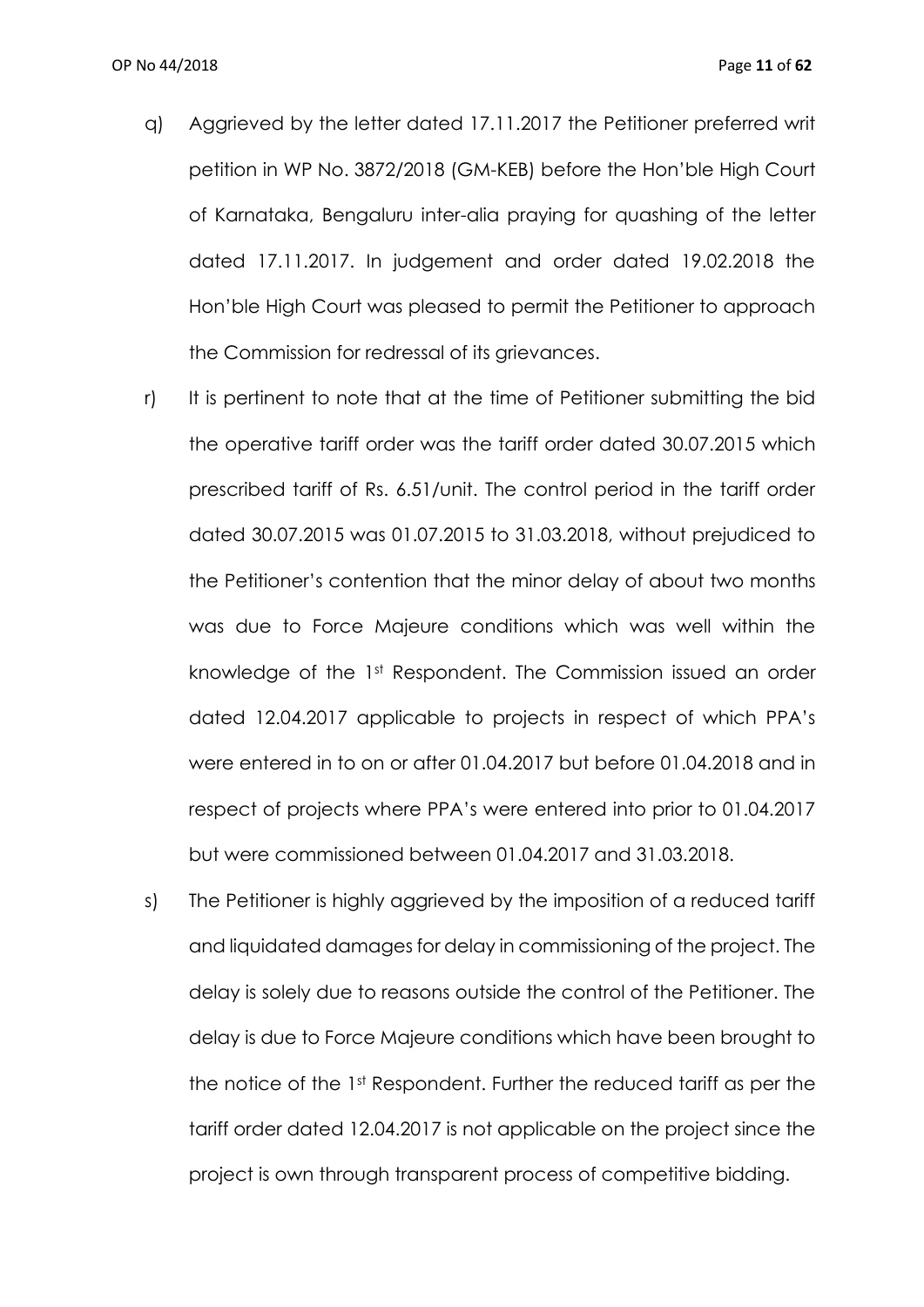- t) The Petitioner has approached the Commission under the following grounds:
	- i) The contractual duty under the PPA dated 23.05.2016 to decide upon Force Majeure, is cast upon the 1st Respondent or the Petitioner. The 1st Respondent cannot shy away from its obligations under the PPA. The 1st Respondent must exercise its mind independently on the existence and validity of the Force Majeure events as prayed for by the Petitioner and as provided in PPA without being bound by the letter dated 04.10.2017.
	- ii) The 1st Respondent has presumably misinterpreted the letter dated 04.10.2017 issued by the Commission, the contents of said letter are directly contrary to the position taken by the Commission in a separate letter dated 02.11.2017.
	- iii) Further MNRE by its letter dated 28.07.2017 taking due cognizance of the fact that the delay in connectivity, permissions, land approvals and Force Majeure events can delay project implementation has informed all the State Governments that Competent Authorities can allow extension of time duration as per contractual agreements.
	- iv) The PPA approved by the Commission grants the parties to the PPA the right to determine whether there is Force Majeure events and further provides for the parties agreeing on deferred Scheduled Commissioning Date or expiry date. The PPA approved by the Commission cannot be unilaterally modified by the Commission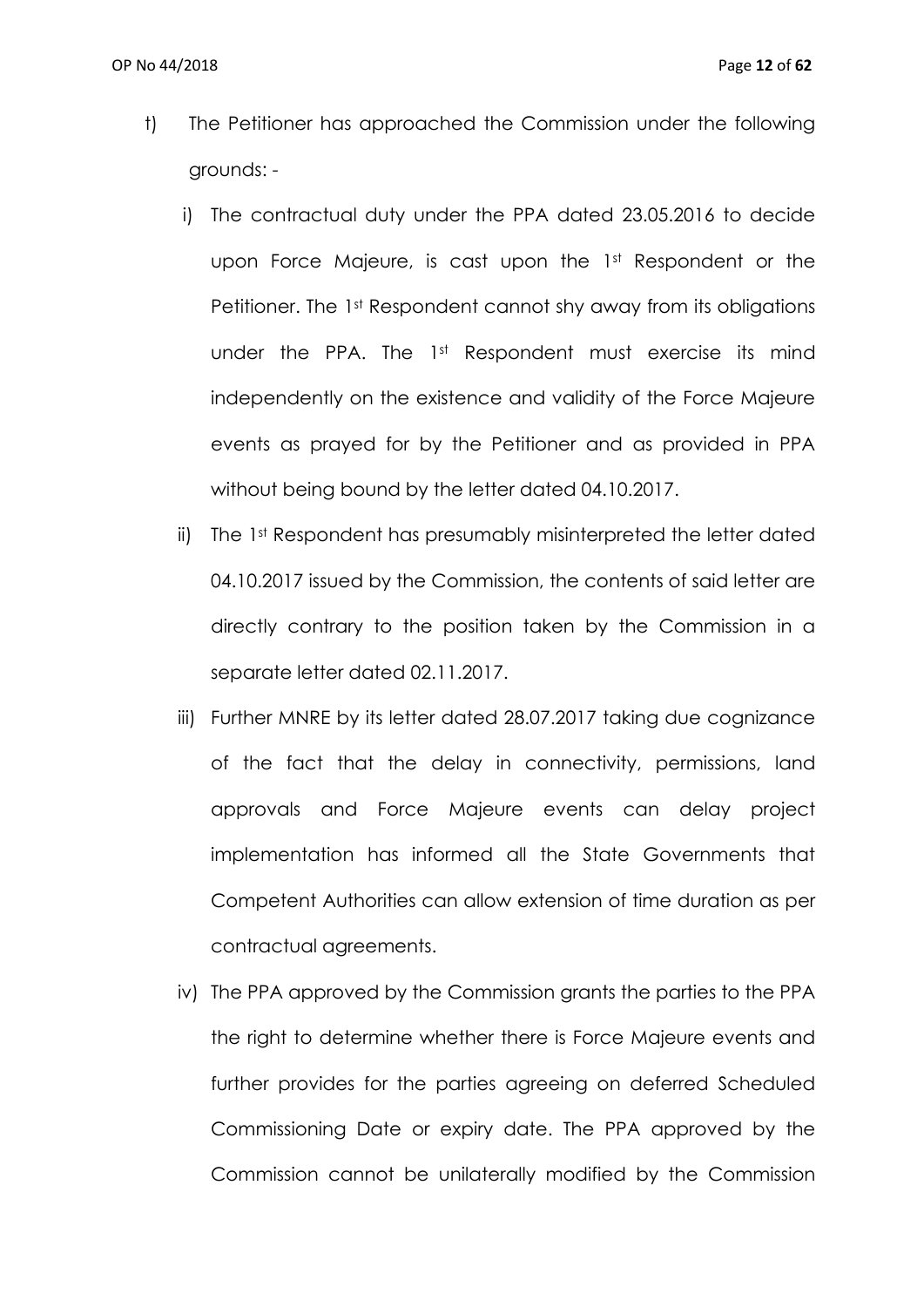through a unilateral letter issued to the 1st Respondent directing its conduct of its contractual obligations vis-à-vis the Petitioner in a certain predetermined manner.

- v) The Scheduled Commercial Operation Date was 13.10.2017, the Petitioner has sought an extension of about two months despite (a) delay of about 7 months in obtaining evacuation approval without which the Petitioner could not acquire land or undertake any other developmental activity (b) demonetization (c) and imposition of GST.
- vi) The PPA was approved on 14.10.2016 by the Commission the Petitioner applied for evacuation approval on 21.10.2016 a mere one week after having obtained approval of the PPA dated 23.05.2016, the Petitioner provided all the required documents while submitting its evacuation application. The Tentative evacuation approval was granted after a period of about 6 months i.e., on 11.04.2017 and regular evacuation approval was granted on 11.05.2017 more than 7 months after the date of application. As it is evident, the Petitioner has made its application within a reasonable time of the PPA being approved, however the approval has been delayed due to no fault of the Petitioner, admittedly there was no feasibility study conducted on Sampige sub-station by the 2nd Respondent at the time that the Petitioner submitted the evacuation application. The Mayasandra and Nnonavinakere substations did not have the capacity to evacuate 20 MW from a single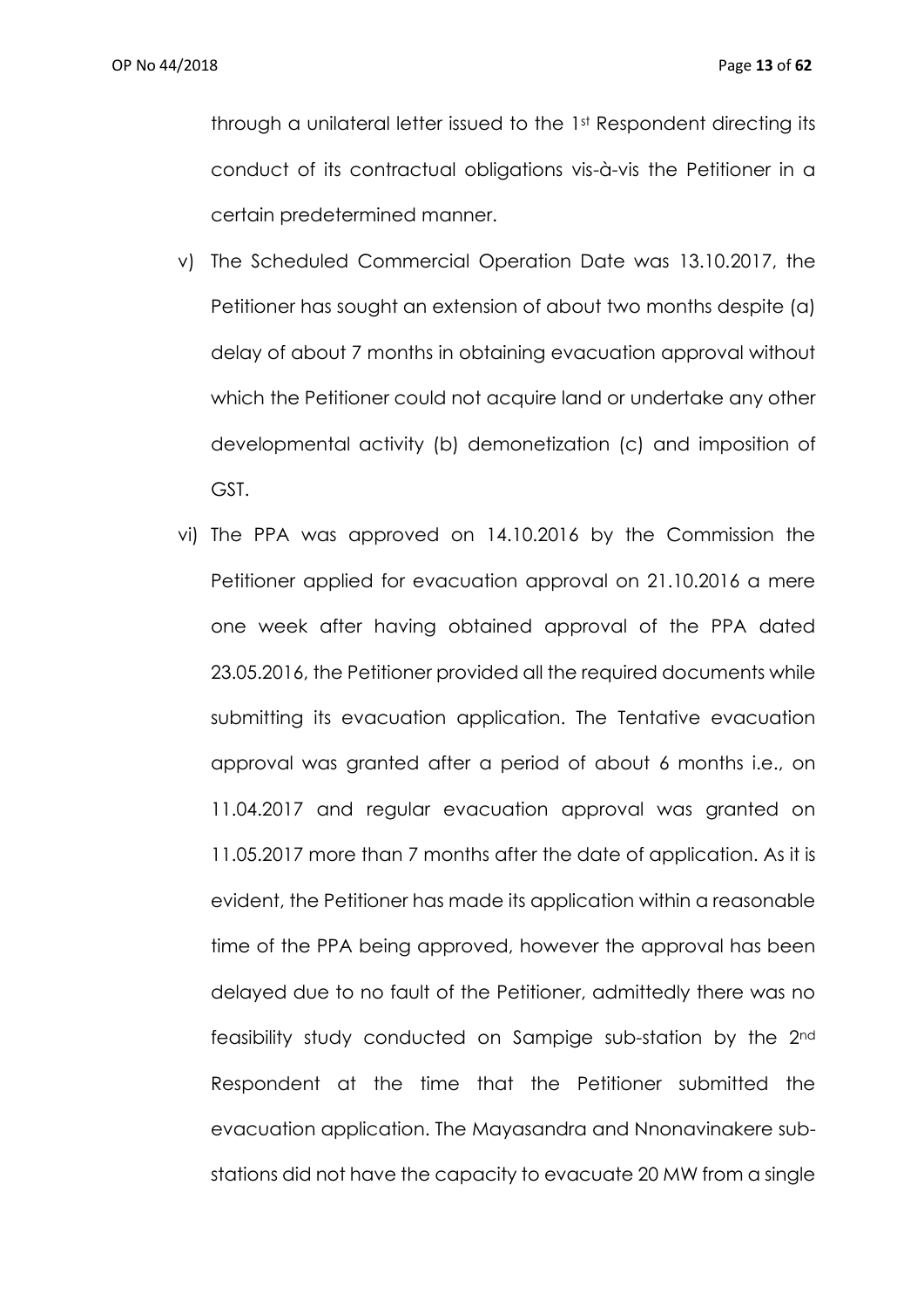OP No 44/2018 Page **14** of **62**

plant by themselves. Therefore, the delay in grant of approval is due to the 2nd Respondent and is therefore, covered by 14.3.1 (e) of the PPA. The Clauses pertaining to notification of Force majeure under Article 14.5 of the PPA has no application to the facts of this case.

- vii) The project was commissioned with a delay of about one month in addition to the one-month extension granted by the 1st Respondent. The conditions imposed for grant of such extension by the 1st Respondent deserve to be set aside. As they suffer from arbitrariness and the vice of non-application of mind. The state Government, KPTCL and KREDL ought to have ascertained the evacuation capacities in the concerned taluks and in the event of delay in granting evacuation approval due to lack of availability of the required capacity ought to have granted extension of time to the Petitioner.
- viii) The Mayasandra and Nnonavinakere sub-stations had evacuation capacity of only 10 MW each and were located well apart from each other. The Petitioner cannot be made liable for the delay in granting approvals due to inadequacies in the State infrastructure. The delay in grant of connectivity approval beyond reasonable time, inter-alia is not within reasonable control of the Petitioner and therefore is a Force Majeure event under Article 14 of PPA. Unless and until the regular evacuation scheme approval or atleast the provisional evacuation scheme approval is granted, the Petitioner could not have had any concrete idea on the final interconnection.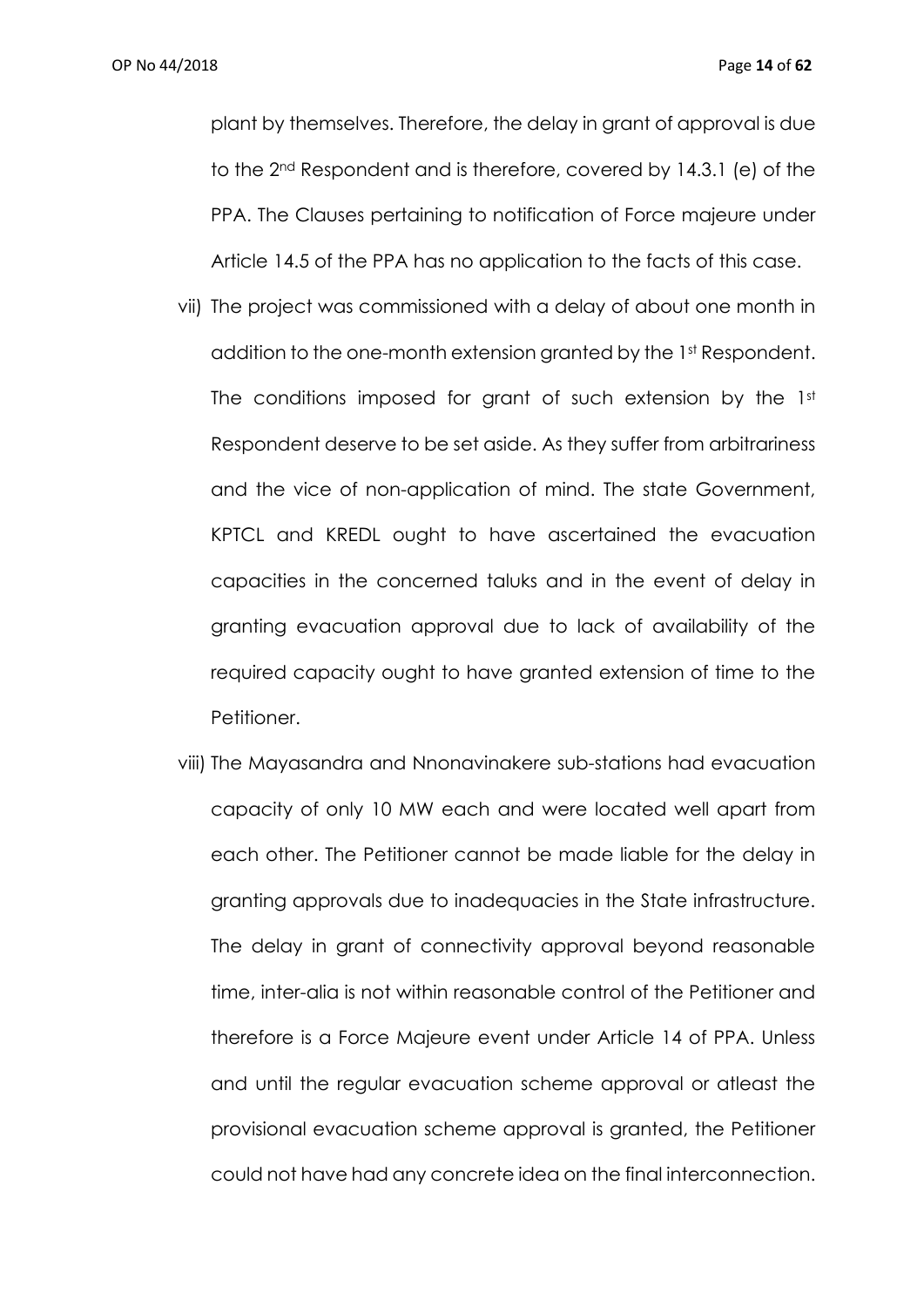ix) The Petitioner is also relying on the MNRE O.M., dated 20.06.2018, bearing number 283/131/2017-GRID SOLAR, which grants a reprieve of 62 days due to GST induced delay or which are affected by implementation of GST to projects which achieved financial closure prior to 01.07.2017 and SCOD was after 31.08.2017. As stated in the Additional Affidavit filed before the Commission, this Petitioner is entitled to the full 62 days of reprieve under the said O.M., dated 20.6.2018, since it has achieved financial closure prior 01.07.2017, and the SCOD was after 31.08.2017. The MNRE O.M., dated 20.06.2018 clearly mentions that the extension in Scheduled Commissioning Date of the Solar Power Plants is being suggested based on the representations made by various Solar Power Developers and the solar Energy Corporation of India Limited who have been successful in demonstrating that there have been temporary business disruptions and consequent delays in project commissioning on account of introduction of GST. It is stated that this is an issue that riddles the entire economy and is well beyond the Petitioner's control. The Petitioner could not have taken any steps to mitigate the effect of such an event as it is a policy decision of the Government. Thus, the imposition of GST must be treated as a Force Majeure condition as per Article 14 of the PPA, with all this the Petitioner prays to allow the Petition as prayed for in the interest of justice and equity.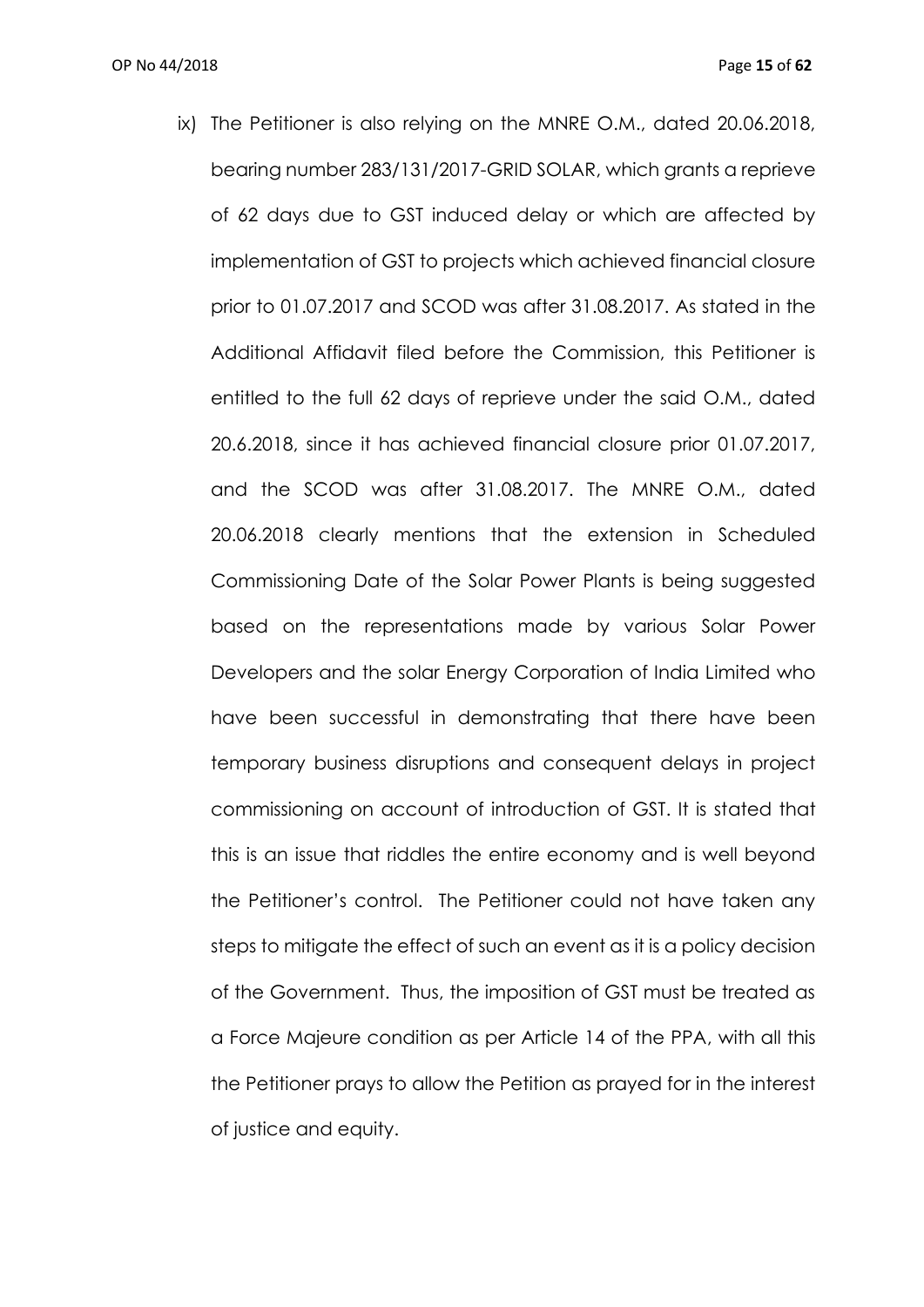- 3) Further the Petitioner has filed additional affidavit along with documents on 17.07.2018 and stated the Official Memorandum (Annexure-S filed along with Affidavit dated 17.07.2018) dated 20.06.2018 issued by the MNRE whereby it has granted a reprieve of upto 62 days to projects which were affected by the imposition of GST. The said OM applies to projects which have (a) achieved financial closure prior to 01.07.2017 and (b) where the Scheduled commercial Operation date is after 31.08.2017. The actual Commercial Operation Date for the Turuvekere project was 13.11.2017. The Scheduled Commercial Operation Date under the PPA was 14.10.2017, hence this project falls squarely under the ambit of MNRE OM dated 20.06.2018, there has been a total delay of about 30 days in achieving COD.
- 4) The Petitioner's project at Turuvekere achieved financial closure on 28.10.2016 i.e., the date on which it executed a Rupee Term Loan for arranging the necessary debt for establishment of the project. The Petitioner through its parent company ReNew Power Limited entered into a loan agreement (Annexure-T filed along with Affidavit dated 17.07.2018) dated 28.10.2016 with IDFC Bank which acted as the lender and as facility agent. The Petitioner was diligent enough to enter into the loan agreement immediately after the Commission approved PPA.
- 5) It is stated that the Petitioner much prior to the execution of Rupee Term Loan Agreement carried out the following activities towards financing and execution of the project.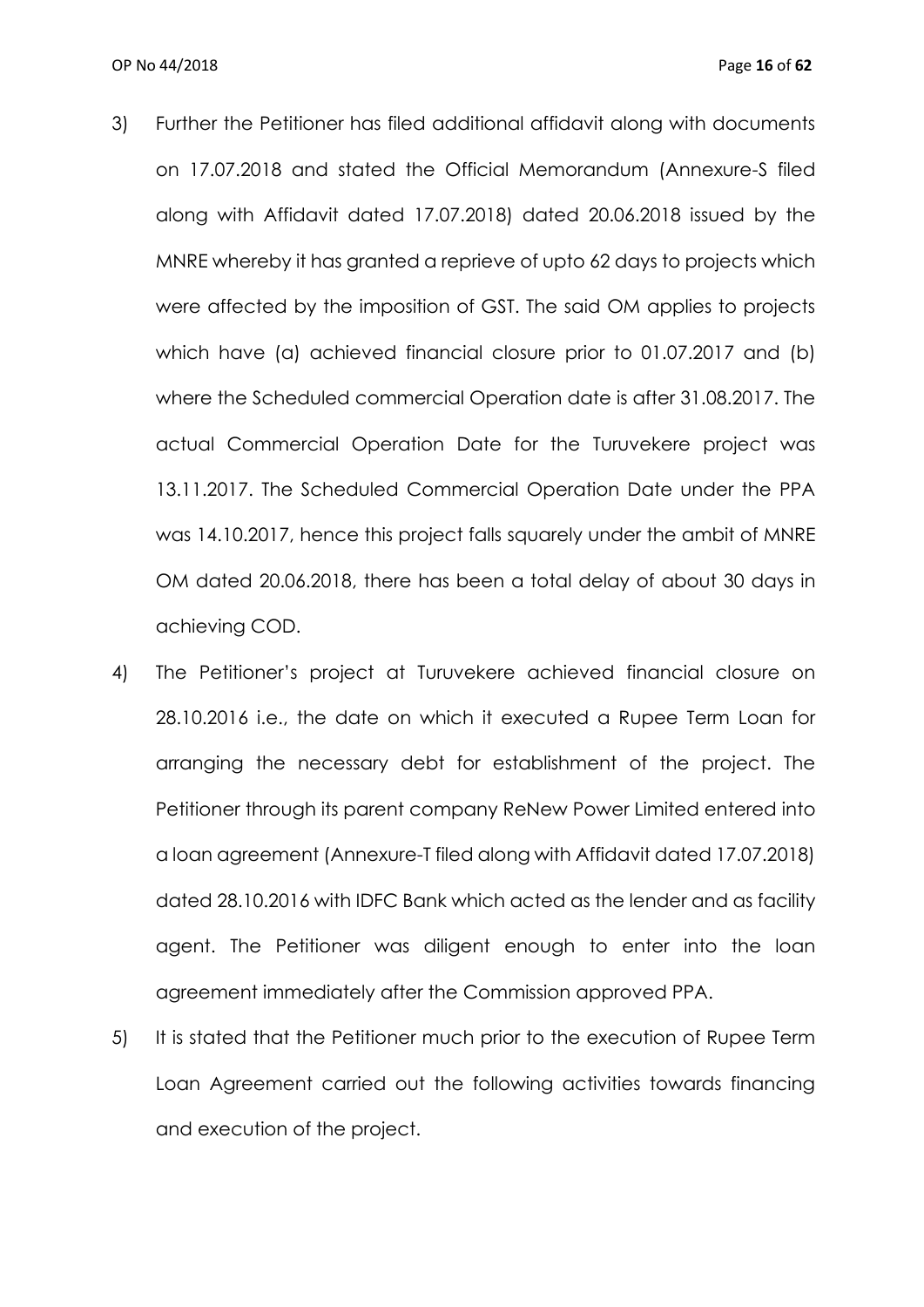- a. The Petitioner entered into Civil Works Agreement (Annexure-U filed along with Affidavit dated 17.07.2018) dated 09.09.2016 for the purpose of completing the civil works of the Turuvekere project.
- b. The Petitioner also entered into a Supply Agreement (Annexure-V filed along with Affidavit dated 17.07.2018) dated 09.09.2016 for the purpose of obtaining supply of solar modules. He simultaneously entered into Service Agreement (Annexure-W filed along with Affidavit dated 17.07.2018) dated 09.09.2016 for the purpose of ensuring that all services required for the erection, assembling and testing of the power project would be provided.
- 6) Further the Petitioner has filed 2nd Additional Affidavit dated 10.02.2021 along with additional documents stating that he has specifically raised the ground of delay in commissioning caused due to factors outside the control of the Petitioner and thereby amounting to Force Majeure under the terms of PPA between the parties. The Petitioner had placed an order for the delivery of a transformer vide Purchase order (Annexure-Z filed along with Affidavit dated 10.02.2021) dated 02.09.2016 for the Turuvekere Site. It was placed prior to even the effective date of 13.10.2016 under the terms of the PPA. The delivery date under the purchase order dated 02.09.2016 was 15.01.2017 which was well in advance of the Scheduled Commissioning Date of 13.10.2017.
- 7) Due to imposition of GST the Petitioner had to issue new purchase order with the GST registration and other related details. The Petitioner and its vendors faced multiple hurdles in registration of GST, obtaining HSN codes,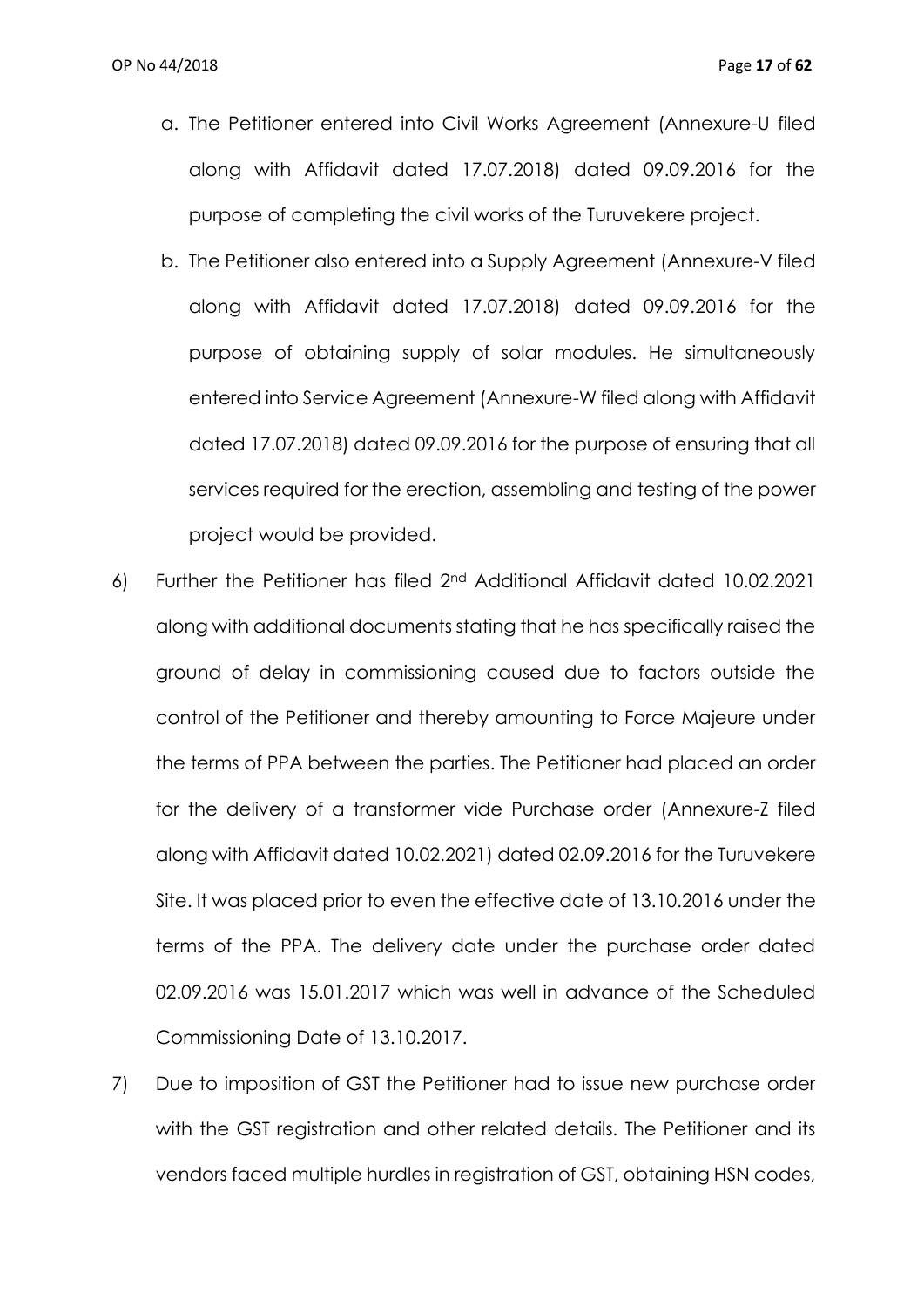the reissuance of purchase orders as the entire accounting and billing software had to be revamped to meet the GST requirements despite these hurdles the Petitioner instructed its vendor to go ahead with the manufacturing of the transformer while the terms of the new purchase order were being arrived at between the parties. Thereafter the Petitioner re issued the order for transformer with its purchase order (Annexure-AA filed along with Affidavit dated 10.02.2021) dated 04.08.2017 which included GST registration details and amounts. The Petitioner's Vendor Voltamp transformers Limited confirmed the Petitioner's order for the transformer and under took to deliver the transformer on 20.09.2017.

8) After GST was introduced, it was contrary to law to transport good and materials without the requisite GST invoices and documents. Therefore, the parties could not have effected or received delivery of these items without first obtaining GST registration, overhauling their billings, accounting and ERP software and hence the delay was due to imposition of GST and due to the delay in grant of project evacuation by 2nd Respondent. The revised purchase orders dated 08.07.2017 with GST details included for ETC jobs and switchyard are produced in Annexure-AB (filed along with Affidavit dated 10.02.2021), the revised orders for purchase of multiple items with GST details dated 22.08.2017 are produced as Annexure-AC (filed along with Affidavit dated 10.02.2021), the revised orders for execution of civil design and construction with GST details dated 14.09.2017 are produced in Annexure-AD (filed along with Affidavit dated 10.02.2021). Considering all these grounds the Petitioner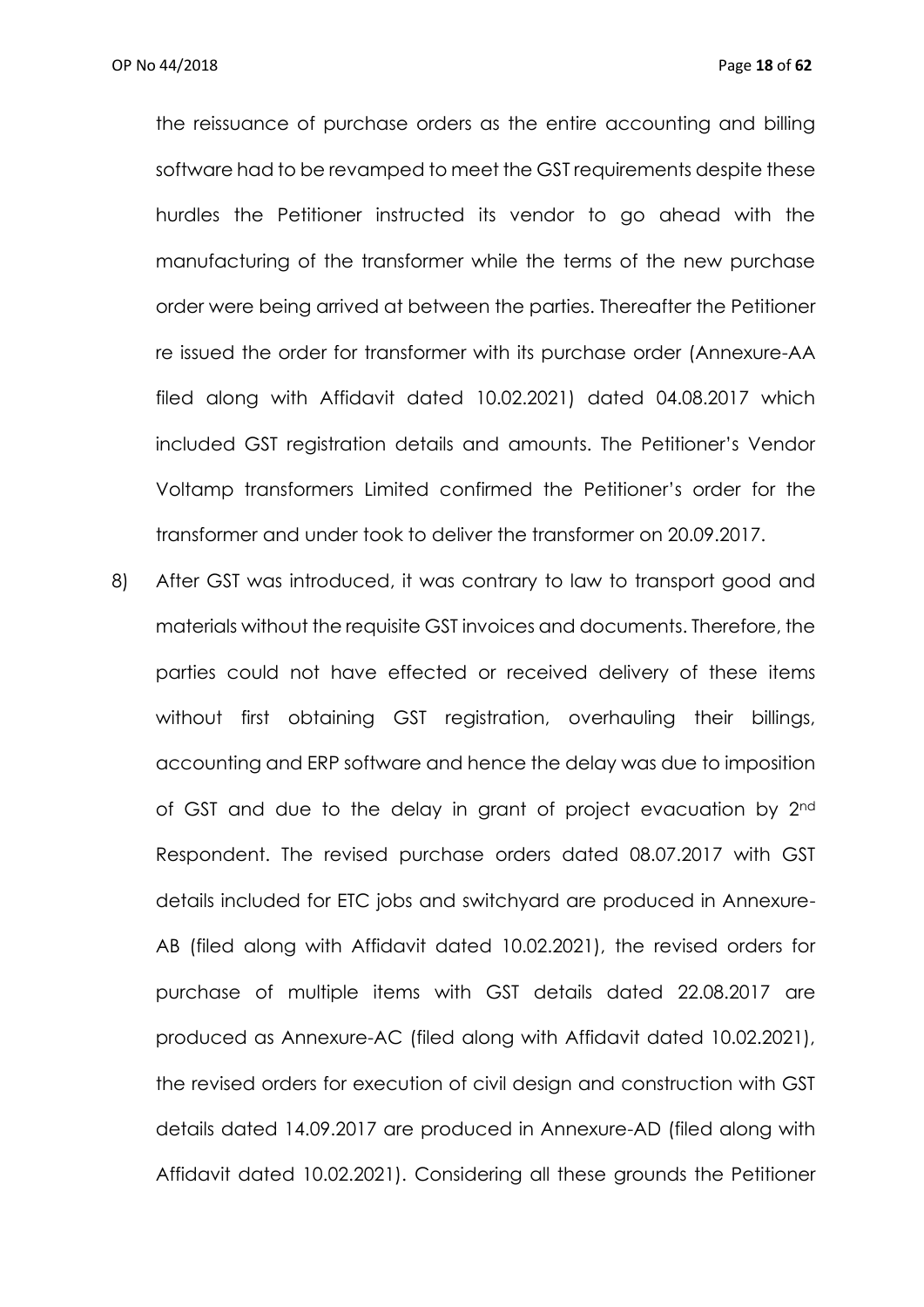prays to pass an order of extension of time on the grounds of Force Majeure and to allow the Petition as prayed for.

- 9) Upon notice, the Respondents appeared through their Learned counsel, and filed statement of objections separately as follows:
	- a. The 1st Respondent has filed objections to the Petition stating that, on 23.05.2016, the Petitioner executed a PPA with the Respondent No.1. The Commission vide letter dated 14.10.2016 approved the PPA subject to certain modifications. As per Article 3.1 of the PPA, 'effective date' is the date on which the Commission gives concurrence/approval to the PPA i.e., 14.10.2016. As per the terms of the PPA between the parties, the Petitioner was required to commission the project within 12 months from the effective date as per Article 8.5 of the PPA. Therefore, the Petitioner was required to commission its project on or before 13.10.2017. Further, as per Article 4.1, the Petitioner was required to achieve conditions precedent within 8 months from the effective date i.e., on or before 13.06.2017. On 06.01.2017, a Supplementary PPA was executed between the Petitioner and the Respondent incorporating the modifications suggested by the Commission.
	- b. The Petitioner vide letter dated 25.09.2017 requested the Respondent to grant extension of scheduled commissioning date as is could not commission its plant within the stipulated timeframe due to demonetization, GST induced delay in obtaining PE approval. On 17.11.2017, the Respondent herein addressed a letter to the Petitioner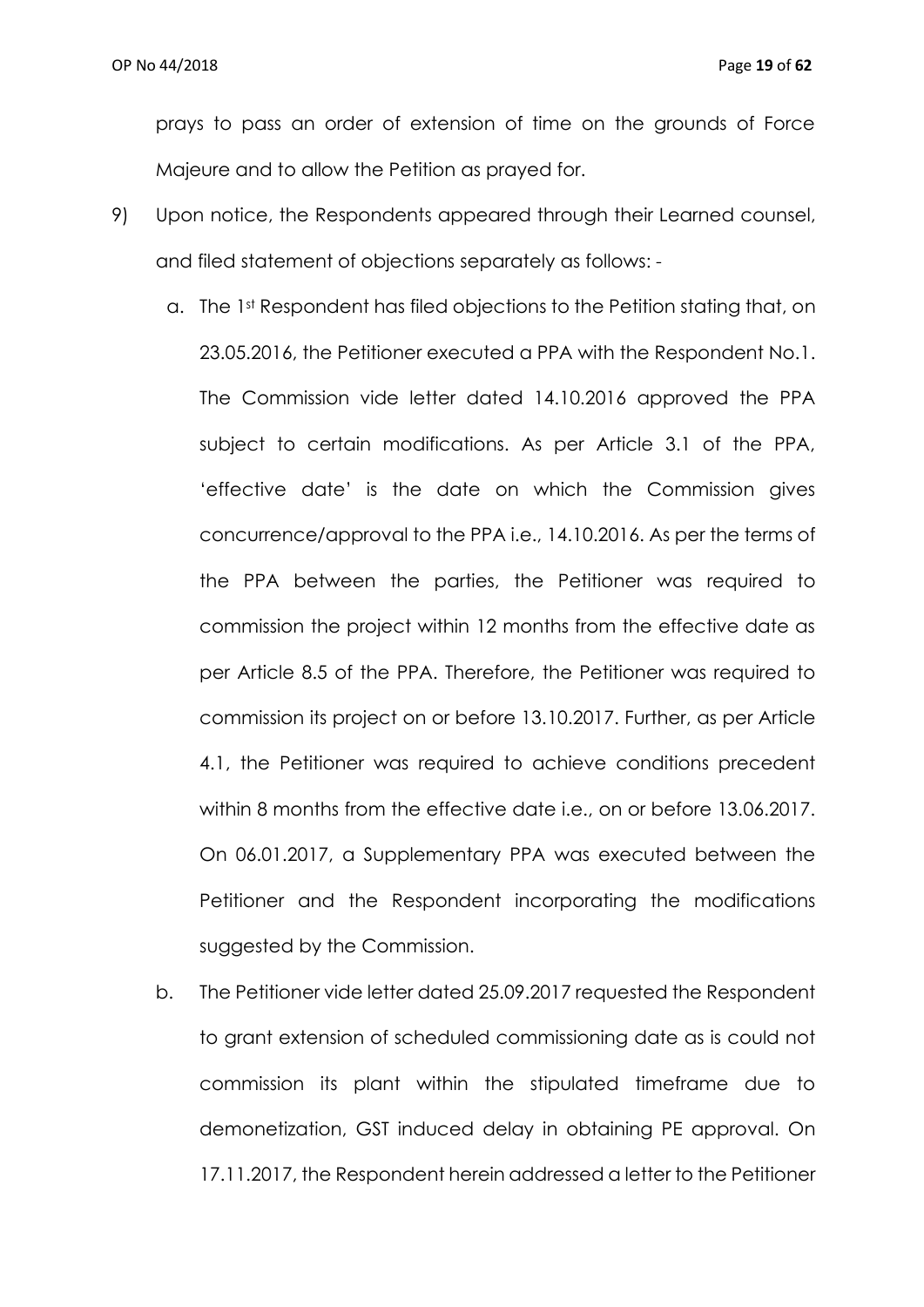in reply to the request of the Petitioner for extension of time, referring to the instructions issued by this Commission in matters where extension of time have been requested for by developers. The Petitioner was informed that the Respondent is granting approval for extension subject to the orders of the Commission. Therefore, the Petitioner was requested to prefer a petition before this Commission and seek for further approval.

- c. It is case of the Petitioner that it could not commission the plant within the scheduled commissioning date due to force majeure event i.e. delay in attaining evacuation approval and demonetization and GST induced delay. It is contended by the Petitioner that Respondent did not apply its mind while considering the Petitioner's request for extension of time and also informed Respondent that it is not governed by Generic Tariff Order dated 12.04.2017 as its tariff is discovered through bidding process.
- d. It is stated that, the terms of the PPA spell out the time frame for commissioning, the effective of the PPA, the period within which conditions precedent are to be achieved and the penalty that follows due to non-adherence to the timelines in the PPA. The Respondent contented that as per Article 8.5 of the PPA, the Petitioner herein was required to commission its project within 12 months from the date of approval of the PPA by this Commission and was required to commission its project on or before 13.10.2017. However, the Petitioner has not commissioned the plant within the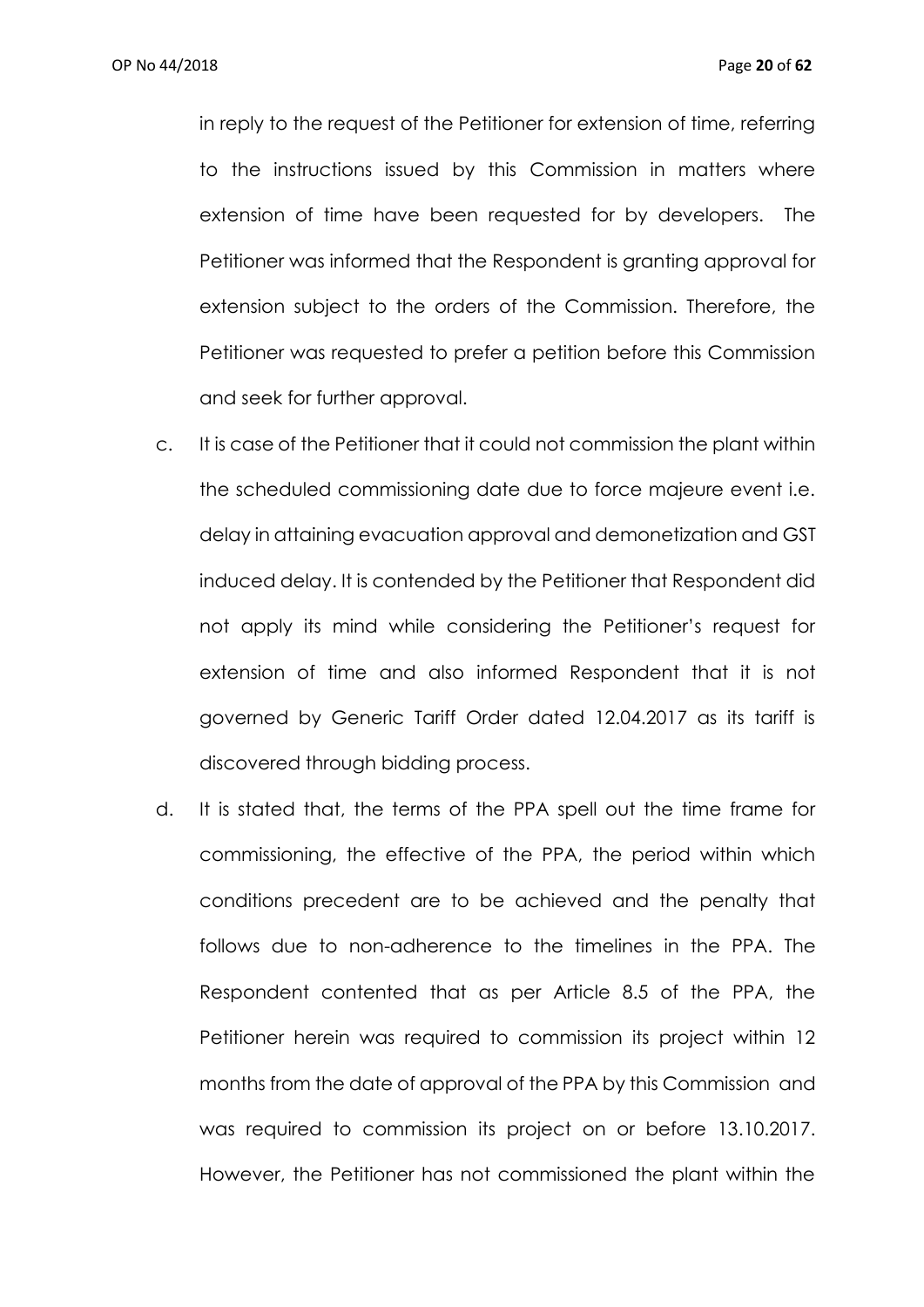stipulated timeframe and has commissioned only on 13.11.2017. The reason assigned by the Petitioner for belated commissioning of the project are wholly untenable. The reason assigned for the delay in commissioning of the project cannot be attributed to the Respondent herein. The implementation of GST and demonetization can in no manner whatsoever be sufficient reason for delayed implementation of the project. Further, the onus of obtaining all necessary approvals was on the Petitioner herein as per Article 5.1.1 of the PPA. Therefore, to contend that the non-receipt of evacuation approval is a cause for delayed commissioning is wholly untenable.

e. The PPA clearly sets out the events which are force majeure events, in Article 14 of the PPA. It is stated that reasons given by the Petitioner for delayed execution of the project do not constitute events of force majeure under Article 14 of the PPA. A perusal of the clause would clearly indicate that none of the reasons cited by the Petitioner herein can be construed to be events of force majeure. Further, Article 14.5 of the PPA clearly sets out the procedure to be followed for notification of an event of force majeure by the Petitioner. The said article requires issuance of a notice of force majeure to the Respondent with in seven (7) days of occurrence a force majeure event. In the present case, the Petitioner admittedly has not issued notice as contemplated in the PPA. It is settled law that when the terms of a contract contemplate issuance of a notice of force majeure and the same is not followed, the force majeure clause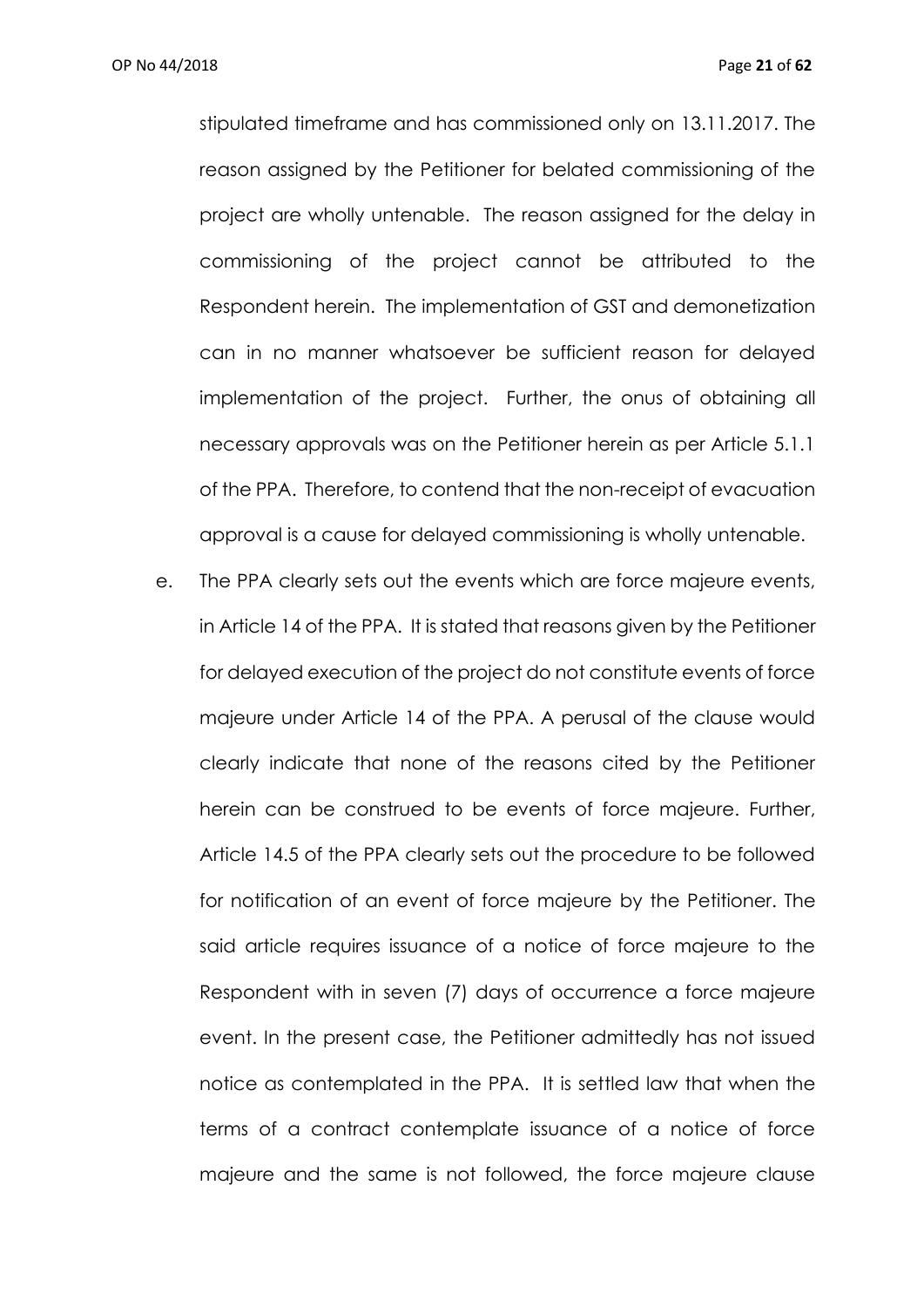cannot be deemed to be invoked. Hence, the contentions in this regard are wholly untenable and cannot be sustained.

- f. The Article 5.7 stipulates the circumstances in which the Petitioner can be granted extension to commission the project. The Petitioner is entitled to extension of Scheduled Commissioning Date in cases of default by the Respondent, Force Majeure events affecting the Petitioner and the Respondents. In the case herein, the delay in commissioning the plant can in no manner be attributed to the reasons stipulated in Article 5.7 of the PPA. Therefore, the Respondent has rightly not granted the Petitioner any extension of Scheduled Commissioning Date under Article 5.7 of the PPA. The Commission is also drawn to Article 4 of the PPA which requires the Petitioner to satisfy Conditions Precedent within 8 months from Effective Date. Therefore, the Petitioner herein was required to achieve condition precedents on or before 13.6.2017. Further, the Petitioner was also required to obtain all necessary statutory approvals such as conversion order from the District Collector etc. However, the Petitioner has not produced the same within the stipulated time frame. Such being the case, the Petitioner is liable to pay damages for delay in fulfilling conditions precedent in terms of Article 4.3 of the PPA.
- g. It is relevant to note that the Petitioner herein can be absolved of the obligation to achieve condition precedent only when it is affected by the Force Majeure Event or if any of the activities is specifically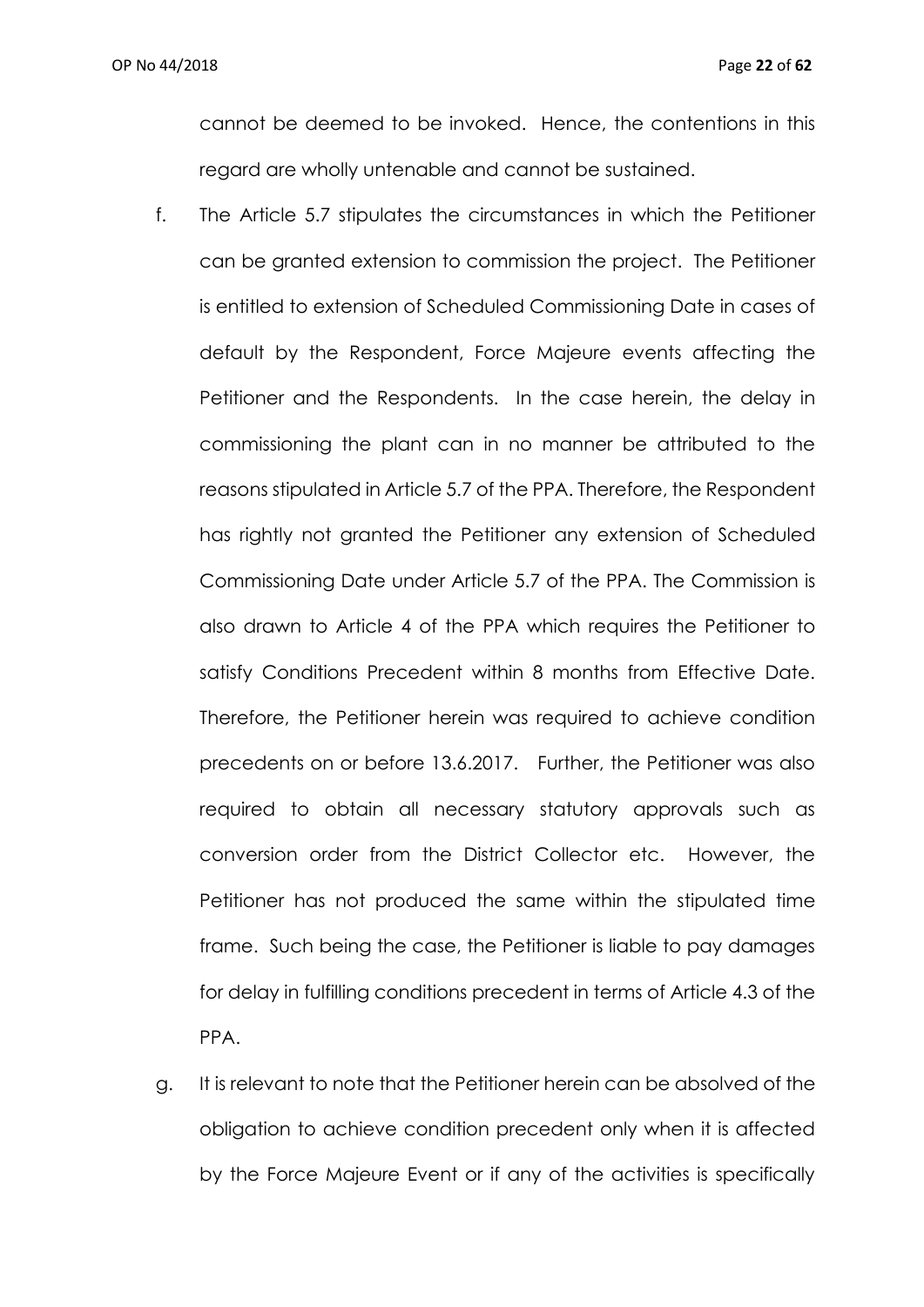waived in writing by the Respondent. The PPA clearly sets out the events which are force majeure events in Article 14 of the PPA. Perusal of the said clause would make it evident that the events sought to be termed as events of Force Majeure are not in fact events that come under the purview of the said provision. Alleged delay in obtaining evacuation approvals, demonetization and implementation of GST cannot be considered to be events of force majeure.

- h. The averments with regard to alleged delay in obtaining permanent evacuation approval is concerned, it is stated that the Respondent No 2 herein has granted the Tentative Evacuation Approval on 11.4.2017 and Regular Evacuation Approval on 11.5.2017. As per the terms of the PPA, the Petitioner was required to commission the plant by 13.10.2017. Much before the Petitioner actually commissioned its plant on 13.11.2017, the Respondent No 2 herein has granted evacuation approval. Hence, the contention in this regard are wholly untenable.
- i. The Government of India has announced demonetization of bank notes of denominations of Rs. 500/- and Rs. 2000/- on 08.11.2016. Further GST was implemented in the country from 01.07.2017. Regular evacuation approval was granted to the Petitioner on 11.05.2017. The Petitioner requested for extension of time vide its letter dated 25.09.2017. Perusal of the said dates would clearly indicate that the events that the Petitioner is attempting to rely on to state that they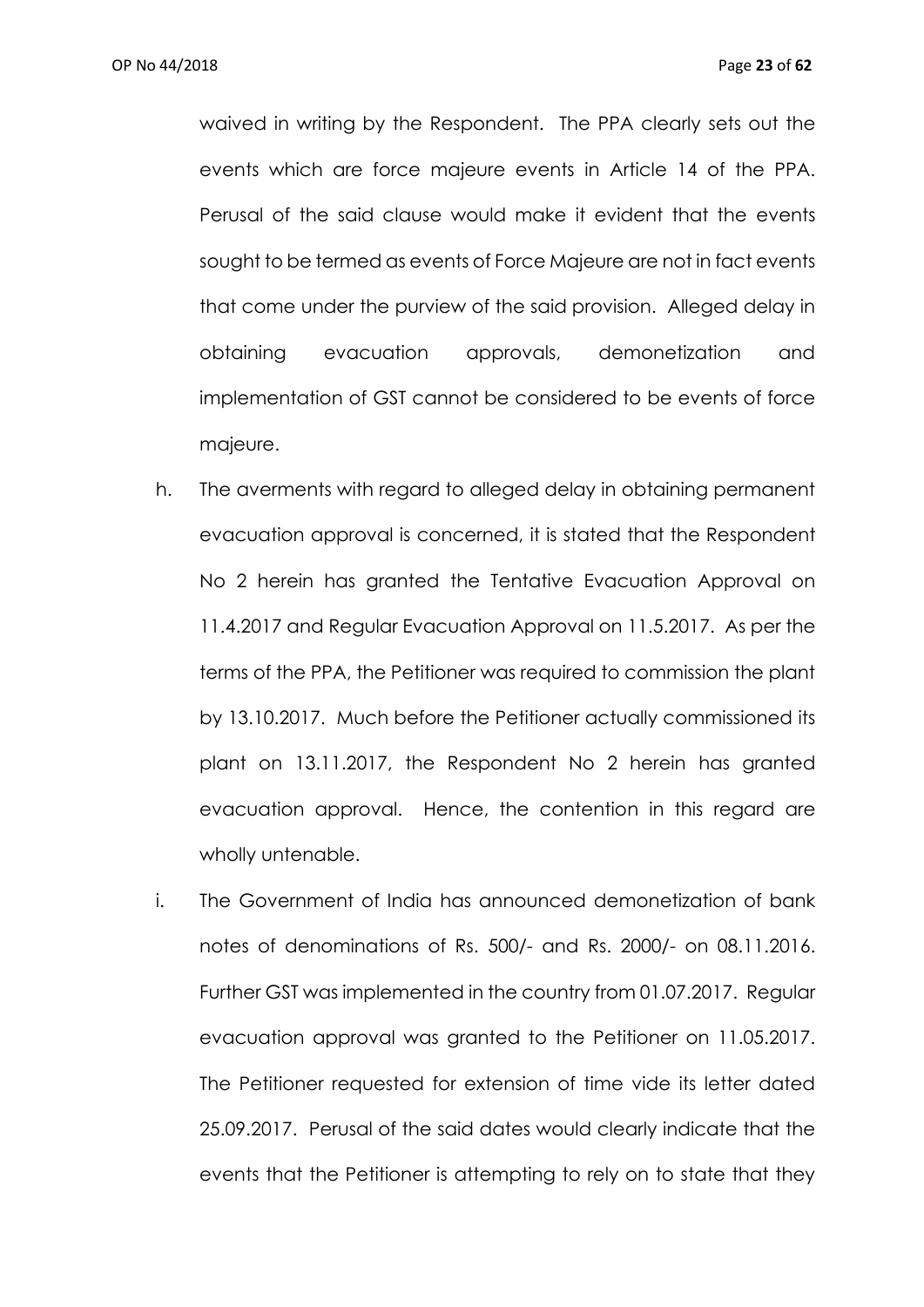OP No 44/2018 Page **24** of **62**

are force majeure events are wholly untenable. As per Article 14.5.1 of the PPA, the affected party has to give the other party a notice of force majeure no later than 7 days after the date on which such party knew or should reasonably have known about the commencement of the force majeure. In the case on hand, the Petitioner has failed to issue any notice of force majeure within the required time periods. Hence, assuming for the sake of argument that the letter dated 25.9.2017 is to be treated as a force majeure notice, the same is not in consonance with the requirements of the PPA. Therefore, the reasons assigned for seeking for extensions are wholly untenable.

j. The Petitioner claims that the implementation of GST regime is a force majeure event. The Central Goods and Service Tax Act 2017 was implemented from 01.07.2017. The tax liability on the Petitioner will only accrue, if at all, after the Petitioner commences generation of electricity. The Petitioners plant was only commissioned on 13.11.2017. Hence, the question of the implementation of GST delaying the commissioning of the plant would not arise at all as alleged. Further, Article 5.1 clearly sets out the Obligations of the Developer. It clearly states that it is the responsibility of the Developer to obtain all clearances, consents etc. Hence, knowing fully well what its obligations under the contract are, the Petitioner is now attempting to take advantage of its own wrong, the same is impermissible in law and ought not to be permitted.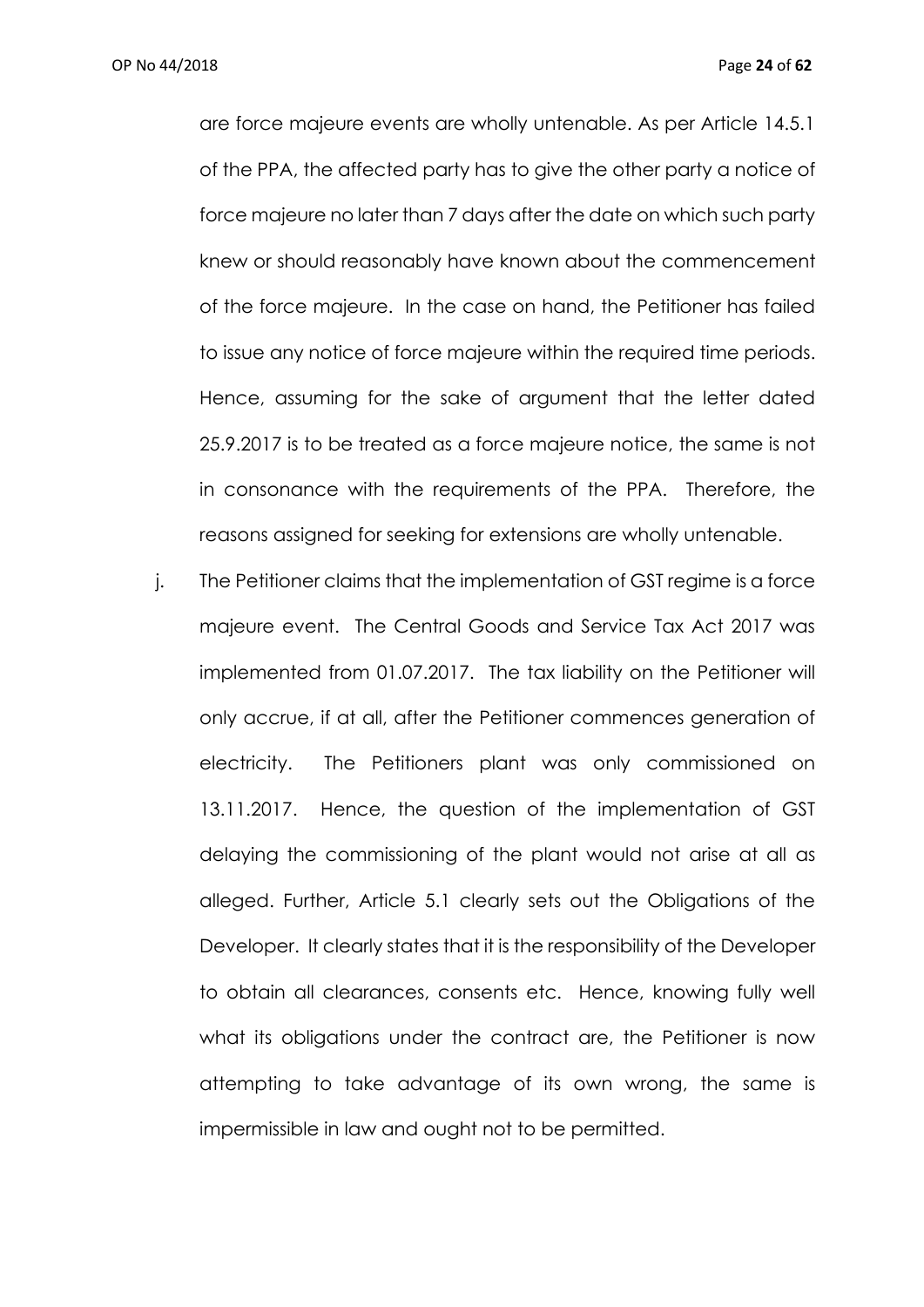- k. It is pertinent to note that the Petitioner herein has to pay damages to the Respondent in the event of Petitioner fails to achieve conditions precedent and scheduled commissioning date within the stipulated time frame in accordance with the Article 4.3 and 5.8 of the PPA. The same is in keeping with what has been agreed to by the parties. Admittedly, in the present case Petitioner has not achieved condition precedents and scheduled commissioning date within the stipulated timeframe under the PPA. Therefore, the Petitioner herein is required to pay liquidated damages as per terms of PPA.
- l. The PPA clearly states that in the event of delayed execution of the project, the Petitioner would only be entitled to tariff of Rs 4.36/- in terms of this Hon'ble Commission's order dated 12.04.2017, which is the order that is applicable at the time when the Petitioner commissioned its plant. Article 12 of the PPA clearly states that in the event of delay in commissioning of the project beyond the Scheduled Commissioning date and during such period if there is variation in the KERC Tariff, then the applicable tariff for the project would be the lower of the rate mentioned in the PPA, namely Rs 4.84 per kwh or the varied tariff applicable as on the date of commercial operation. There has been no unilateral modification of tariff as contended as the terms of the PPA were known to the Petitioner at the time when the RFP was published by the Respondent No 2 herein itself. Hence, after accepting all the terms of the PPA in total, it is not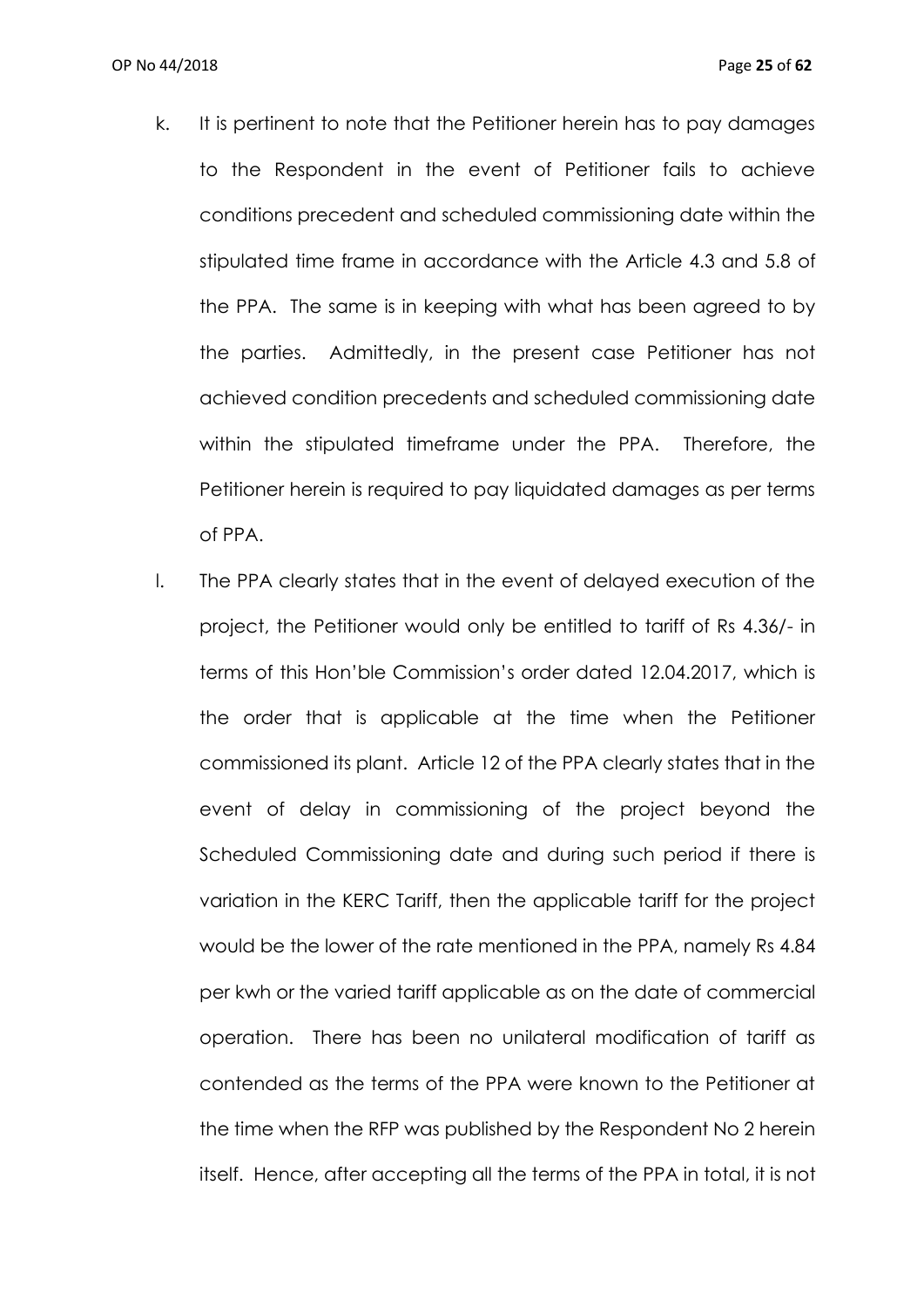open to the Petitioner to now contend that the tariff derived by bid route under Section 63 cannot be modified and that the modification of tariff is unilateral and opposed to the agreed terms. Hence, the averments to the contrary are denied.

- m. Article 12 of the PPA clearly states that the Petitioner will be entitled to the lower tariff prevailing on the date of commissioning plant, in the event Petitioner has failed to commission the Plant within the stipulated timeframe. Therefore, the contention of the Petitioner that its tariff cannot be altered as same was discovered through bidding process is untenable. It ought to be noted that if the contention advanced by the Petitioner is to be accepted, then it would lead to a situation wherein, there would be absolutely no adverse consequences for delayed execution of a project. It ought to be noted that there is no bar on modifying the tariff as contended by the Petitioner herein. Even otherwise, the tariff payable for power ought to be commensurate with the rates payable at the time of commissioning. The interpretation sought to be applied herein would result in a peculiar situation wherein for eternity, the tariff determined through the bid route only would be Payable. Such an interpretation would be illogical and therefore ought not be considered.
- n. As per Section 86 of the Electricity Act, the Commission regulates the electricity purchase and procurement process of the answering Respondent. It is pertinent to note that State Commission can interfere in affairs of any licensee in the interest of consumers and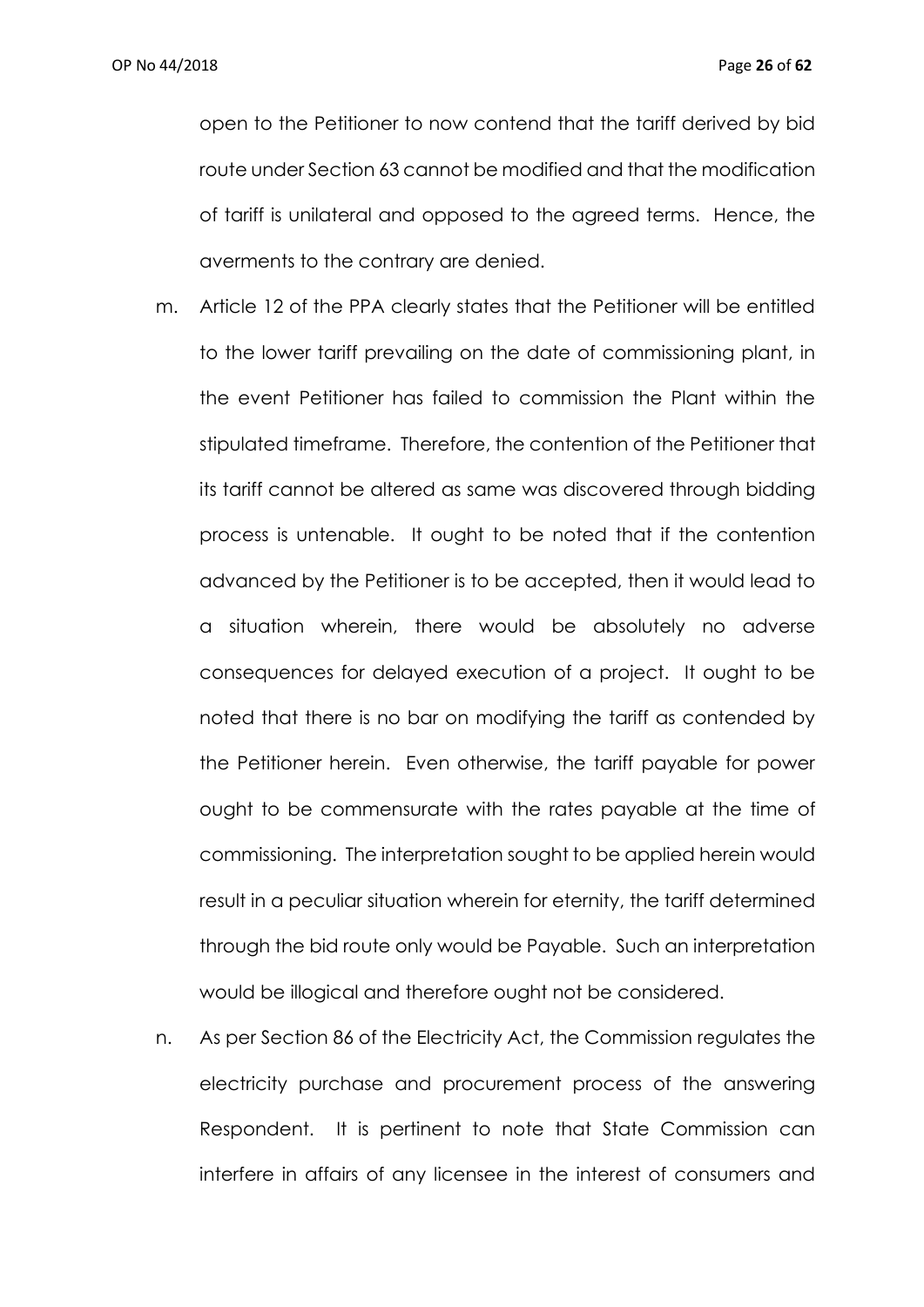same has been affirmed by the Hon'ble Supreme Court in the matter of All India Power Engineers Federation v Sasan Power Ltd, (2017) 1 SCC 487. The Commission has issued the said letter in exercise of its power to regulate the power procurement process of the answering Respondent. Therefore, the contention of the Petitioner that letter (Annexure-R1) dated 04.10.2017 is contrary to the terms of the PPA and needs to be set aside is untenable and denied.

- o. The Petitioner's request for extension as per the Official Memorandum dated 20.06.2018 issued by the Ministry of New and Renewable Energy is wholly untenable. The said Official Memorandum is only advisory in nature. It is pertinent to note that the Petitioner herein was required to make a request for extension with the Implementing agencies by producing all documentary evidence in support of its claim. The onus is on the Petitioner herein to satisfactorily explain how the implementation of GST has affected the Petitioner in implementing its project. However, the Petitioner herein has not produced any material evidence in support of its request. Therefore, it is submitted that Petitioner request for extension is untenable and ought not to be granted. The other averments made in the Petition in the remaining paragraphs are all denied by this Respondent as they do not have valid grounds.
- p. Again, he filed statement of objections to the additional affidavit filed by the Petitioner dated 10.02.2021 to bring certain new additional documents and pleading on record. The Petitioner has filed the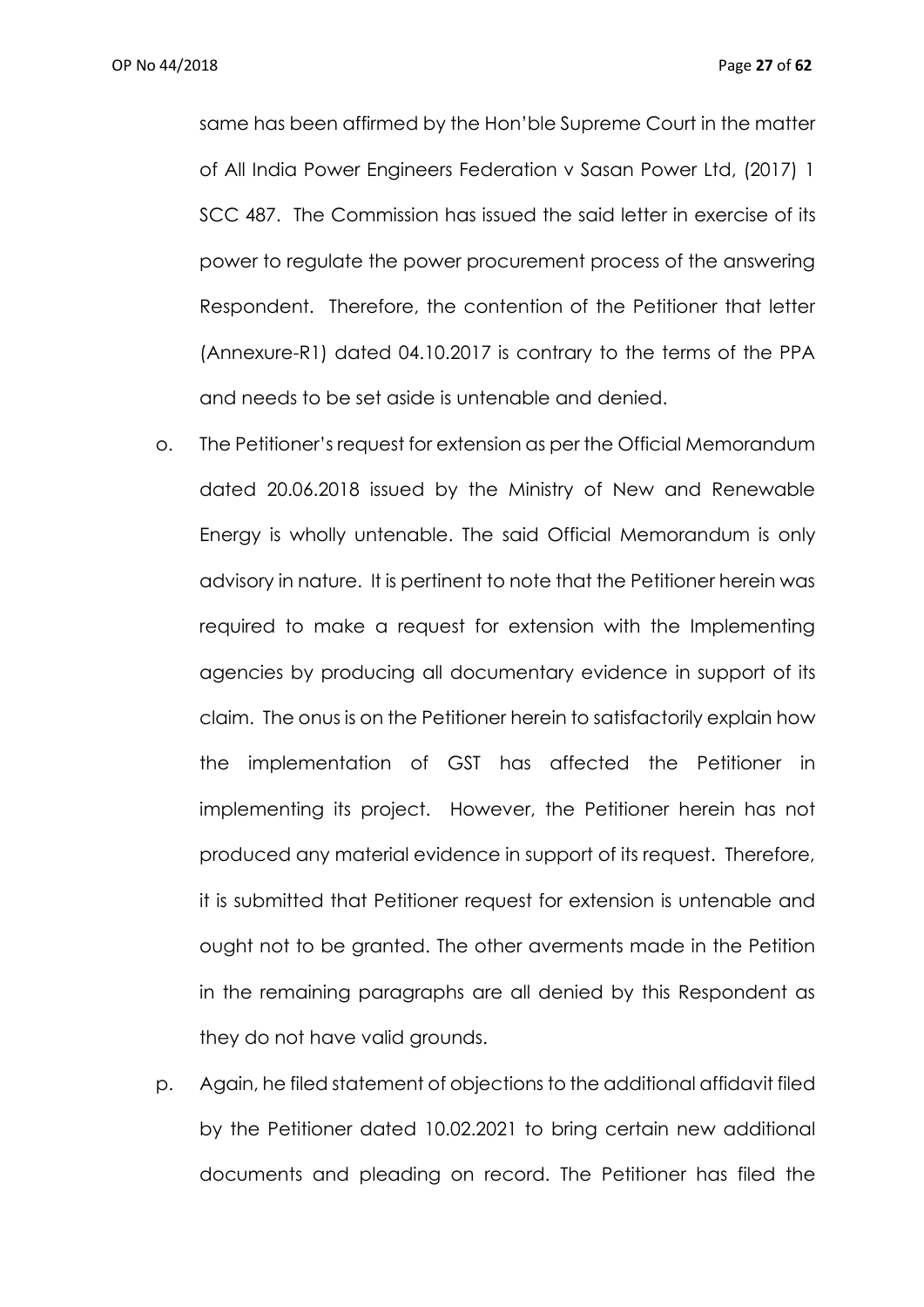present Petition seeking the Commission to direct Respondent No. 1 to decide upon the Petitioner's representation dated 25.09.2017 extension of time due to Force Majeure and quash the letter dated 17.11.2017 issued by the Respondent No. 1 and recall the letter dated 04.10.2017 and also prayed for alternative relief.

q. The Petitioner has filed additional affidavit to bring certain new additional documents on record that it is contended by him that, in view of the imposition of the GST, the Petitioner had to comply with various new requirements and the same has led to delay in commissioning of the project. In the original Petition the Petitioner had not sought this ground. After filing of the original Petition, he filed an additional affidavit regarding Official Memorandum of MNRE, regarding extension of time, loan agreement, civil work agreement, supply agreement on 17.07.2018. Now he filed another additional affidavit along with additional documents which are belated and therefore it cannot be taken on record. The contention of the Petitioner that it had to reissue purchase orders on account of imposition of the GST and the same affected delivery equipment within Scheduled time is untenable. As per Article 14.4 unavailability, late delivery or change in cost of the plant, machinery equipment cannot be considered as a Force Majeure Event and the same cannot be the ground for extension of time. As per Article 5.1.1(a) of the PPA the Petitioner is responsible for complying with applicable law and pay the tax imposed by the Competent Authorities.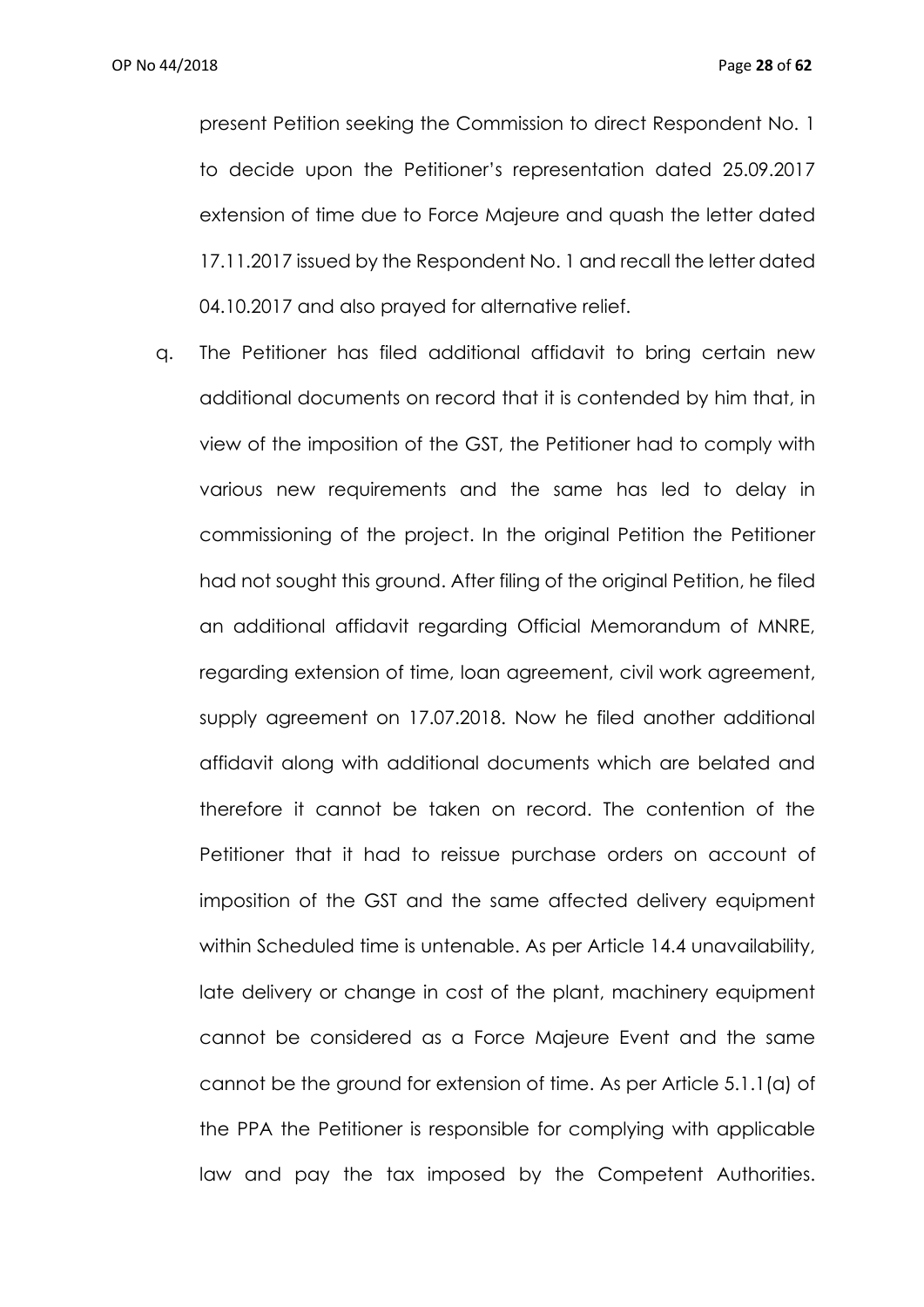Therefore, imposition of GST cannot be urged as a ground for extension of time. The Petitioner has not produced any evidence that it was affected by the imposition of GST. He denied other averments of the Affidavits finally submitted that the Petition is bereft of merit and deserves to be rejected.

- r. The 2<sup>nd</sup> Respondent has filed statement of objections stating that, on 23.05.2016, the Petitioner executed a PPA with the Respondent No.1. The Commission vide letter dated 14.10.2016 approved the PPA subject to certain modifications. As per Article 3.1 of the PPA, 'effective date' is the date on which the Commission gives concurrence/approval to the PPA i.e., 14.10.2016. As per the terms of the PPA between the parties, the Petitioner herein was required to commission the project within 12 months from the effective date as per Article 8.5 of the PPA. Therefore, the Petitioner herein was required to commission its project on or before 13.10.2017. Further, as per Article 4.1, the Petitioner was required to achieve conditions precedent within 8 months from the effective date i.e., on or before 13.06.2017.
- s. On 27.02.2016, Respondent No. 2 issued substation wise feasibility study to Respondent No.3. It is pertinent to note that the allotments of projects were done Taluk wise and not substation wise. This created ambiguity in processing the applications for evacuation of power to different substations. Thereafter, on 29.08.2016 (Annexure R-1 to the Statement of objections of R-2 dated 30.09.2020), the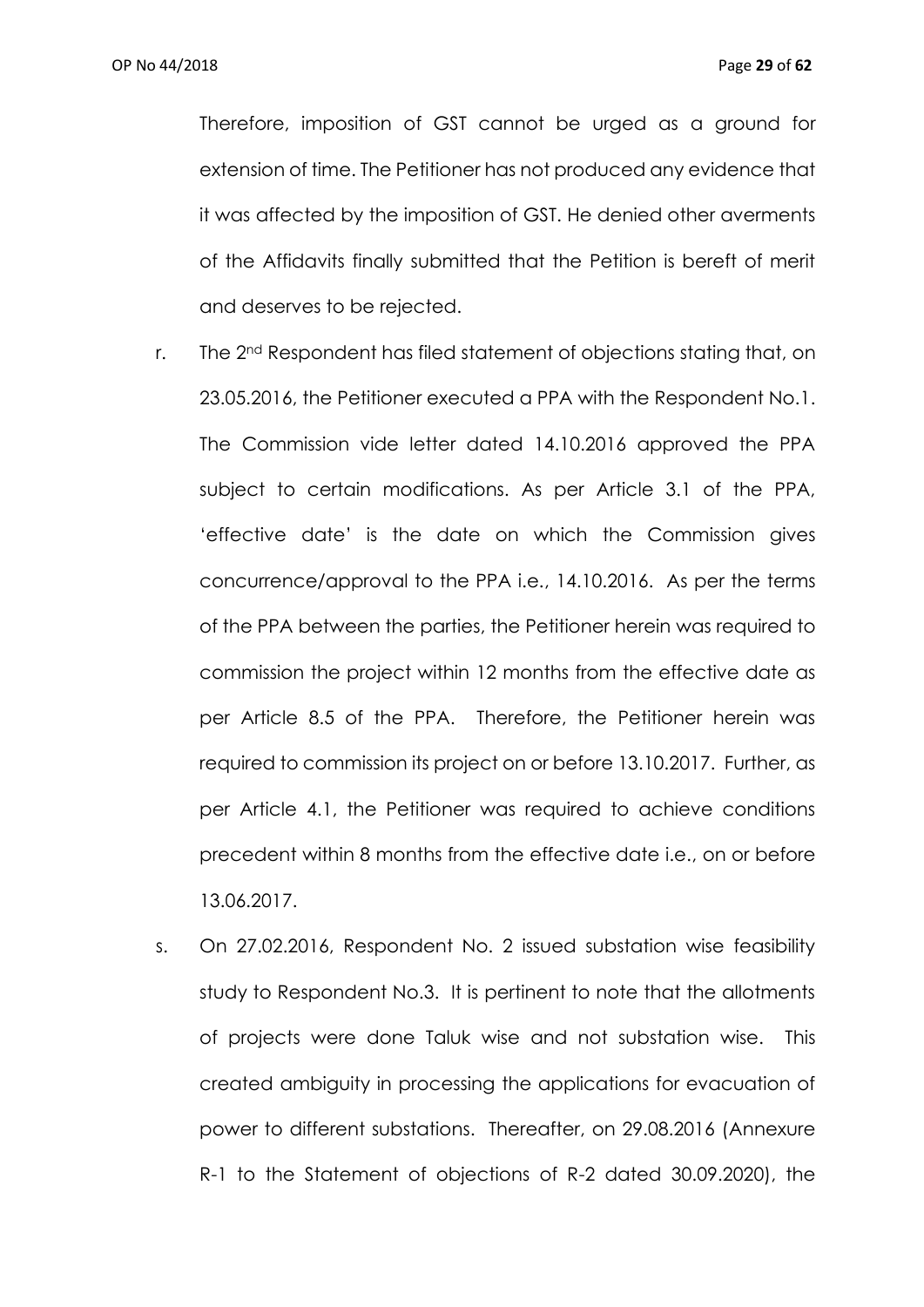Commission accorded all the PPAs in principle approval and clarified that KREDL would co-ordinate with the Respondent herein and the ESCOMs for efficient power evacuation from the solar plants. The Commission also directed that the PPAs must be resubmitted for approval.

- t. That the allegation of delay in granting evacuation approval is misconceived. On 21.10.2016, the Petitioner requested the Respondent No. 2 to grant evacuation approval for its plant. In furtherance to the above request of the Petitioner, on 14.11.2016 (Annexure R-2 to the Statement of objections of R-2 dated 30.09.2020), the Respondent No. 2 directed the Petitioner to pay processing fee towards evacuation scheme approval. On 09.12.2016 (Annexure R-3 to the Statement of objections of R-2 dated 30.09.2020), the Petitioner paid the processing fee. In the meanwhile, there was some confusion in the name in which application seeking for evacuation approval was made by the Petitioner. In this regard, the Petitioner addressed letter (Annexure R-4 to the Statement of objections of R-2 dated 30.09.2020) dated 18.03.2017 and on 21.03.2017 to the petitioner seeking clarification (Annexure R-5 to the Statement of objections of R-2 dated 30.09.2020).
- u. The Petitioner vide letter (Annexure R-6 to the Statement of objections of R-2 dated 30.09.2020) dated 27.04.2017 communicated its acceptance for tentative evacuation scheme dated 11.04.2017 and also requested the Respondent to issue Regular Evacuation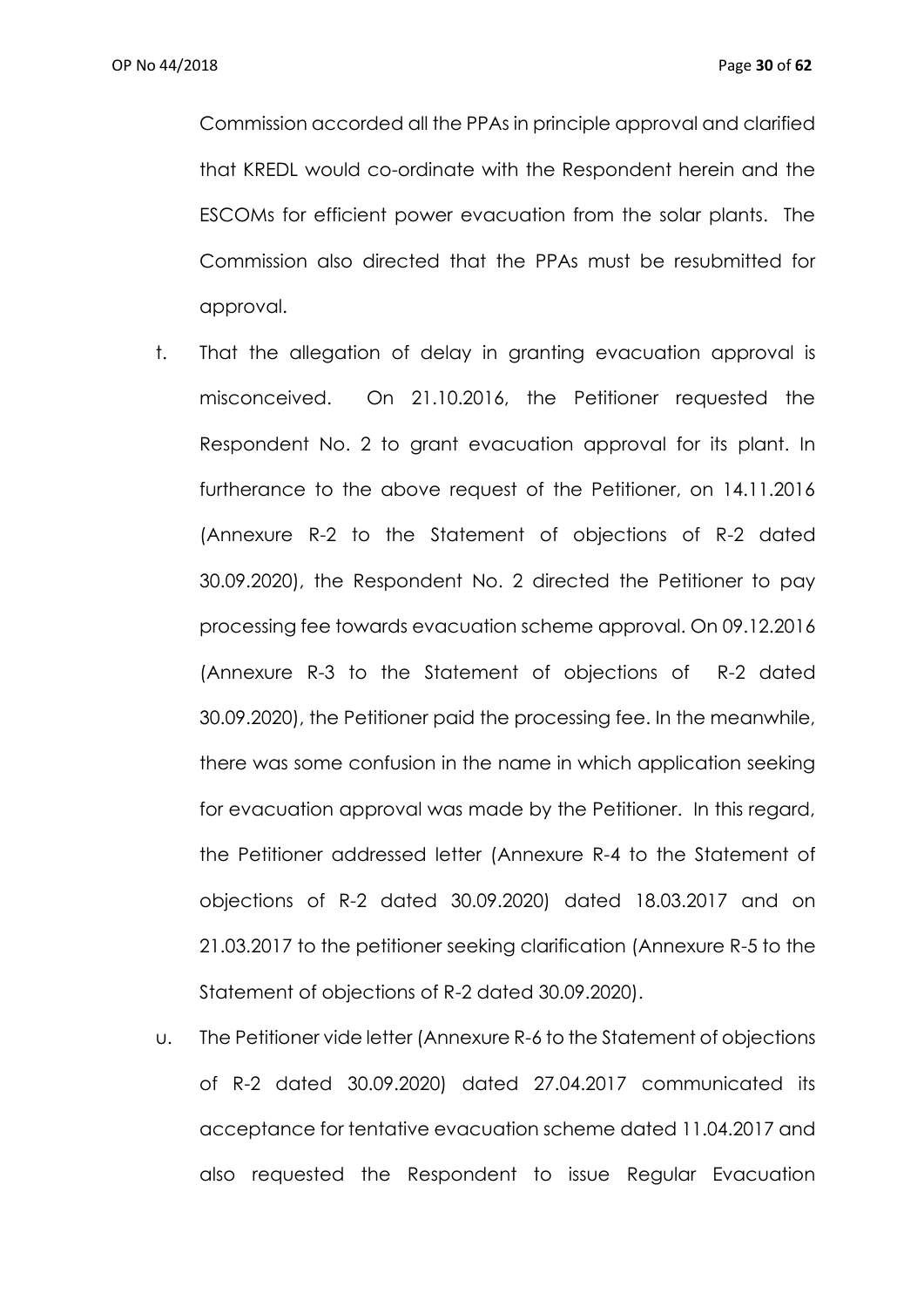Approval. The Petitioner vide letter dated 11.05.2017 requested the Respondent No.2 for land in 110KV Sampige Sub-Station for construction of 110KV Terminal Bay. The Respondent No. 2 vide letter dated 11.05.2016 has granted the Petitioner regular evacuation scheme approval. In the 117<sup>th</sup> TB Committee meeting held on 04.05.2017, the Respondent No. 2 has decided to lease the land at 110/11 KV Sampige Sub-Station as per the Petitioner's request.

v. That the Petitioner is not affected by KPTCL not conducting Taluka wise feasibility study. It ought to be noted that the Petitioner had requested for evacuation from Sampige station and same was granted to the Petitioner by the answering Respondent. It is evident that there is no delay on the part of Respondent No. 2 in granting evacuation approval as alleged by the Petitioner. The Respondent No. 2 has acted diligently pursuant to the Petitioner's application for evacuation approval and has given evacuation approval within the reasonable time period. It is submitted that the Respondent No. 2 herein has granted the Tentative Evacuation Approval on 11.04.2017 and Regular Evacuation Approval on 11.05.2017. As per the terms of the PPA, the Petitioner was required to commission the plant by 13.10.2017. Much before the Petitioner actually commissioned its plant on 13.11.2017, the Respondent No. 2 herein has granted evacuation approval. Hence, the contentions in this regard are wholly untenable. He denied other averments of the Petition and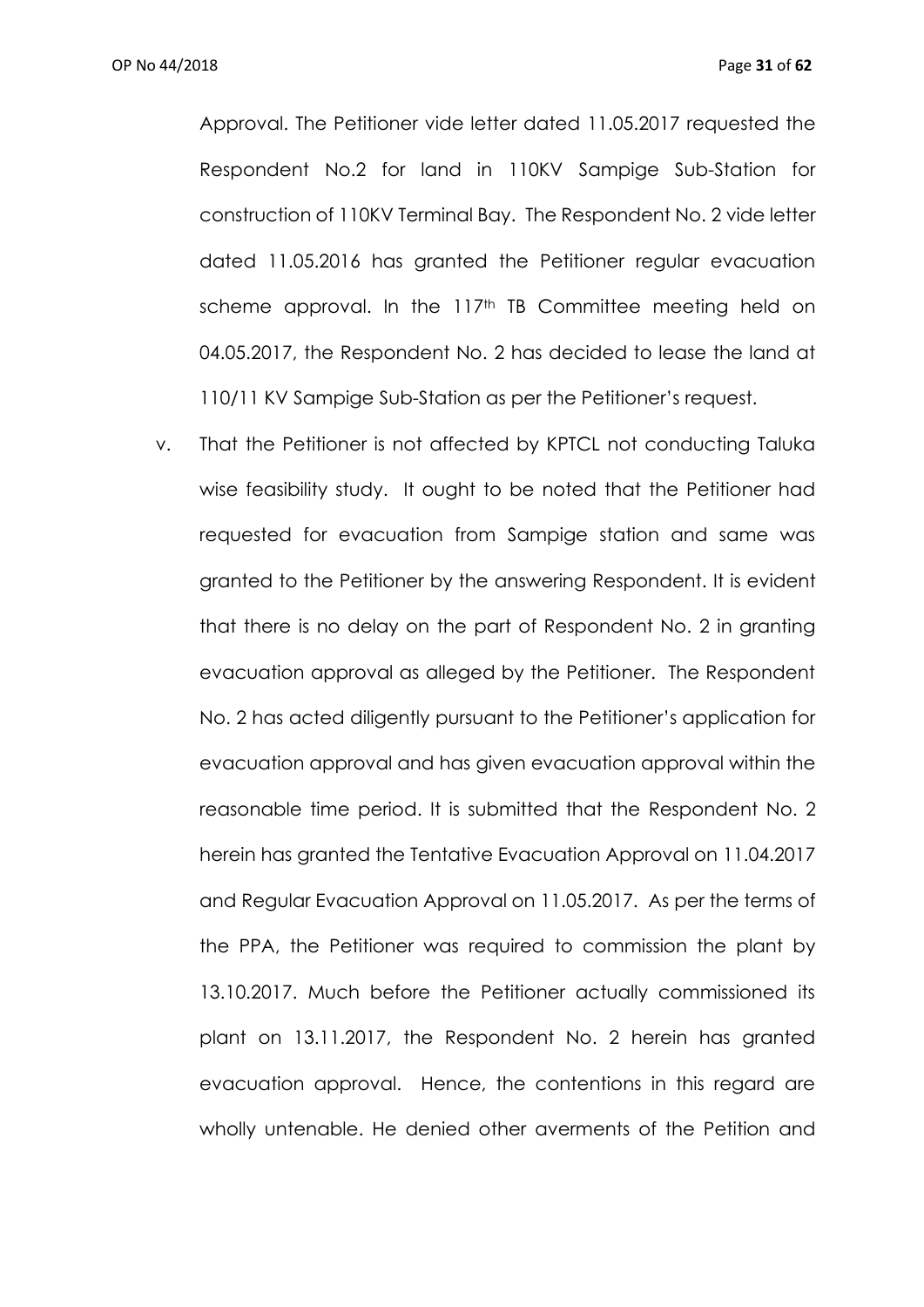finally submitted that the Petition is bereft of merit and deserves to be rejected.

- w. The Third Respondent has filed statement of objections stating that the Petitioner is not entitled for any relief as claimed by him, as the Petitioner was aware of the stipulated time and since he has agreed, there cannot be any further extension of time, thereby, the petition is liable to be dismissed.
- x. Further stated that this Respondent being the nodal agency of the Government of Karnataka for facilitating the development of renewable energy in the State of Karnataka had called for the request for proposal for the development of 1200 MW Solar power projects to be implemented in the 60 Taluks vide RfP dated 20.11.2015. However, this Respondent has issued letter of allotment to the successful bidders and also in favour of the Petitioner.
	- y. Further stated the Petitioner has entered into a Power Purchase Agreement with the First Respondent and therefore, it is for the Respondent No. 1 & 2 herein to counter the Petitioner allegations made against them. This Respondent is not a necessary party to this petition. Thereby, prays to dismiss this petition against this Respondent in the interest of justice and equity.
- 10) The Petitioner has filed rejoinder to the objections of the Respondents, reiterating the contents of the Petition. Further submitted that the Official Memorandum dated 20.06.2018 and the concession provided in it is in the nature of a benefit, it is settle position of law that beneficial notifications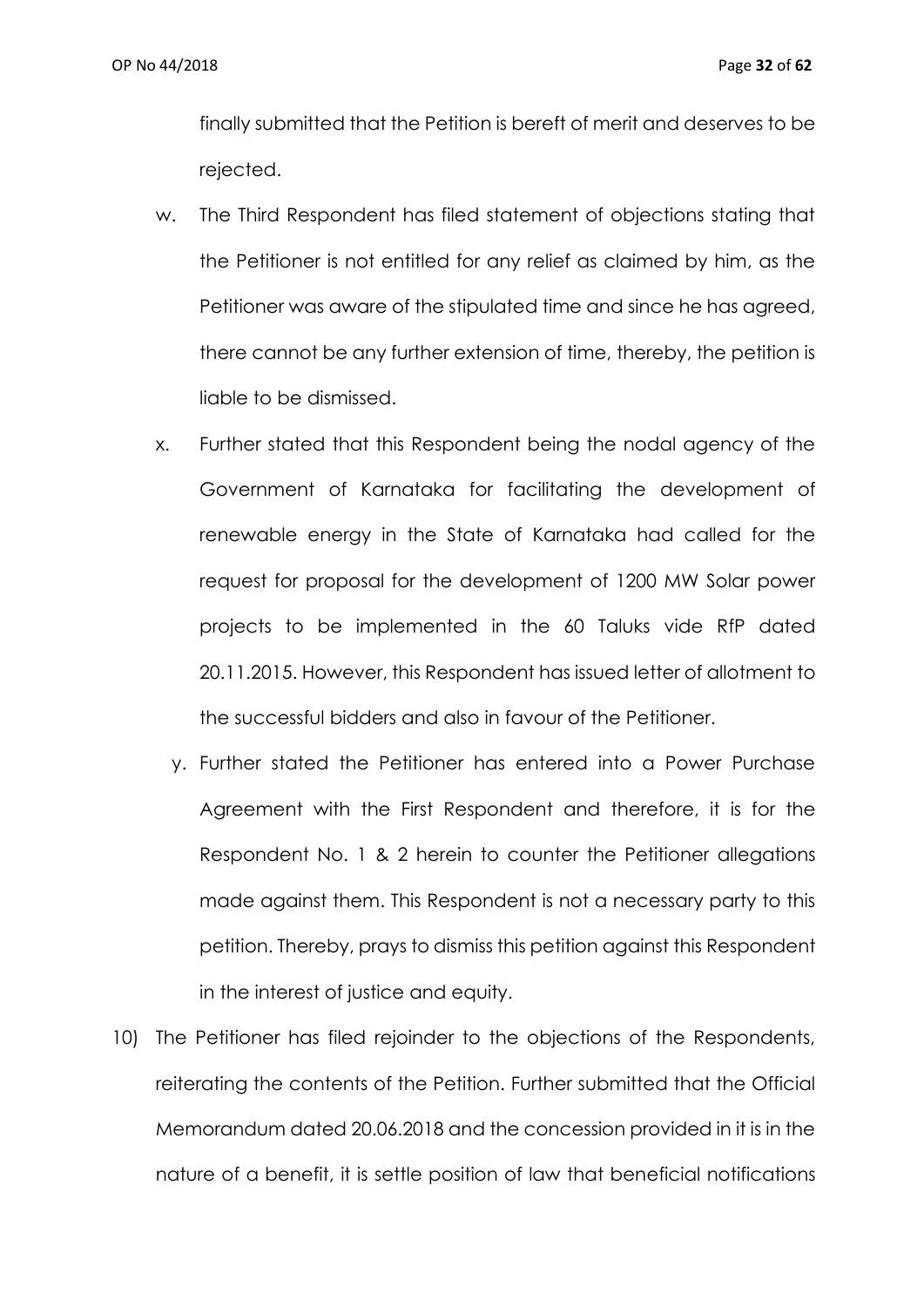providing exemptions shall be construed liberally in the matter of Commissioner of Customs (Preventive) Mumbai Vs Ambalal And Company (2011) 2 SCC 74, it is held at Para 16 that, the rule regarding exemptions is that "exemptions should generally be strictly interpreted but beneficial exemptions having their purpose as encouragement or promotion of certain activities should be liberally interpreted".

- 11) Further it is stated, the Supreme Court while deciding the matter had reiterated its view in Union of India vs Wood Papers Ltd. (1990) 4 SCC 256 wherein it was held at Para 5 that, "When the question is whether a subject falls in the notification or in the exemption clause then it being in nature of exception is to be construed strictly and against the subject but once ambiguity or doubt about applicability is lifted and the subject falls in the notification then full play should be given to it and it calls for a wider and liberal construction."
- 12) Further it is stated, in Swadeshi Polytex Ltd. vs Collector of Central Excise (1990) 2 SCC 358 it was held that, "21 It is true that when in a fiscal provision, if benefit of exemption is to be considered, this should be strictly considered. But the strictness of the construction of exemption notification should not be given by any circuitous process of interpretation. After all, exemption notifications are meant to be implemented and trade notices in these matters clarify the stand of the Government for the trade."
- 13) Further it is stated, the Gauhati High Court in Tribeni Metalloys Pvt Ltd. vs Commissioner Central Excise and Service Tax, Guwahati Division (2019) 2 Gau LR 719, after considering number of decisions by the Supreme Court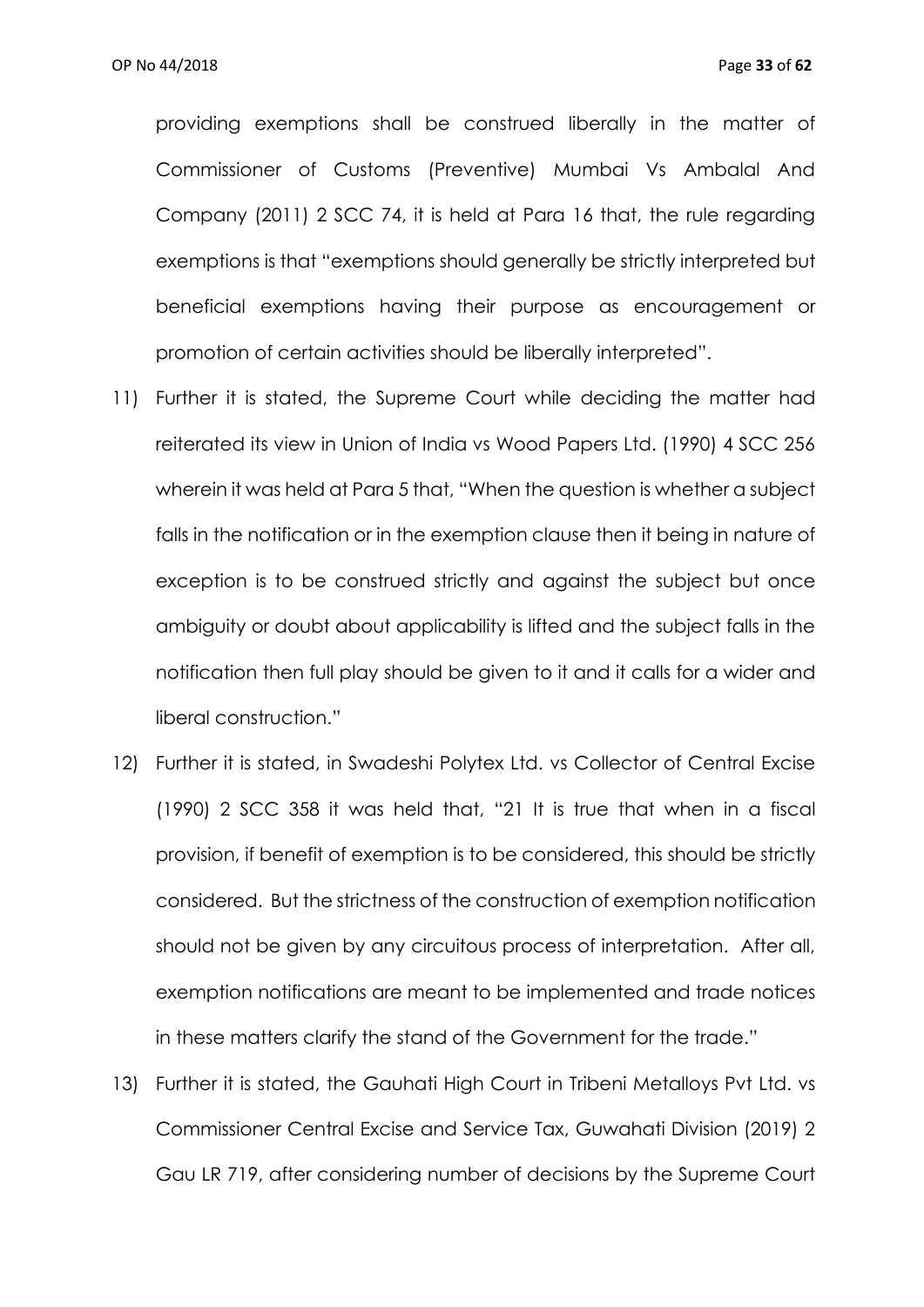OP No 44/2018 Page **34** of **62**

has culled out following propositions for consideration: "25. From aforesaid provisions of law, the following propositions, amongst other can be culled out: (i) If there is question as to whether a beneficiary comes within the purview of an exemption notification, then it being in the nature of an exception has to be strictly construed, but once, it is established that the beneficiary is entitled to the benefit of exemption, then the provision of the exemption notification has to be given wider and liberal construction; (ii) When the exemptions are granted with the object to encourage industrial growth, or to encourage exports, the exemptions provided in the notification be given its full effect and such entitlements should not be constricted by attempting a narrower construction. The Hon'ble High Court, after considering the above propositions in light of decisions by the Hon'ble Supreme Court in Union of India vs Wood Papers Ltd., Swadeshi Polytex Ltd. Vs Collector of Excise, Indian Farmers Fertiliser Co-operative Ltd. vs Collector of Central Excise (1996) 5 SCC 488, held that the Appellant would be entitled to the benefit of exemption of excise duties for a period of 10 years.

- 14) In view of the above referred decisions by various Courts it is stated that the Petitioner is, on fulfilment of conditions mentioned in the Office Memorandum, dated 20.06.2018, if fully entitled to the extension of 62 days in achieving SCOD.
- 15) The 1st Respondent has imposed the reduced tariff of Rs. 4.37/KWh (as against the contractual tariff of Rs. 4.84/KWh), and imposed liquidated damages upon the Petitioner for delay in achieving Conditions Precedent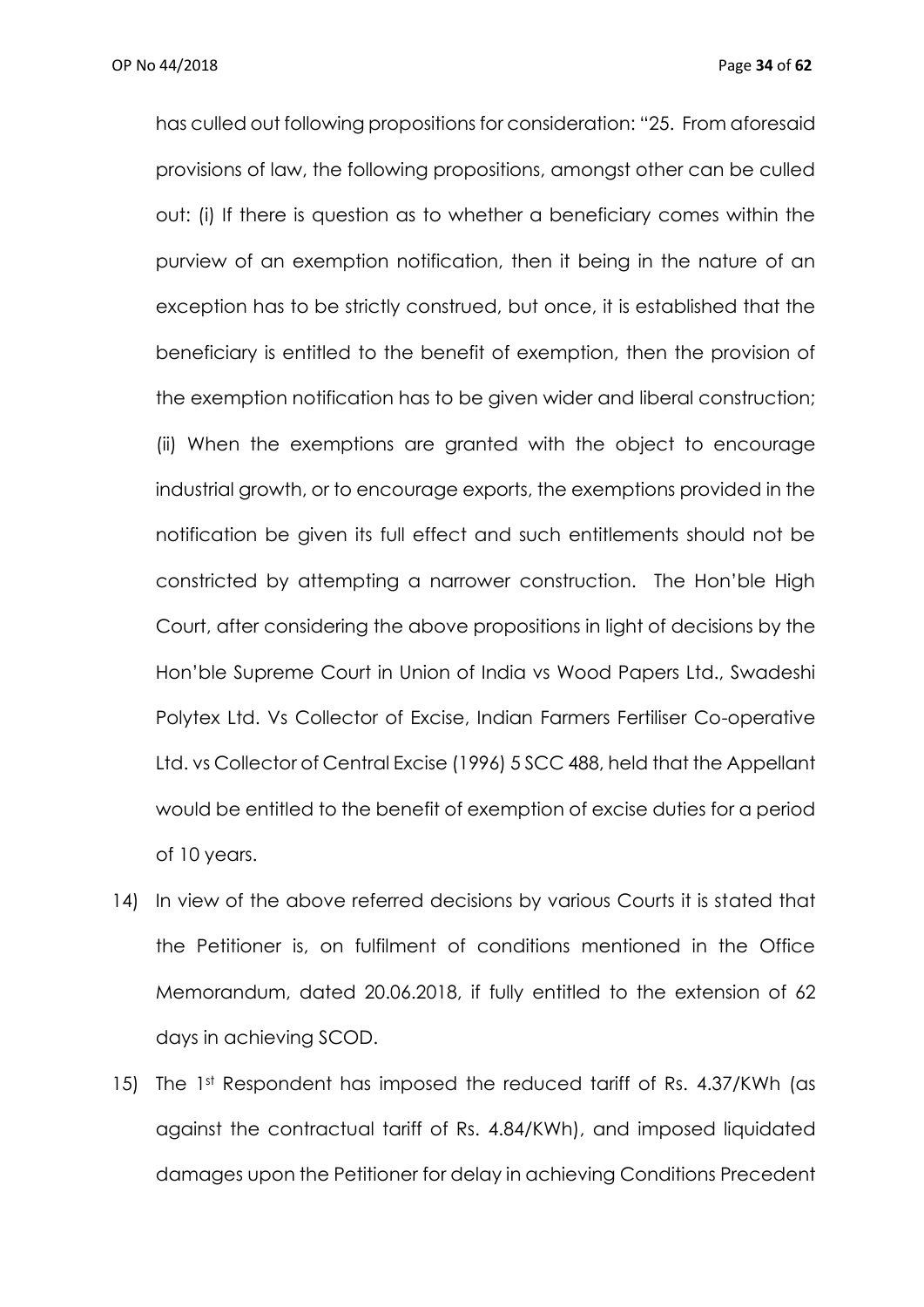and SCOD. The said penalty has been imposed upon the Petitioner without considering the representations made by the Petitioner regarding force majeure events before the 1st Respondent. Assuming without admitting that 1st Respondent imposed the liquidated damages upon the direction by the Commission, it is submitted that it is settled position of law that the party alleging breach of contract and thereby imposing penalty in the nature of liquidated damages has to prove losses. The 1st Respondent, in the present instance, has failed to claim any particular amount of damages, much less prove the damages. The 1st Respondent, without any application of mind, has levied liquidated damages and reduced tariff, contrary to the terms of the PPA, and the settled position of law in this regard. At the stage he relied the decision reported in Kailash Nath Associates vs Delhi Development Authority & Ors (2015) 4 SCC 136, and stated as per the finding given by the Hon'ble Supreme Court the contention of the 1st Respondent that to levy of damages and deduction of tariff are untenable. With all these the Petitioner finally prays to allow the Petition as prayed for in the interest of justice and equity.

- 16) Heard the arguments, perused the written submissions on both sides and the records.
- 17) At this stage the below mentioned issues arise for our consideration.
	- **1. Issue No. 1:** Whether the Petitioner proves that he is entitled for extension of time on the grounds of Force Majeure events as claimed in the Petition?
	- **2. Issue No. 2:** For what relief the Petitioner is entitled to?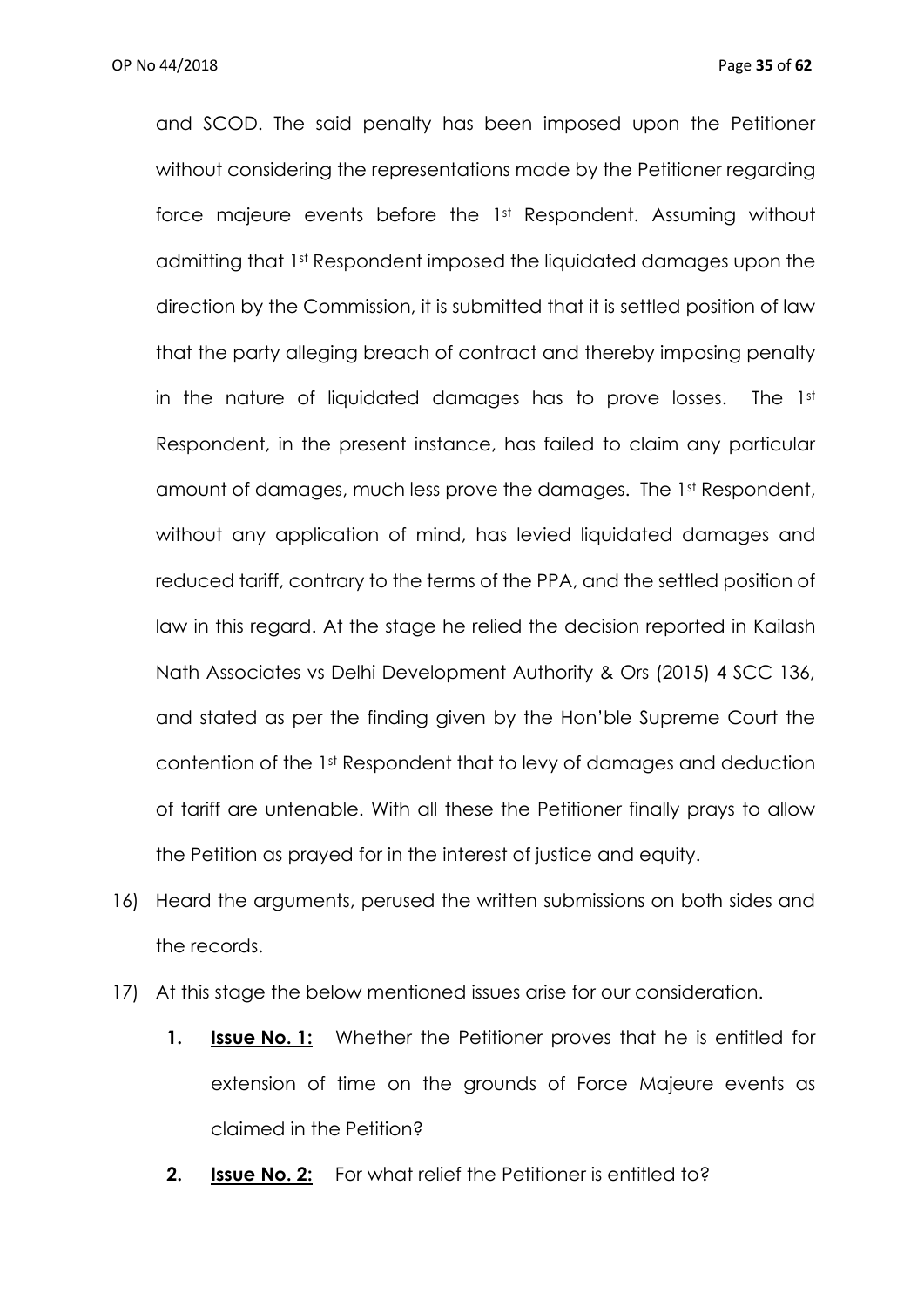#### **3. Issue No. 3:** What Order?

18) **Issue No. 1:** Whether the Petitioner proves that he is entitled for extension of

> time on the grounds of Force Majeure events as claimed in the Petition?

- 19) The present Petition is filed seeking for a declaration that the delay in commissioning the project was due to reason outside the control of the Petitioner and therefore amount to Force Majeure as per Article 14 of PPA and also to declare that the KERC applicable tariff as stated in Article 12 of the PPA would be as per the tariff order dated 30.07.2015 and with other reliefs. The present petition arises in context of the delay of 30 days in commissioning the Petitioner's project at Turuvekere Taluk Tumkuru District. The SCOD as per the PPA was 13.10.2017 i.e., one year after the date of approval of the PPA by the Commission on 14.10.2016.
- 20) The Petitioner has taken three major grounds under the head of Force Majeure Events for extension of time in commissioning the power project, which are detailed as below:
	- a) Introduction of GST (62 days).
	- b) Demonetization.
	- c) Delay in issuing Evacuation approval.

## a) **Introduction of GST (62 days): -**

i) During the course of arguments, the Learned Counsel for the Petitioner has submitted that, all solar power projects in the State of Karnataka including the Petitioner's project were affected by introduction of the GST. Difficulties caused to developers on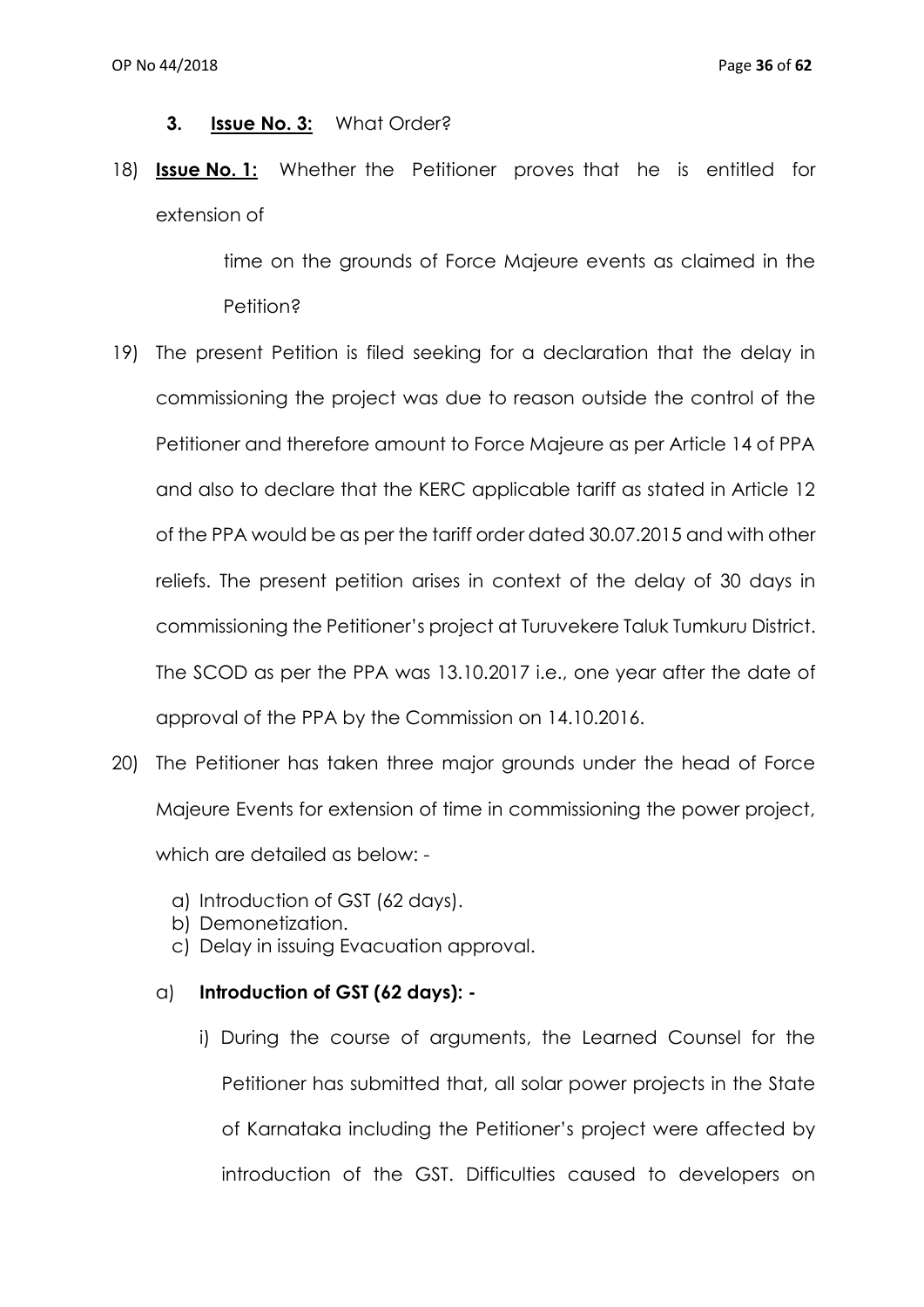OP No 44/2018 Page **37** of **62**

account of introduction of the GST has been acknowledged by the MNRE in the Office Memorandum (Annexure-S filed along with Affidavit dated 17.07.2018) dated 20.06.2018. The Petitioner having achieved financial closure on 01.07.2017, commissioned the plant on 13.10.2017. The Hon'ble APTEL has upheld GST induced delay as Force Majeure Event in Chennammagathihalli Solar Power Project case. Thereby prayed to treat the delay caused in this regard as Force Majeure Event.

ii) The Learned Counsel for the Respondents by way of reply has submitted that the Petitioner at the time of filing of the Petition i.e., on 25.04.2018, specifically did not take the contention that the commissioning of the project was delayed due to the introduction of GST. Only after thought, the Petitioner has taken this contention and got amended the Petition on 09.04.2019. The Petitioner has misled by stating that, the Office Memorandum dated 20.06.2018 issued by the Ministry of New and Renewable Energy (MNRE) would be applicable to the Petitioner. But the MNRE Official Memorandum, requires that the affected party shall provide documentation to show that there was a disruption in the process and therefore, the project could not be commissioned as per the terms of the PPA. But the Petitioner till date, failed to produce any documentary evidence of its claims before this Commission. Without providing cogent documentation the relief sought by the Petitioner cannot be granted. Apart from that as per Article 14.3.1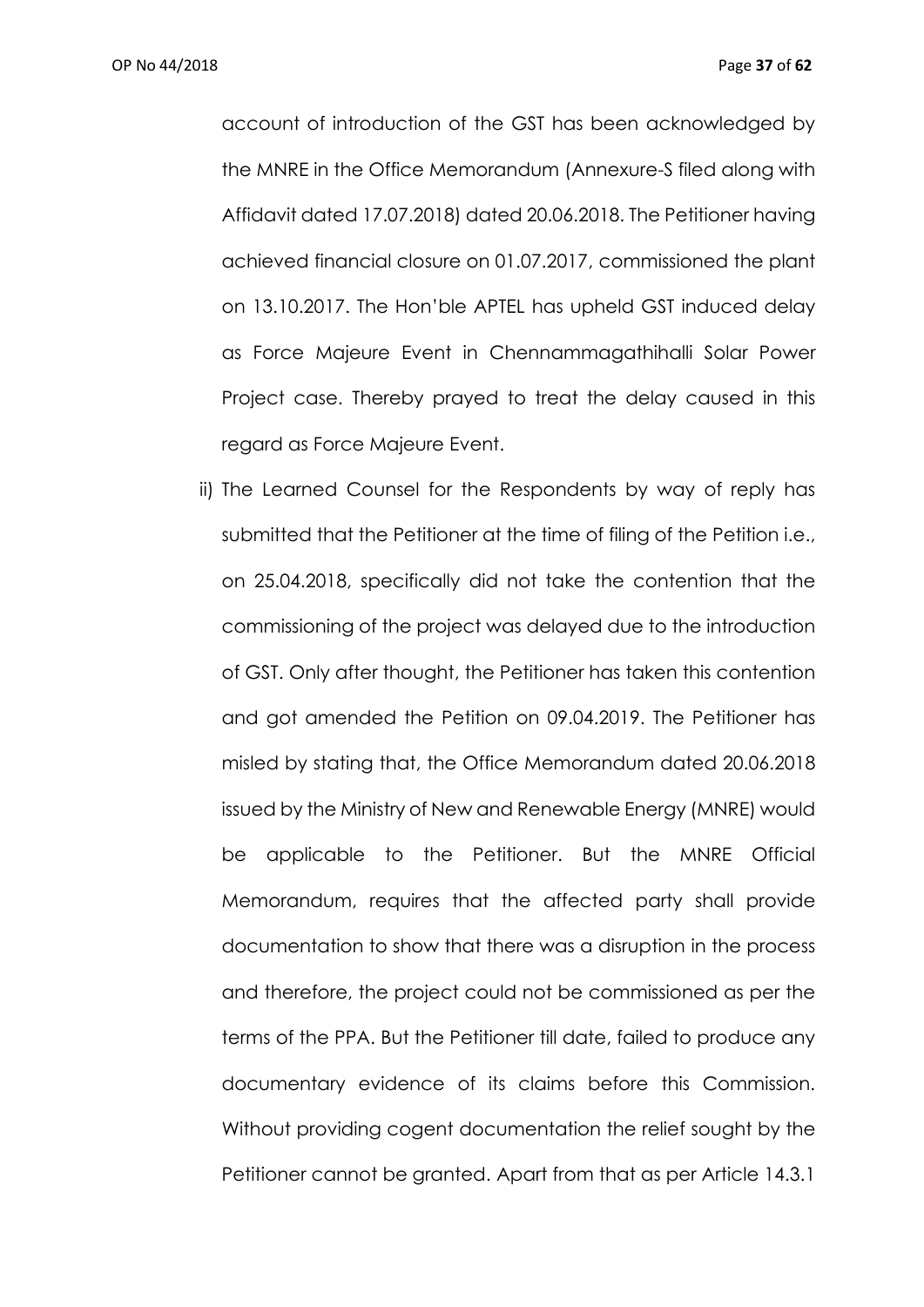of the PPA, 'introduction of GST cannot be treated as Force Majeure event'. Again Article 14.5.1 of the PPA states that 'the affected party, allegedly the Petitioner is required to issue a notice to the Respondent within a period of 7 days from the occurrence of the Force Majeure event', but the Petitioner failed to do so. The Commission in various judgements has stated that it is trite law that the Force Majeure Clause in PPA has to be strictly construed and if no notice had been issued as contemplated under the Force Majeure Clause describing the event, the Petitioner cannot seek extension of time under the said clause. With this the Learned Counsel for Respondents submitted, the Petitioner is not entitled for any relief under this ground.

iii) On 01.07.2017 the Government of India introduced the Central Goods and Services Tax Act 2017 (GST Law) which brought about fundamental structural changes in the prevailing tax regime in the country. There was a slowdown from July 2017 to September 2017 in the manufacturing as well as service industry across the country. Consequently, there were certain implications due to the GST Law on the developers of solar projects i.e., (1) Contractors/suppliers were delaying contracts due to lack of clarity on tax structure. (2) Contractors/suppliers had to revamp their systems amend and reissue "purchase orders" to align them as per the GST regime/to make them GST law Complaint (3) Lack of clarity on GST percentage applicable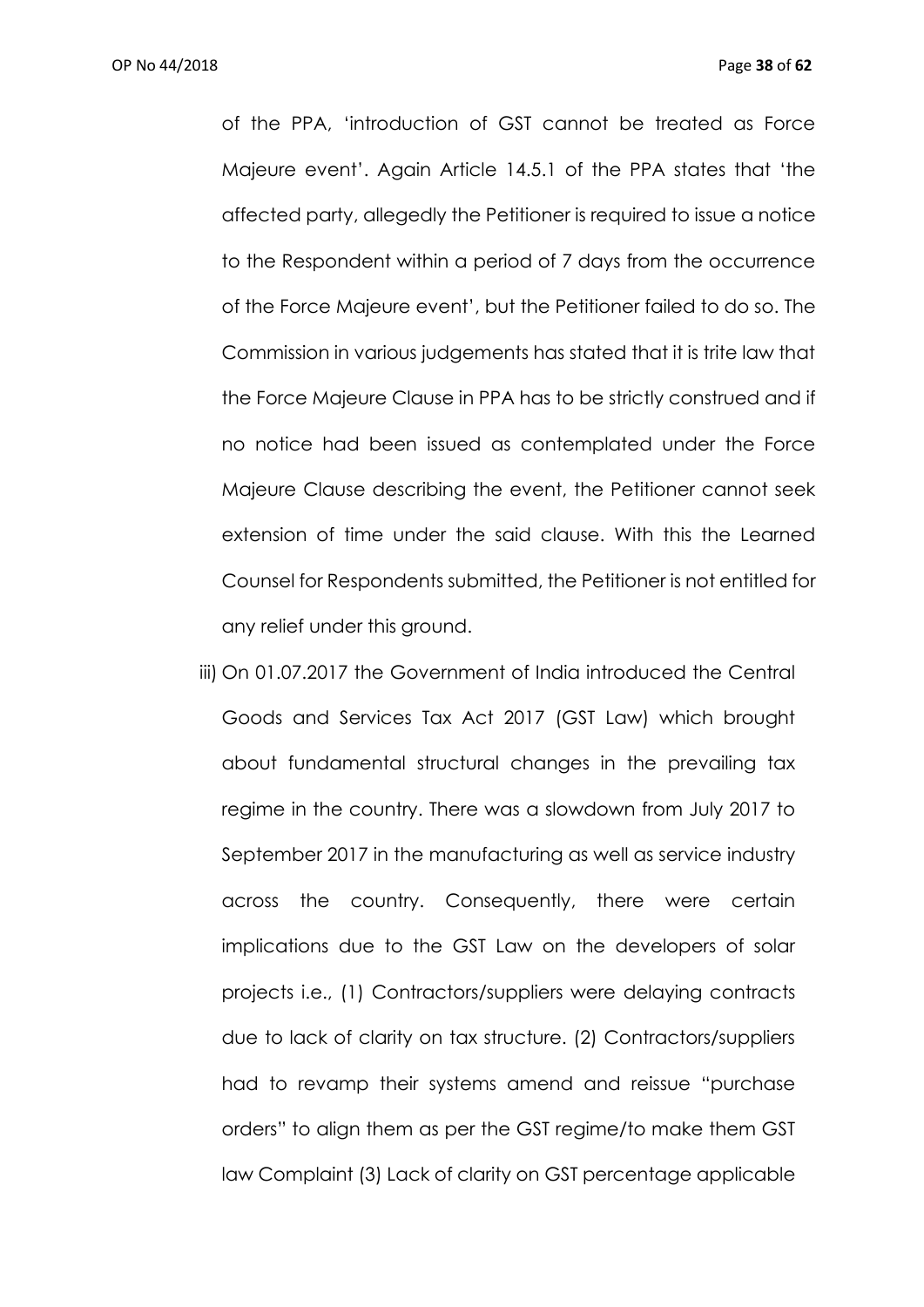on invertors contributed to delay in supply of material required for setting up of projects (4) and introduction of GST Law resulted in confusion regarding MNRE Certificate for Concession Customs Duty which was kept on hold from June 2017 further resulting in delay in supply of key equipment. The MNRE after examining the impact of GST Law, issued Official Memorandum dated 20.06.2018 wherein, it has extended the SCOD for the solar projects for a period of 62 days, by way of said Official Memorandum (Annexure-S to the Additional Affidavit of the Petitioner dated 17.07.2018) dated 20.06.2018 in which reads as follows: -

*"All the Project developers who claim to have been affected by GST induced disruptions shall make a formal application to SECI/NTPC/ other implementing agencies for Extension of Time (EoT) due to GST disruptions giving all documentary evidence in support of their claim. SECI/NTPC/ Implementing agencies shall examine the claim objectively and grant EoT based on facts, following above principles. While applying the above principles, SECI/NTPC/any other implementing agency may satisfy itself that the claimants were actually affected due to GST induced disruptions in the period for which extension has been claimed. The implementing agencies shall also ensure that no double relief is granted due to overlapping reasons cited for grant of EoT."*

iv) It is specific contention of the Respondent that the Petitioner has

not produced any evidence in proof that the project work

adversely affected due to introduction of GST which resulted

delay in commissioning of the power project. On perusal of the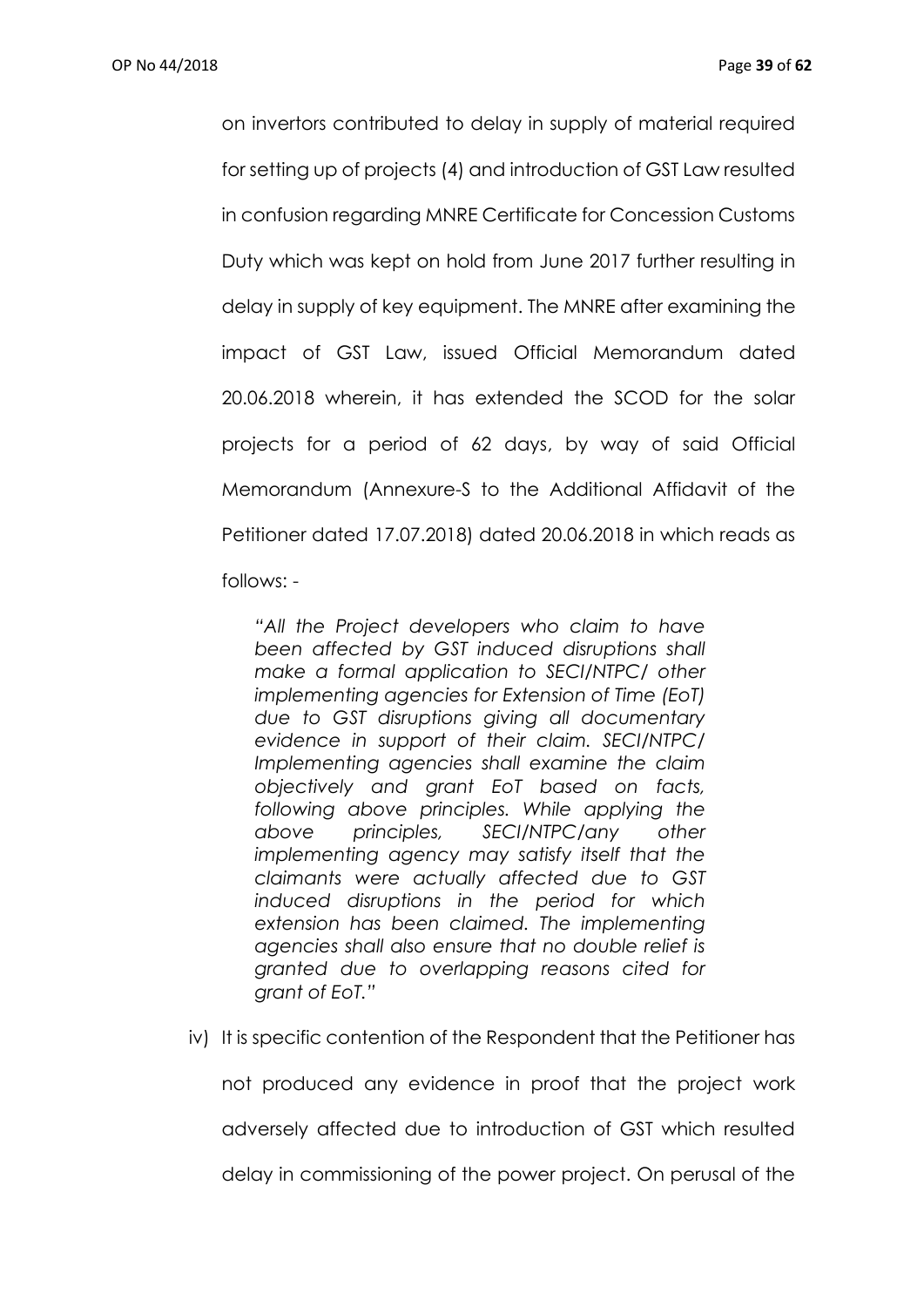OP No 44/2018 Page **40** of **62**

documents produced by the Petitioner along with additional affidavit dated 10.02.2021, it appears that he had placed purchase order to purchase Power Transformer (15/20MVA, 11/110KV) on 02.09.2016 (Annexure-Z filed with additional affidavit dated 10.02.2021). The Petitioner has furnished copy of the Purchase order dated 04.08.2017 (Annexure-AA filed with additional affidavit dated 10.02.2021) which shows that the Petitioner has placed order of the material i.e., Power Transformer (15/20MVA, 11/110KV) along with GST. Another purchase order dated 08.09.2017 (Annexure-AB filed with additional affidavit dated 10.02.2021) shows that the Petitioner has placed orders for purchase of certain materials amounting to Rs. 29,50,000/- along with GST. He had produced other two documents which are purchase orders dated 22.08.2017 (Annexure-AC filed with additional affidavit dated 10.02.2021) and 14.09.2017 (Annexure-AD filed with additional affidavit dated 10.02.2021) shows that the Petitioner had placed revised orders for purchase of certain materials and these documents shows that the applicable GST shall be paid extra on actual basis on total basic contract value. All these documents clearly establish that there had been some delay in purchase of transformer and other materials for the purpose of power project due to introduction of GST. This contention of the Petitioner is not denied by the Respondents and they have not contradicted the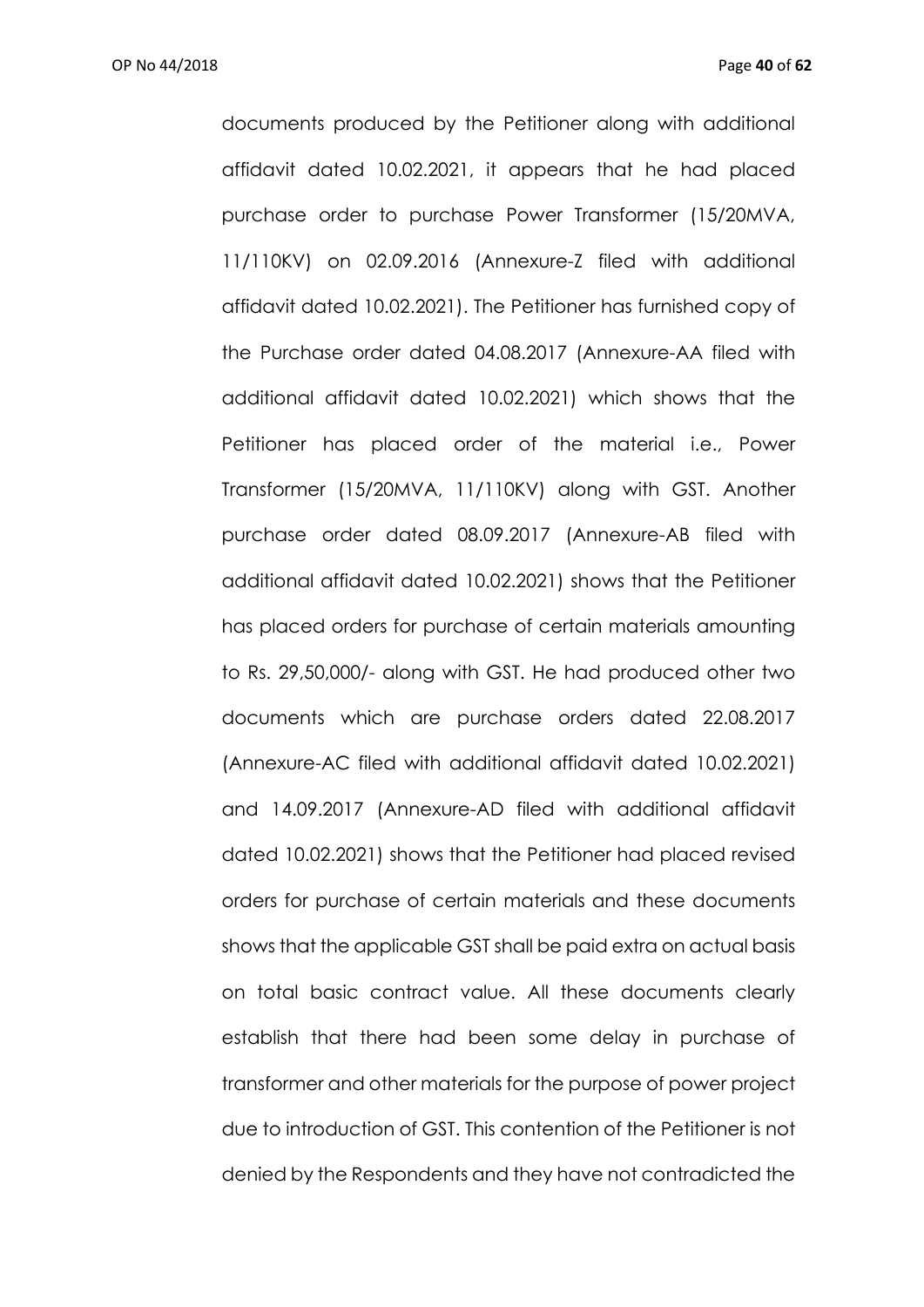contents of Annexure-Z, Annexure-AA to Annexure-AD by placing any evidence. Hence, this contention taken by the Petitioner has to be accepted and we hold that there was delay in commissioning of project due to introduction of GST which is beyond the control of the Petitioner.

#### b) **Demonetization: -**

- i) It is the case of the Petitioner that, after obtaining approval from KERC i.e., dated 14.10.2016 he had to apply for evacuation approval and had to initiate action for implementation of project. Meanwhile, Government of India by way of notification dated 08.11.2016 withdrew the legal tender status of INR 500/- and INR 1,000/- denominations of Bank notes. This demonetization has had a domino effect from 08.11.2016 to the end of January 2017 on the land acquisition and other project activities thereby, there was a delay in commissioning the SCOD.
- ii) During the course of arguments, the Learned Counsel for the Respondent submitted that the Petitioner has failed to produce documents to explain how demonetization has caused delay in commissioning of the plant. The Petitioner also has not issued force majeure notice as contemplated under Article 14.5. The contentions regarding demonetization are only an afterthought which ought not to be considered by the Commission.
- iii) It is stated that the Petitioner has failed to prove that the grounds taken by him are force majeure events which have caused delay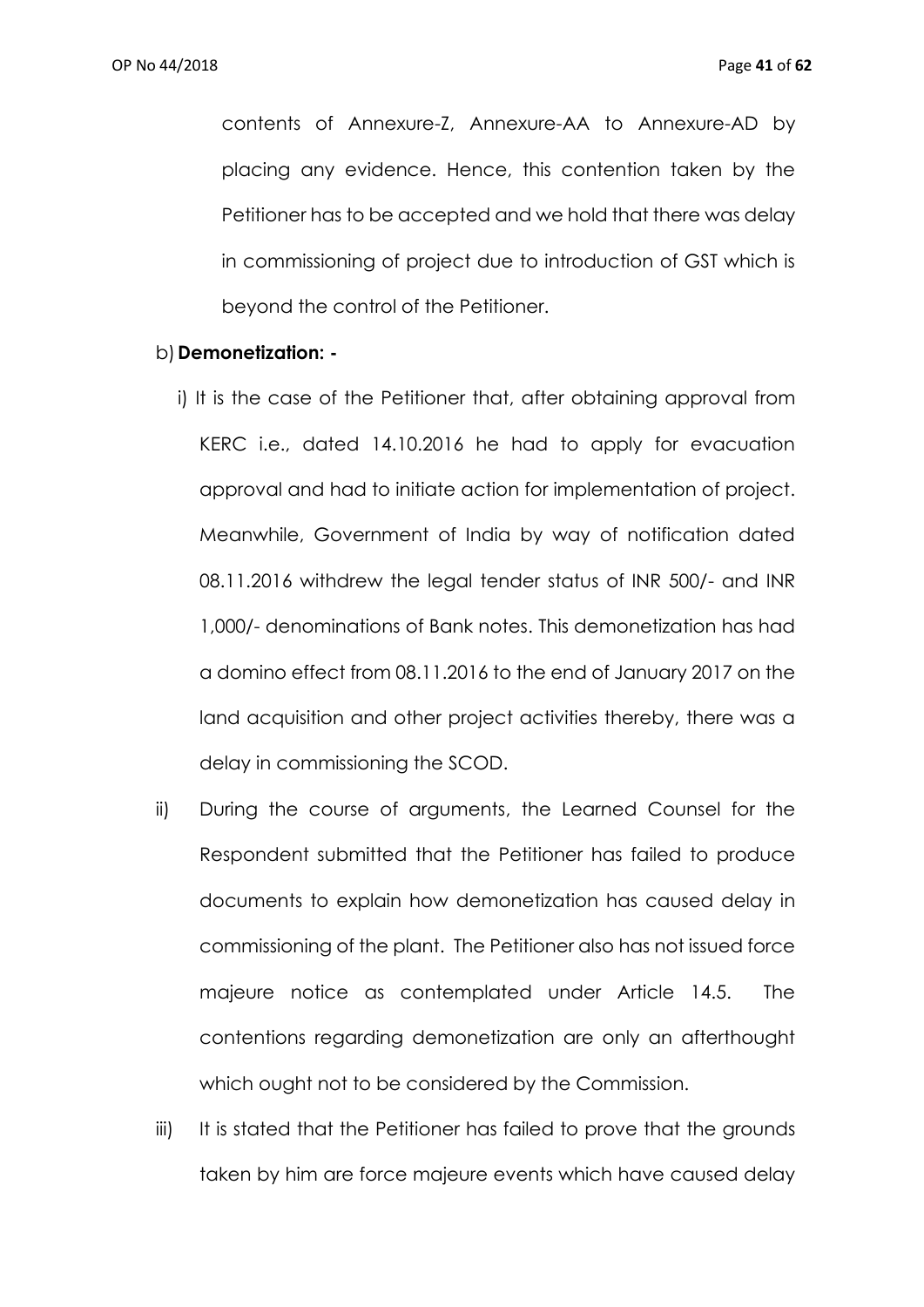in commissioning of the plant. It is stated that reasons given by the Petitioner for delayed execution of the project do not constitute events of force majeure under Article 14 of the PPA. Further, Article 14.5 of the PPA clearly sets out the procedure to be followed for notification of an event of force majeure. The said article requires issuance of a notice of force majeure to the Respondent stating it is affected by a force majeure event. The said notice is required to be issued within 7 days of occurrence of such event. In the present case, the Petitioner admittedly has not issued notice as contemplated in the PPA. In this regard the Learned Counsel for the Respondent placed reliance on the decision reported in Himachal Sorang Power Ltd Vs CERC and others, 2015 SCC OnLine APTEL 148 and submitted to reject the prayer of the Petitioner under this ground.

iv) Though the Petitioner has taken the contention that, due to demonetization he suffered delay in commissioning the power project, but not placed any materials in proof of it. Hence, the contentions in this regard taken by the Petitioner cannot be sustained for want of supportive evidence, thereby rejected.

#### c) **Delay in issuing Evacuation approval**: -

i) During the course of arguments, the Learned Counsel for the Petitioner submitted that, the Petitioner had entered into PPA dated 23.05.2016 with the 1st Respondent. The Scheduled Commercial Operation Date under the PPA was 12 months from the effective date i.e., 14.10.2016,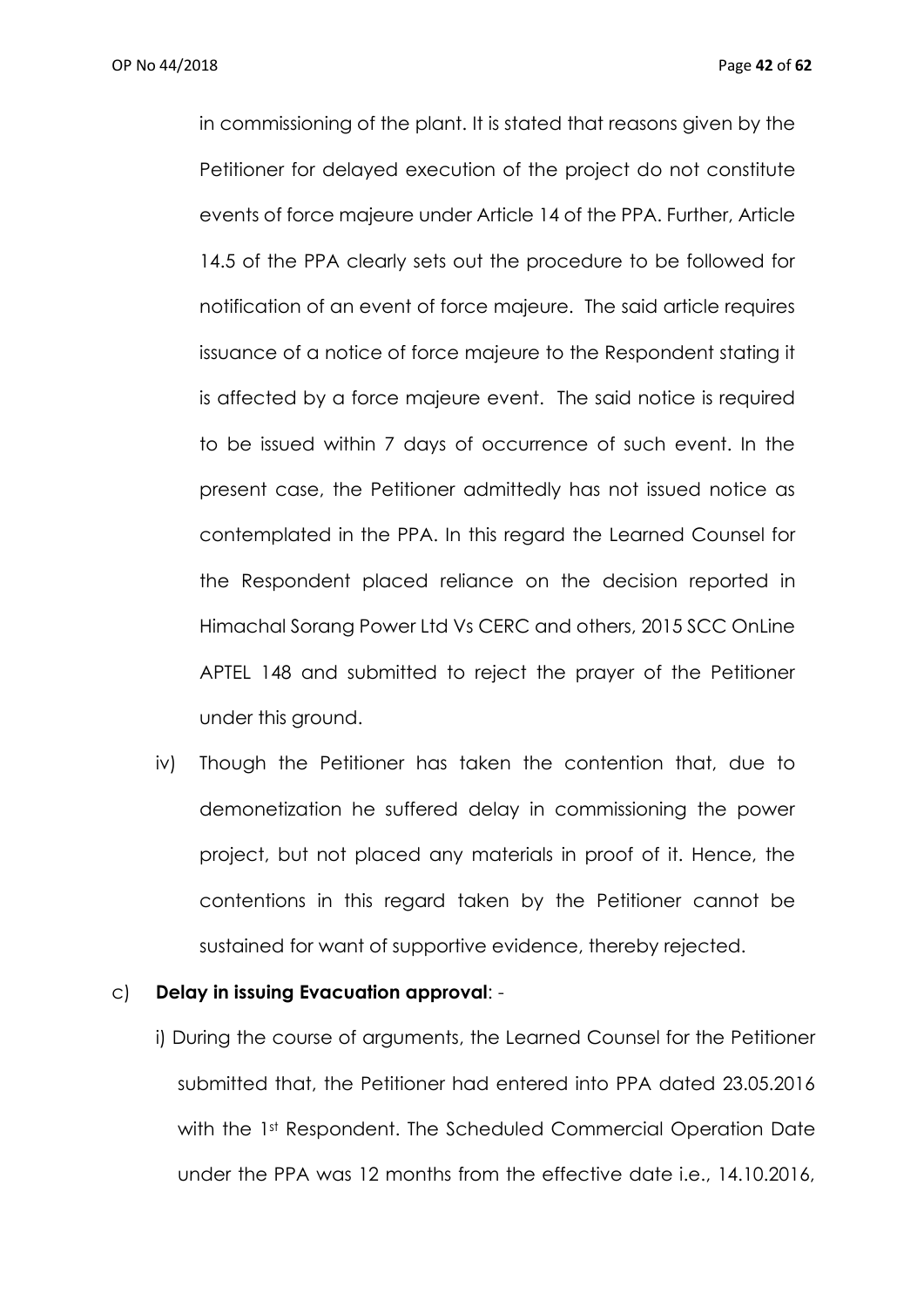OP No 44/2018 Page **43** of **62**

the date on which the Commission had accorded the approval to the PPA. The Commission also written a letter dated 14.10.2016 approving the PPA entered into between the Petitioner and 1st Respondent for development a 20 MW capacity Solar PV Power Plant at Turuvekere Taluk, Tumkuru District subject to certain corrections and modifications. Thereafter, on 06.01.2017 a Supplemental PPA also executed between them. The Petitioner had conducted with due diligence and found that land was also available inside the Sampige Substation for the purpose of establishing its terminal bay. He had applied for grant of evacuation approval from Sampige Substation in Turuvekere Taluk through a letter dated 21.10.2016 along with all required documents before 2nd Respondent. In the meanwhile, he had applied for all permissions approvals and consents required to perform its obligations under the PPA except land deeds as the acquisition process was taking time. Even he could not have initiated the land acquisition process without having obtained evacuation approval. The Petitioner had to purchase agricultural land and initiate the process of conversion of agricultural land and he made necessary applications well in time. Further the Petitioner in compliance with Article 4 of PPA issued a Conditions Precedent completion letter dated 02.06.2017 to the 1st Respondent enclosing the list of permissions, approvals and consents obtained by the Petitioner.

ii) Further he submitted that the Petitioner has received tentative evacuation scheme from the 2<sup>nd</sup> Respondent through a letter dated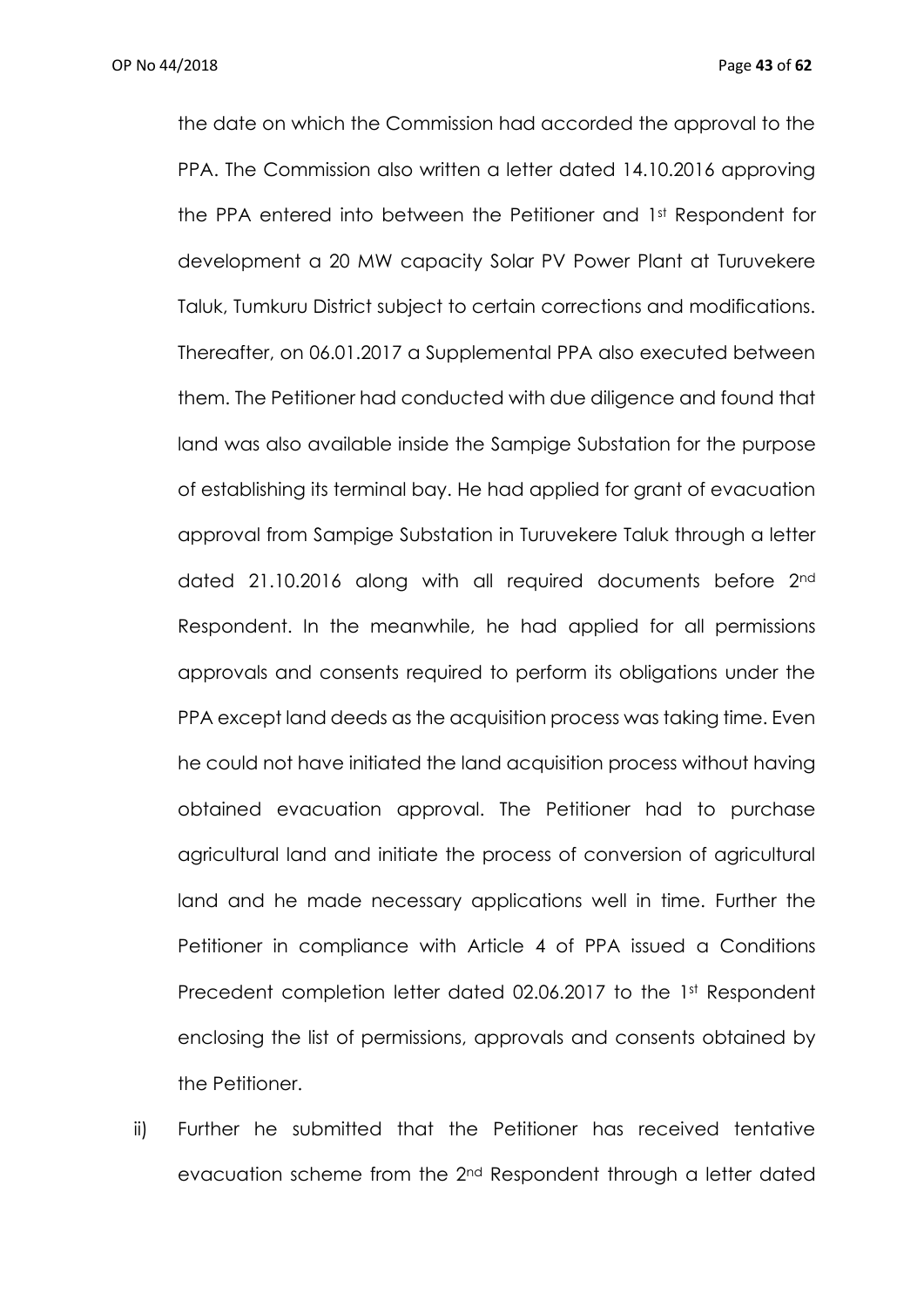11.04.2017 and has thereafter promptly began acquiring land for the purpose of project and fulfilling all other Conditions Precedent requirements under Article 4 of the PPA entered into between the parties. The Petitioner had completed the land acquisition and all related formalities by 02.06.2017 the date on which CP letter was issued.

- iii) Further he submitted the Petitioner commenced setting up the Turuvekere project on 16.08.2017 a mere two months after the land acquisition process was completed. The project was commissioned on 13.11.2017 within about six months of completing the land acquisition process despite (a) demonetization (b) delay in approvals and (c) imposition of GST.
- iv) Further he submitted that the Petitioner through a letter dated 25.09.2017 informed the 1st Respondent of the issues faced by the Petitioner's due to Force Majeure conditions and sought extension of Scheduled Commissioning Date for its Turuvekere project by 30 days. He stated that it had fulfilled all Conditions Precedents except for obtaining the NA orders which are pending in the office of the relevant Government Authority. He sought for extension of 30 days due to various Force Majeure reasons which completely beyond its control.
- v) The 1st Respondent did not respond to the Petitioner's letter dated 25.09.2017 seeking extension of Scheduled Commercial Operation Date. It is highlighted in the PPA signed between the parties envisaged that the existence of Force Majeure conditions and the validity of a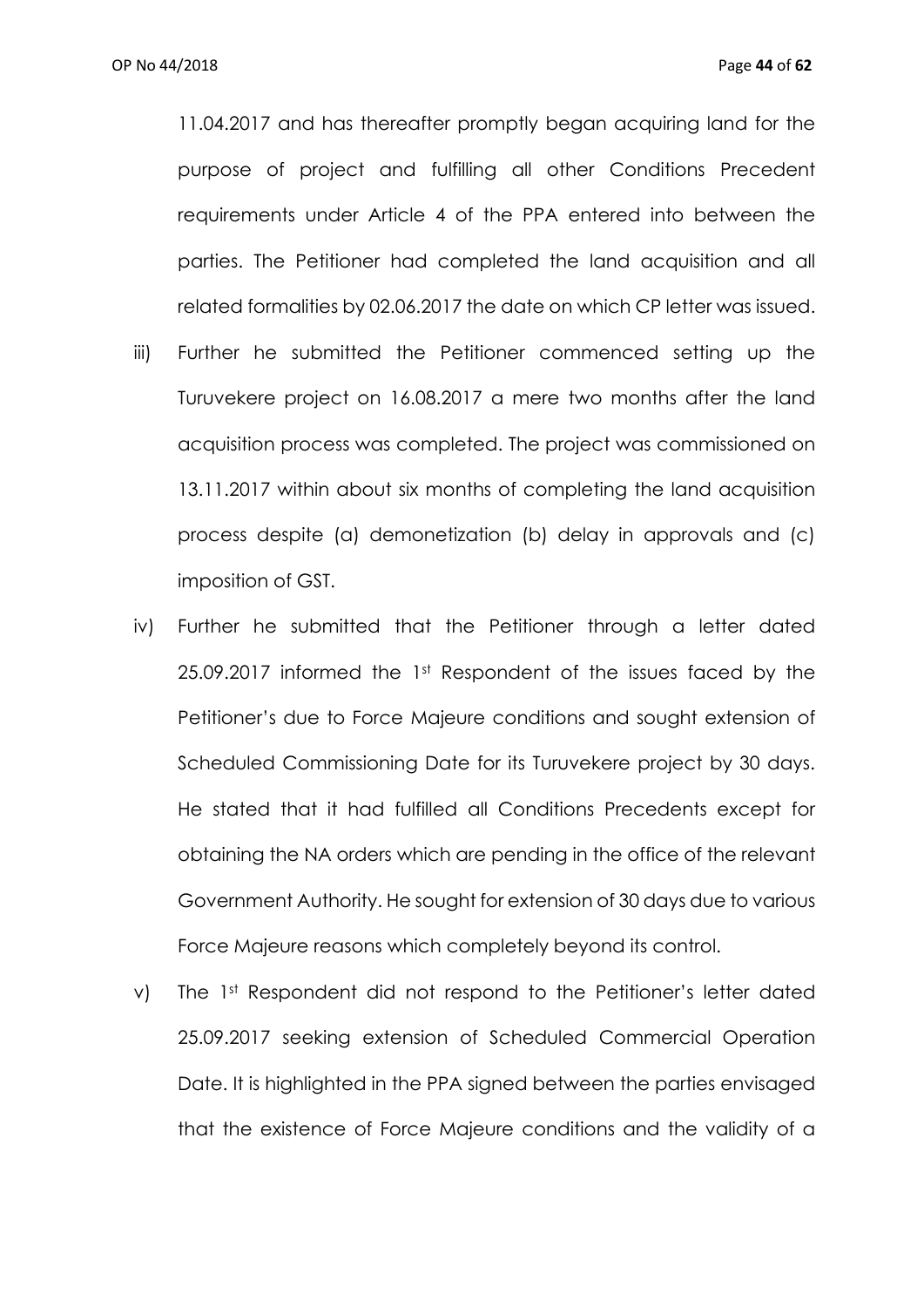claim under the same would be determined by the Petitioner or BESCOM as the case may be.

- vi) Further the petitioner submitted that, the Commission vide letter dated 02.11.2017 in the case of Rishab Buildwell Private Limited had addressed the issue of extension of SCOD of Solar project in respect of development of the 1200 MW Solar Power Projects i.e., the project under which the Petitioner's project has been executed. Further the Commission had directed developers to approach their respective ESCOMs for extension and not approach the Commission directly. The project was commissioned on 13.11.2017, the 2nd Respondent issued a Commissioning Certificate dated 08.12.2017. Further he submitted that, the 1st Respondent rejected the request of the Petitioner for extension of SCOD through its letter dated 15.11.2017, inter-alia directed the Petitioner to approach the Commission for the same. The Petitioner relying upon the letter dated 04.10.2017 written by the 1st Respondent had approached the Commission with this Petition for extension of time.
- vii) Further he submitted that the 1st Respondent without considering whether the delay in the project was result of Force Majeure or not, invoked Article 12 of the PPA and applied the reduced tariff of Rs. 4.36/unit as opposed to the PPA agreed Tariff of Rs. 4.84/unit. Further the 1st Respondent levied liquidated damages as per PPA Clause 4.3 and 5.8. The Petitioner is highly aggrieved by the imposition of a reduced Tariff and liquidated damages for delay in commissioning of the project. The delay is solely due to reasons outside the control of the Petitioner.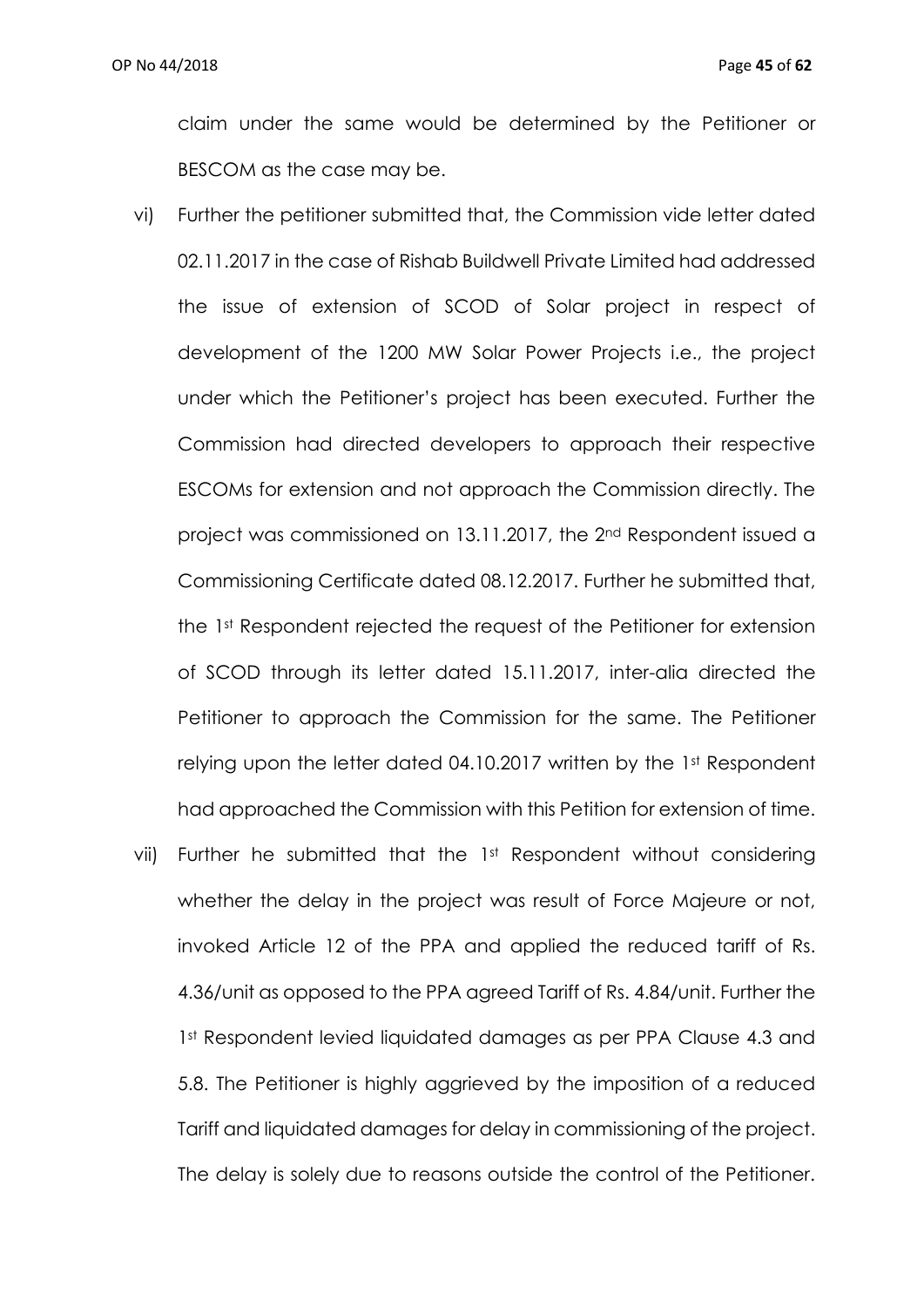The project was delayed by about one month and therefore, levying the reduced tariff of Rs. 4.36/unit as opposed to the PPA tariff would be highly inequitable and frustrate the PPA. With all this he prays to allow the Petition as prayed for.

viii) By way of reply the Learned Counsel for the Respondent has submitted that, this allegation of delay in granting evacuation approval is wholly misconceived. On 21.10.2016 the Petitioner had requested the Respondent No. 2 to grant evacuation approval for its plant. In furtherance to the above request of the Petitioner on 14.11.2016 the 2nd Respondent directed the Petitioner to pay processing fee towards evacuation scheme approval. On 09.12.2016 the Petitioner paid the processing fee. On 11.04.2017 the Respondent No. 2 granted the Petitioner tentative evacuation approval under self-execution basis. The Petitioner vide its letter dated 27.04.2017 communicated acceptance for tentative evacuation scheme and also requested to issue regular evacuation approval and also land in Sampige substation for construction of 110KV terminal bay. The 2<sup>nd</sup> Respondent on 11.05.2017 has granted the Petitioner regular evacuation scheme approval and in 117th TB Committee meeting held on 04.05.2017 and 2<sup>nd</sup> Respondent has decided to lease the land at Sampige substation as per the Petitioner's request. All these events are evident that there is no delay on the part of the 2nd Respondent in granting evacuation approval as alleged by the Petitioner. Hence, the contentions in this regard are wholly untenable. It is pertinent to note that Article 14.4 of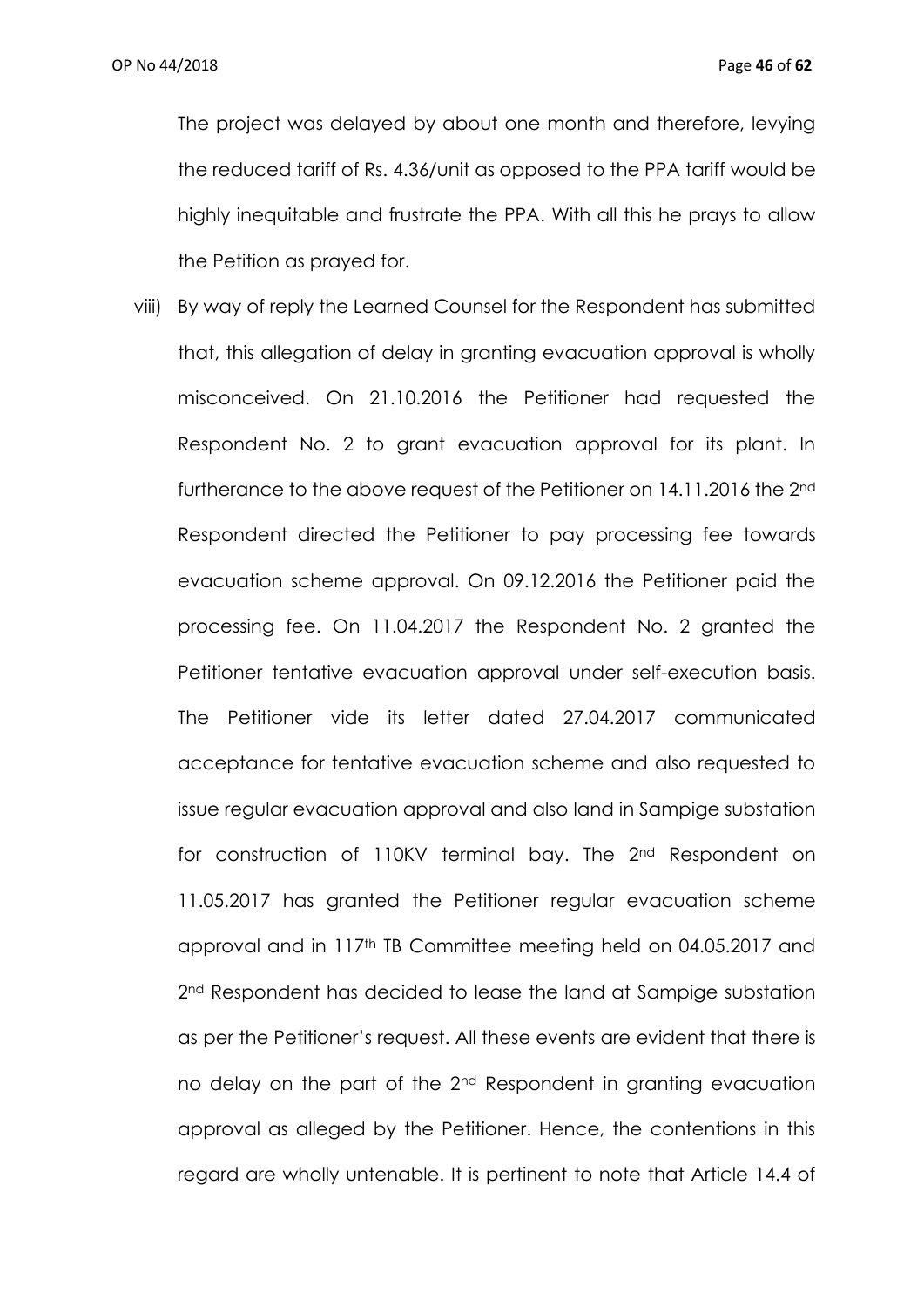PPA clearly states that unavailability, late delivery or change in cost of the plant machinery equipment cannot be consider as a Force Majeure Event and the same cannot be the ground for extension of time. With this he prays to reject the prayer of the Petitioner.

ix) On perusal of the records, it appears that, the Petitioner has applied for Project Evacuation Approval of its full capacity of 20 MW from 110 KV SC Sampige 110KV/11KV substation on 21.10.2016 [Annexure-G to the Amended Petition] i.e., a mere one week from the effective date of 14.10.2016 with all the required documents. On 14.11.2016, KPTCL responded to Petitioner's letter, dated 21.10.2016, requesting the Petitioner to deposit the processing fee (Annexure-R2 furnished by the 2<sup>nd</sup> Respondent). On 09.12.2016, in response to KPTCL's letter, dated.14.11.2016, the Petitioner paid the Evacuation Processing Fee, KREDL Facilitation Fee, and submitted the KERC letter, dated 14.10.2016, through which KERC instructed the parties to enter into a supplemental PPA with the correct Taluk name**.** (Annexure-R3 furnished by the 2nd Respondent). The Petitioner thereafter on its own diligence brought to the notice of KPTCL that it had wrongly mentioned the name of its SPV while applying for project evacuation vide letter, dated 17.03.2017 (Annexure-R4 furnished by the 2nd Respondent), and submitted the correct details to the KPTCL/2nd Respondent. The Petitioner was thereafter granted tentative evacuation approval by a letter, dated 11.04.2017 (Annexure-H to the Amended Petition). Therefore, that KPTCL/2nd Respondent took time about six months twenty days to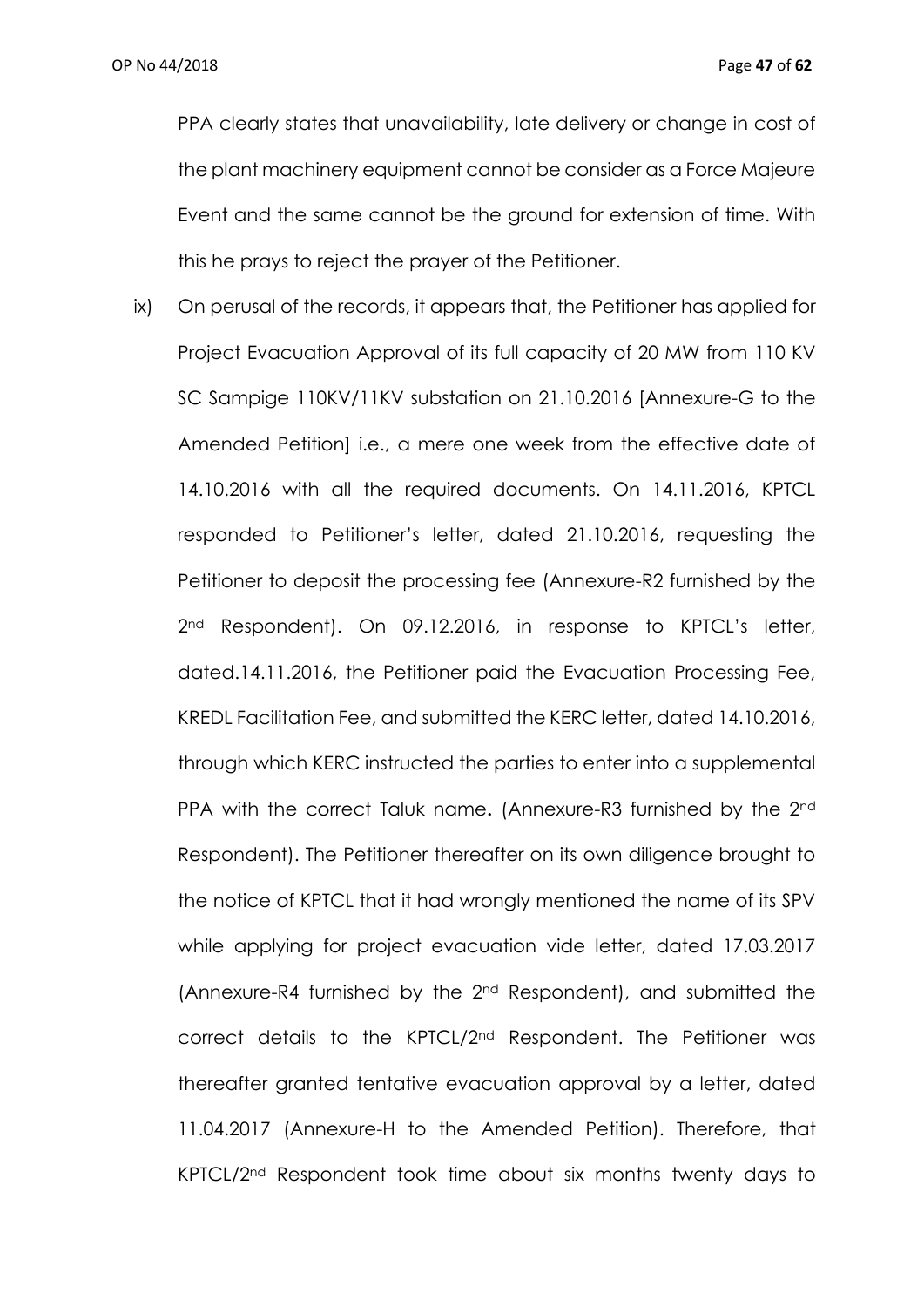respond to the Petitioner's application for Project Evacuation even though the Petitioner had provided all required documents and data to KPTCL/2nd Respondent in its application.

x) In the letter, dated 11.04.2017 (Annexure-H to the Amended Petition), KPTCL/2nd Respondent stated that the sub-stations studied for feasibility in Turuvekere Taluk, Tumkur District were 110/11 KV Mayasandra s/s for 10 MW and 110/11 KV Nonavinkere S/s for 10 MW. It was also stated that the 1200 MW tenders were not called based on the feasibility report furnished by KPTCL. Then it is clear from the letter, dated 11.04.2017, that the Petitioner had provided all required information in its application, dated 21.10.2016. The delay was due to the lack of a feasibility study to ensure availability of evacuation facilities for 20 MW projects in all Turuvekere Taluk, Tumkur district. As per Annexure-J (filed in the Amended Petition) dated 27.04.2017 the Petitioner has sought for land inside the substation for construction of the terminal bay and sought regular evacuation approval and spare space inside the substation to terminate the power generated from the proposed Project. The Petitioner was granted the regular evacuation scheme by a letter, dated 11.05.2017 (Annexure-K to the Amended Petition) by KPTCL/2nd Respondent. The Petitioner was granted land inside the Sampige S/s along with the Regular Evacuation Approval on 11.05.2017 (Annexure-K to Amended Petition). The Petitioner completed the land acquisition process, and obtained the various consents required within a period of about three months from the date of the Regular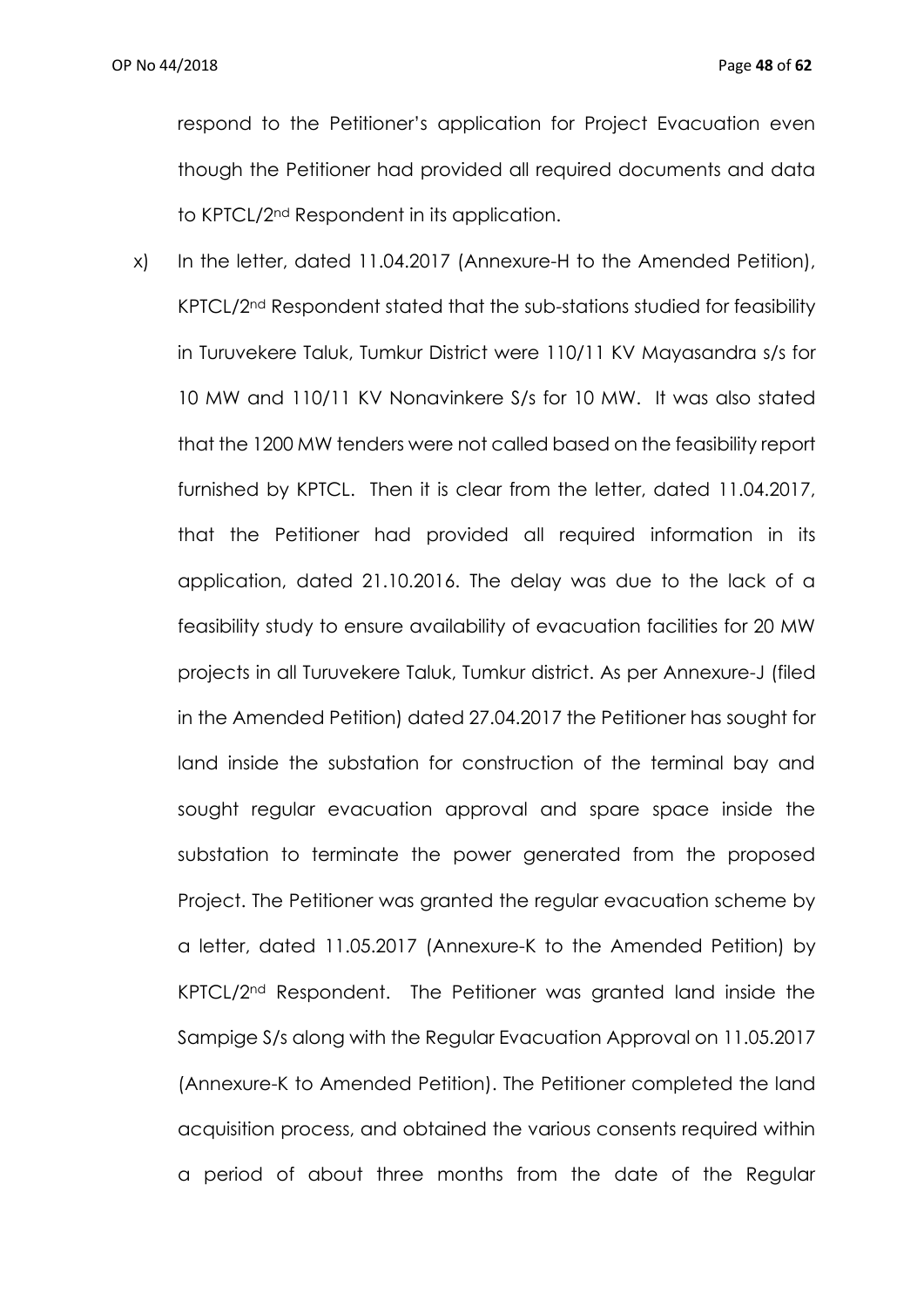Evacuation Approval. In the 117<sup>th</sup> TB Committee meeting held on 04.05.2017, the Respondent No. 2 has decided to lease the land at 110/11 KV Sampige Sub-Station as per the Petitioner's request. The Petitioner in its Additional Affidavit has stated that, it lost its slot for manufacturing of the Transformer directly due to the delay in PE Approvals, and the consequent delay in land acquisition. The Petitioner's vendor agreed to manufacture the transformer on priority and dispatch it from their factory on or before 15.01.2017.

- xi) The Petitioner made all efforts to obtain connectivity in a time bound manner. The Petitioner provided all required documents along with its application, within one week after Effective Date on 14.10.2016. KPTCL acknowledged that the petitiioner vide letter dated 27.04.2017 (Annexure-J filed with the Amended Petition) had approached KPTCL seeking evacuation for the present project. Accordingly, the Petitioner had achieved all Condition Precedents as on 02.06.2017 (Annexure-L filed with the Amended Petition). The KPTCL/2nd Respondent caused inordinate delay in grant of project evacuation approval on account of lack of a feasibility study being conducted by itself.
- xii) The following events would go to show the enormous delay in execution of the project: -

#### **Table 1**

| SI.<br>No. | Date       | <b>Description of the documents</b>                         | <b>Annexures</b>                            |
|------------|------------|-------------------------------------------------------------|---------------------------------------------|
|            | 23.05.2016 | PPA signed between the Petitioner<br>and the 1st Respondent | "D" filed along<br>with Amended<br>Petition |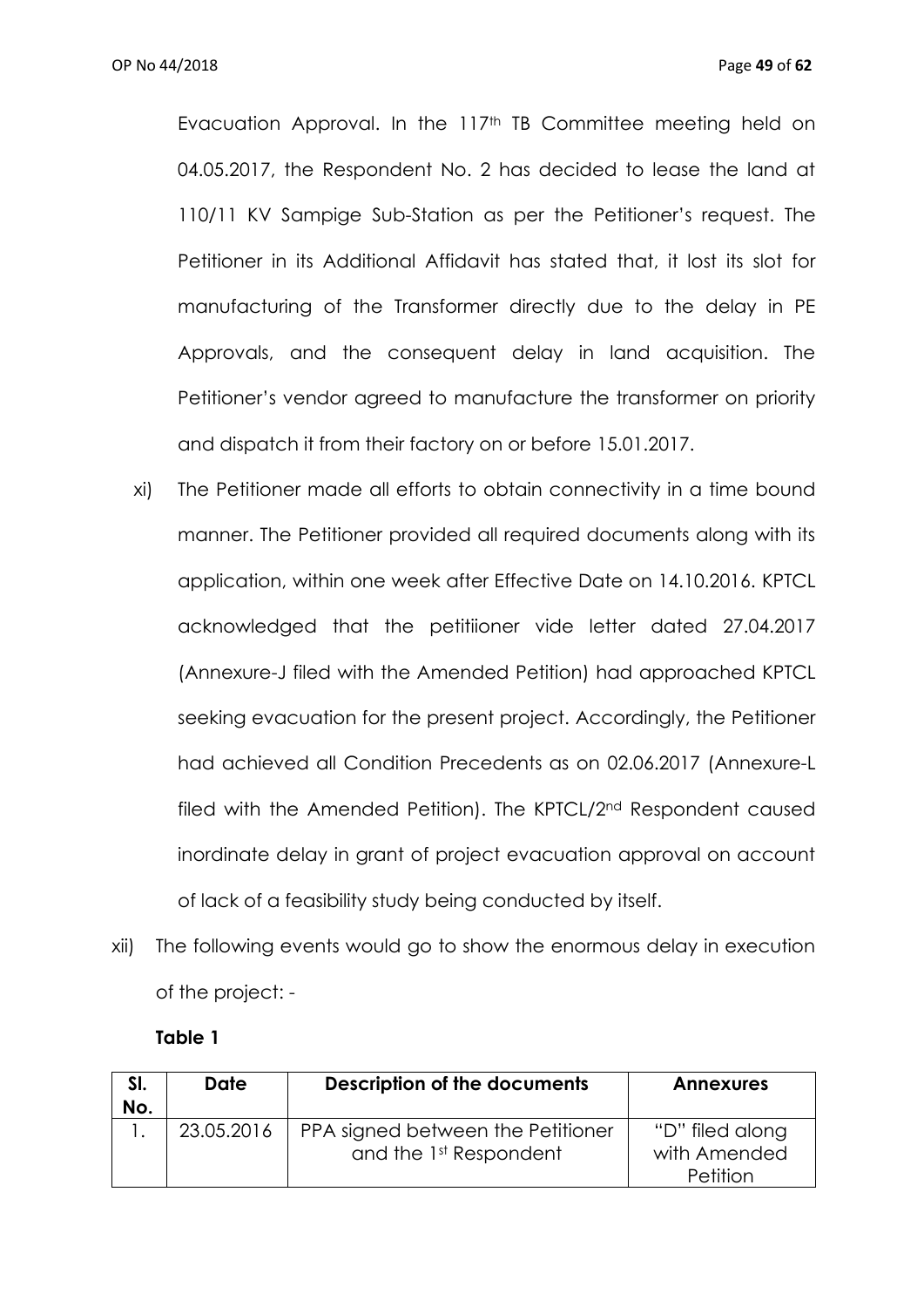| 2.  | 14.10.2016 | KERC Approval for PPA 23.05.2016                                                                                                                                                                                                 | "E" filed along<br>with Amended<br>petition                                                          |
|-----|------------|----------------------------------------------------------------------------------------------------------------------------------------------------------------------------------------------------------------------------------|------------------------------------------------------------------------------------------------------|
| 3.  | 21.10.2016 | Application given by the Petitioner<br>to KPTCL for Regular evacuation<br>approval at Turuvekere Taluk,<br><b>Tumkuru District</b>                                                                                               | "G" filed along<br>with Amended<br>Petition                                                          |
| 4.  | 14.11.2016 | Letter written by KPTCL to the<br>Petitioner regarding remittance of<br>processing fee and furnishing<br>documents                                                                                                               | "R2" filed along<br>with Objections of<br>the 2nd<br>Respondent                                      |
| 5.  | 12.12.2016 | Letter written by Petitioner to the<br>KPTCL for having made processing<br>fee along with required documents<br>with a request to issue Regular<br><b>Evacuation Approval</b>                                                    | "R3" filed along<br>with Objections of<br>the 2nd<br>Respondent                                      |
| 6.  | 11.04.2017 | Tentative evacuation approval was<br>granted                                                                                                                                                                                     | "H" filed along<br>with Amended<br>Petition                                                          |
| 7.  | 27.04.2017 | Letter written by Petitioner to the<br><b>KPTCL accepting Tentative</b><br>Evacuation Scheme and further<br>requesting to give final evacuation<br>approval and also spare space<br>inside 110/11 KV Sampige KPTCL<br>Substation | "J" filed along<br>with Amended<br>Petition                                                          |
| 8.  | 11.05.2017 | Letter written by KPTCL to the<br>Petitioner regarding approval of<br>regular evacuation scheme for<br>proposed 20 MW (AC) solar project<br>in Turuvekere Taluk, Tumkuru District                                                | "K" filed along<br>with Amended<br>Petition                                                          |
| 9   | 04.05.2017 | 117th Land Sparing Committee<br>decided to spare land for<br>construction of 110 KV bay on<br>lease basis                                                                                                                        | In Para 5 of the<br>Written Submission<br>made by the<br>Respondent No. 1<br>& 2 dated<br>15.11.2021 |
| 10. | 08.12.2017 | Commissioning Certificate issued<br>by Executive Engineer (Ele), TL & SS<br>Division, KPTCL, Tumkuru certifying<br>that the project was commissioned<br>on 13.11.2017                                                            | "Q" filed along<br>with Amended<br>Petition                                                          |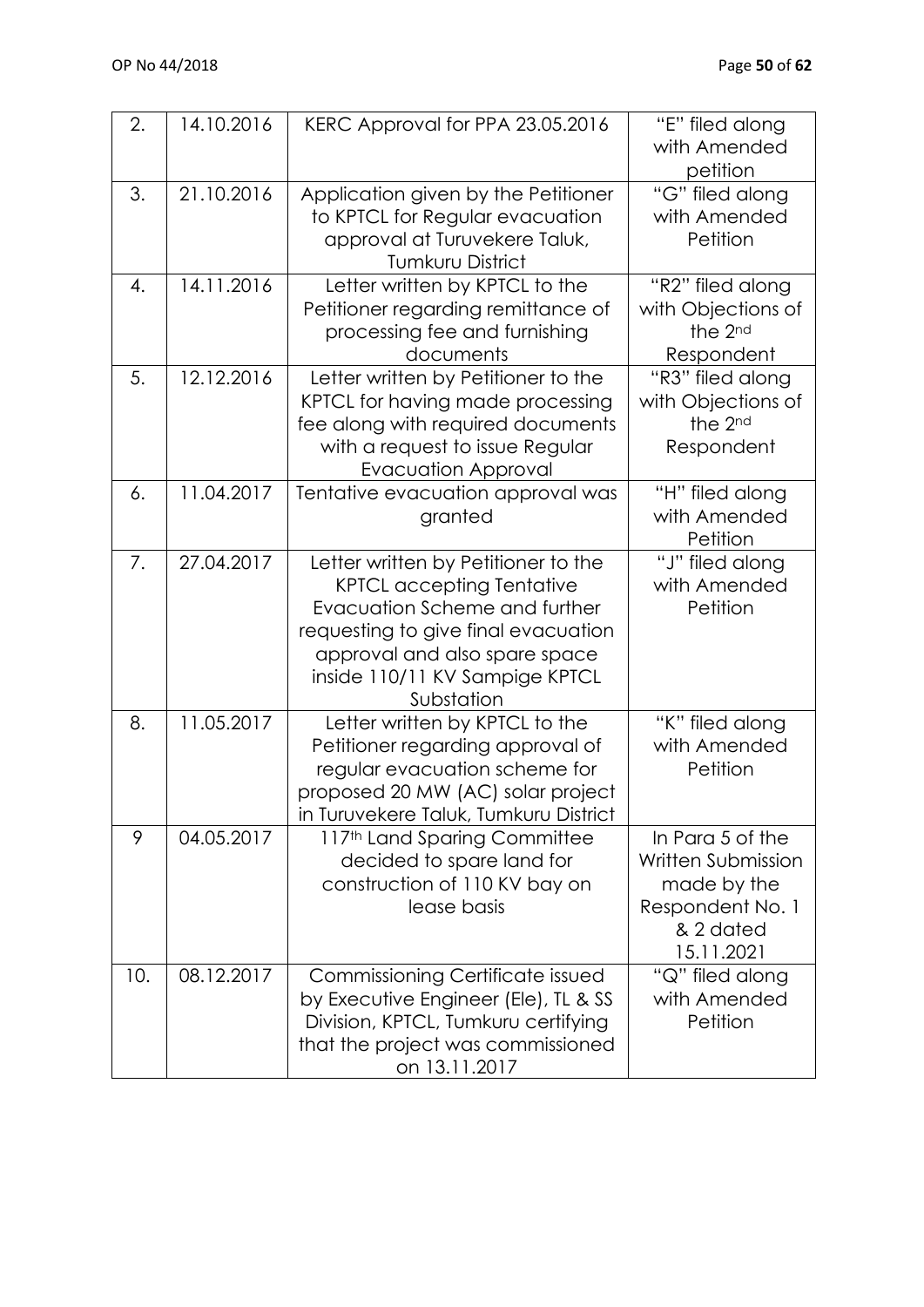### **Table 2**

| SI. | The difference of Period shown in Annexure-G    | <b>Days</b> |
|-----|-------------------------------------------------|-------------|
| No. | (filed with Amended Petition) and               |             |
|     | <b>Annexure-H (filed with Amended Petition)</b> |             |
|     | 21.10.2016 to 31.10.2016                        | 11 days     |
| 2.  | November 2016                                   | 30 days     |
| 3.  | December 2016                                   | 31 days     |
| 4.  | January 2017                                    | 31 days     |
| 5.  | February 2017                                   | 28 days     |
| 6.  | March 2017                                      | 31 days     |
| 7.  | 01.04.2017 to 11.04.2017                        | 11 days     |
|     | 173 days                                        |             |

The above events would show that KPTCL took about 173 days for grant of the evacuation approval from the date of application the Petitioner could not go ahead with the execution of the project as planed because of delays in getting evacuation approval and sparing land by the 2nd Respondent within time which led to delay in the commissioning the plant.

- 21) The petitioner vide letter dated 25.09.2017 requested 1st Respondent BESCOM for extension of time for achieving completion of the project and BESCOM granted extension time upto 13.11.2017 and the project was commissioned on 13.11.2017 as evidenced from the Commissioning certificate issued on 08.12.2017.
- 22) During the course of arguments, the Learned Counsel for the Petitioner in support of his arguments, he has relied upon the judgement rendered by Hon'ble APTEL in the case of Chennammagathihalli Solar Power Project Vs BESCOM in appeal No. 351/2018 dated 14.09.2020 and Sirwar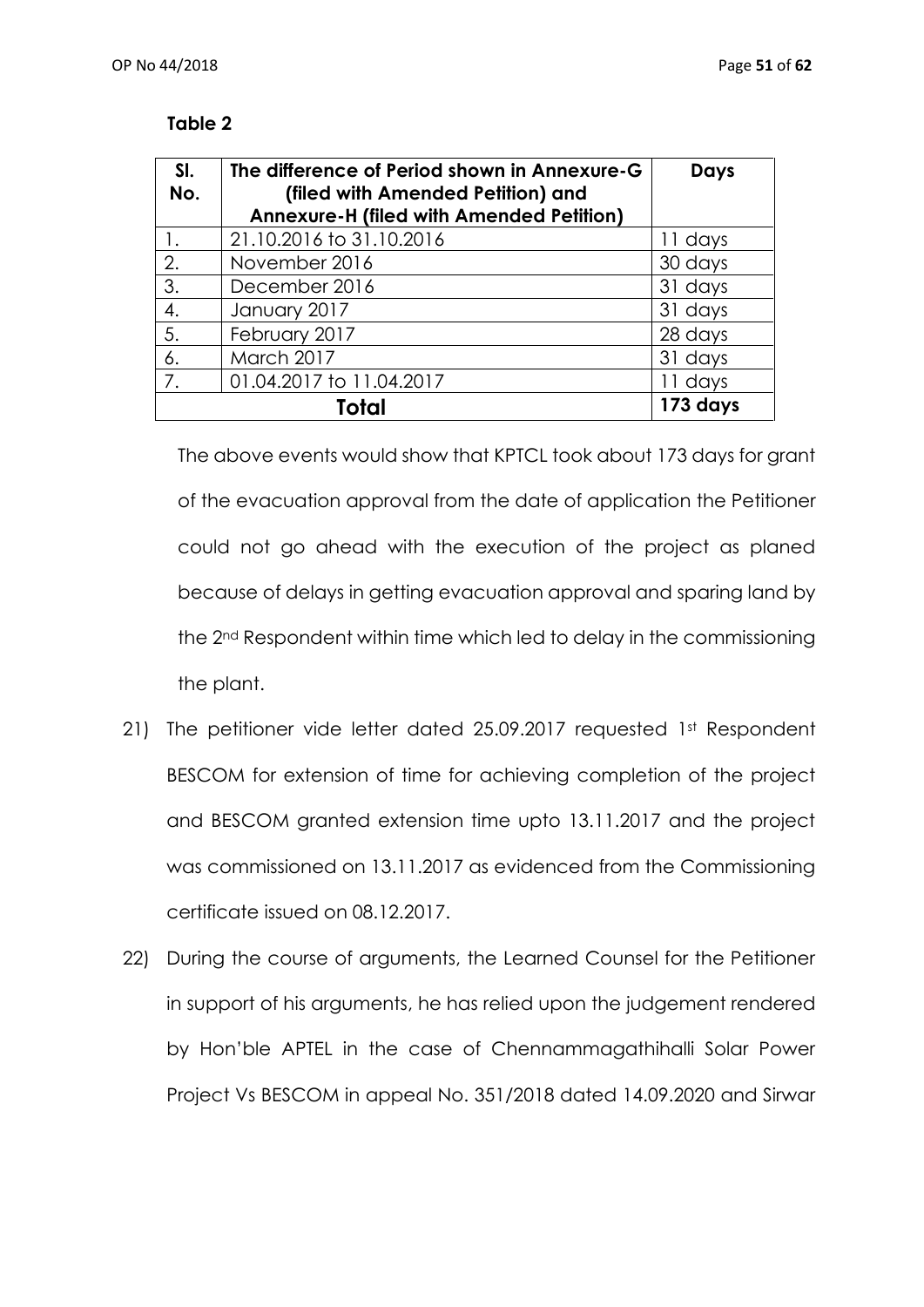Renewable Energy Private Limited Vs KERC & Others in appeal No. 245/2019 dated 12.08.2021.

23) We have perused the above judgements, in the case of Chennammagathihalli Solar Power Project Vs BESCOM in appeal No. 351/2018 dated 14.09.2020, the Hon'ble APTEL has held as: -

> *"8.10) Regarding force majeure events, Clause 8.3 of PPA, it is noted that under sub-clause (vi), it is provided that "inability despite complying with all legal requirements to obtain, renew or maintain required licenses or legal approvals" will also attribute to force majeure. In view of these provisions under the PPA, we are of the opinion that the delay in receiving various approvals / clearances by the Govt. and its instrumentalities which were beyond the control of the Appellants should also be treated as an event of force majeure under sub-clause (vi) of clause 8.3 which has directly and severely affected the execution of the solar projects. To be more specific, if the approval for land conversion is received on last day of September, 2016, it becomes extremely difficult to achieve COD on 03.01.2017 as envisaged under the PPA. Moreover, the grant of extension of the Scheduled COD was accorded by Govt. of Karnataka and in turn, by first Respondent after complying with due procedures and applying its diligence and prudence under the four corners of the PPA and not beyond."*

> *"8.15) In view of the above, we are of the considered opinion that considering facts and circumstances of the matter, the 1st Respondent was justified in extending COD up-to 6 months as per the relevant provision (Clause 2.5) of the PPA. Besides, it is also crystal clear that the approvals/clearances from various Government instrumentalities were accorded after considerable delays (of 7-8 months) which in turn attributed to delay in Commissioning of the Solar Projects. As these approvals were beyond the control of the Appellants, the State Government and 1st Respondent have rightly considered them as an event of Force Majeure and accordingly granted approval for COD extension."*

> *"9.1) Having regard to the deliberations and our analysis, as stated supra, we are of the opinion that there was nothing wrong on the part of KERC to Suo motto interfere in*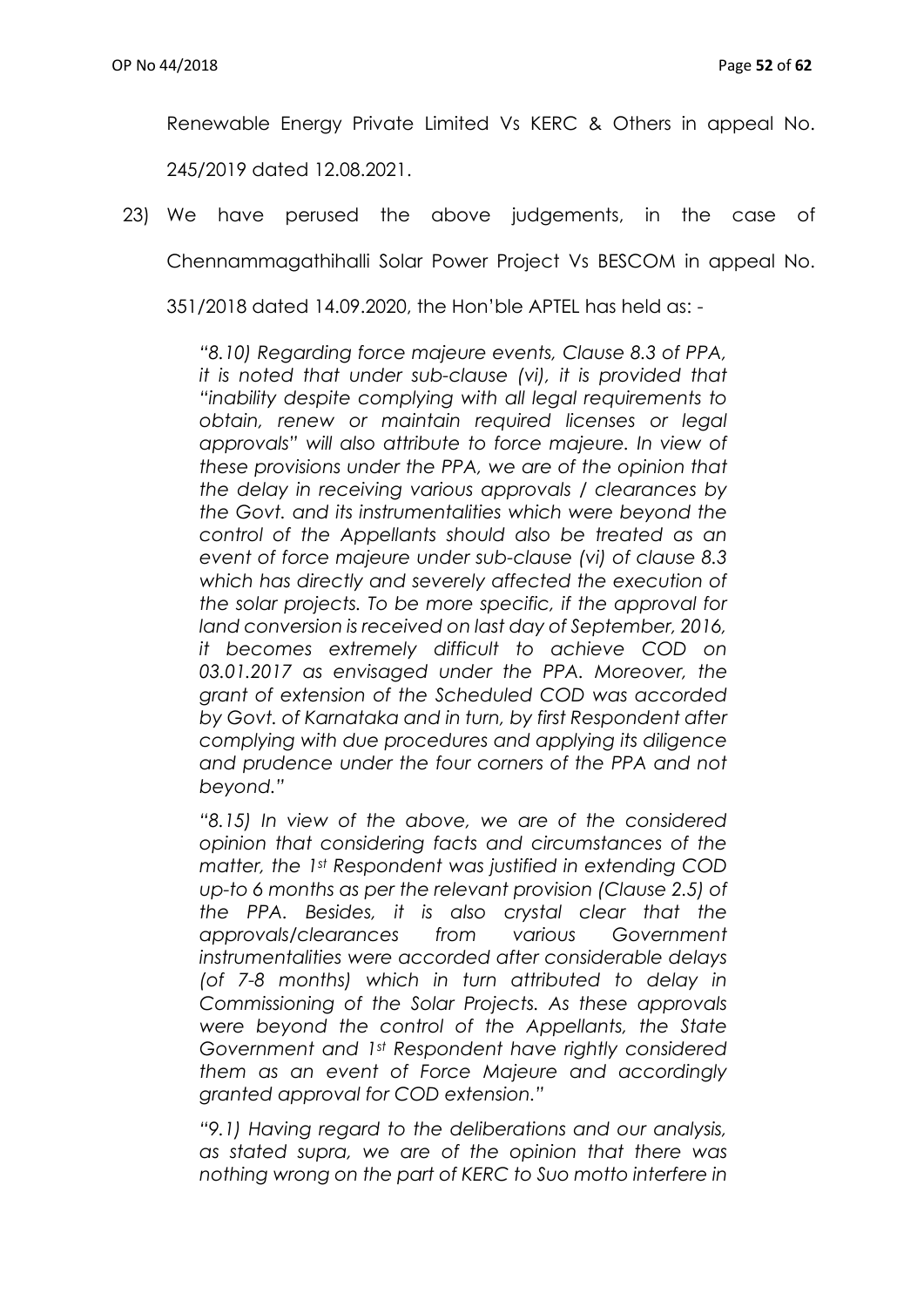*the matter. As being a State Regulator, it has jurisdiction to look into affairs of ESCOMS in purchase and supply of powers in the larger interest of Consumers. However, as the COD extension was granted under the signed PPA between the parties and after applying, due diligence in the matter considering all prevailing facts and matrix of events, the State Commission ought to have considered the same and approved so as to meet the ends of justice. Needless to mention that the PPA' Terms & Conditions were duly approved by the State Commission which crystallized the rights of the parties."*

24) We have also perused the judgement, in the case of Sirwar Renewable

Energy Private Limited Vs KERC & Others in appeal No. 245/2019 dated

12.08.2021, in which the Hon'ble APTEL has relied on the judgement of

Channammagathihalli Solar Power Project Vs BESCOM in appeal No.

351/2018 and also held as: -

*"93) What we note from the above dates is that the delay in obtaining evacuation approval, delay in obtaining the equipment from MEIL, the sole approved seller of the equipment by KPTCL, delay in approval of the diagrams have caused delay to commission the project. None of these delays are attributable to the negligence to the Appellant. On the other hand, the list of dates mentioned above clearly indicates that the Appellants were exercising due care and diligence to pursue various authorities to secure the approvals/sanctions in time. For no fault of the Appellants, the approvals by one authority or the other got delayed, which is beyond the control of the Appellants. The scheme which was envisaged to benefit the farmers turned out to be a curse, since the Appellants were compelled to run from pillar to pose to obtain these approvals apart from entering in to several litigations to get their rights resolved."*

*"94) We are of the opinion that none of the delays was at the instance of Appellants and it was only on account of delay in securing these approvals from Governmental Instrumentalities. Therefore, in accordance with PPA terms and conditions, the Appellants are entitled for extension of time for commissioning of the project and since the commissioning of the project is extended, they are entitled*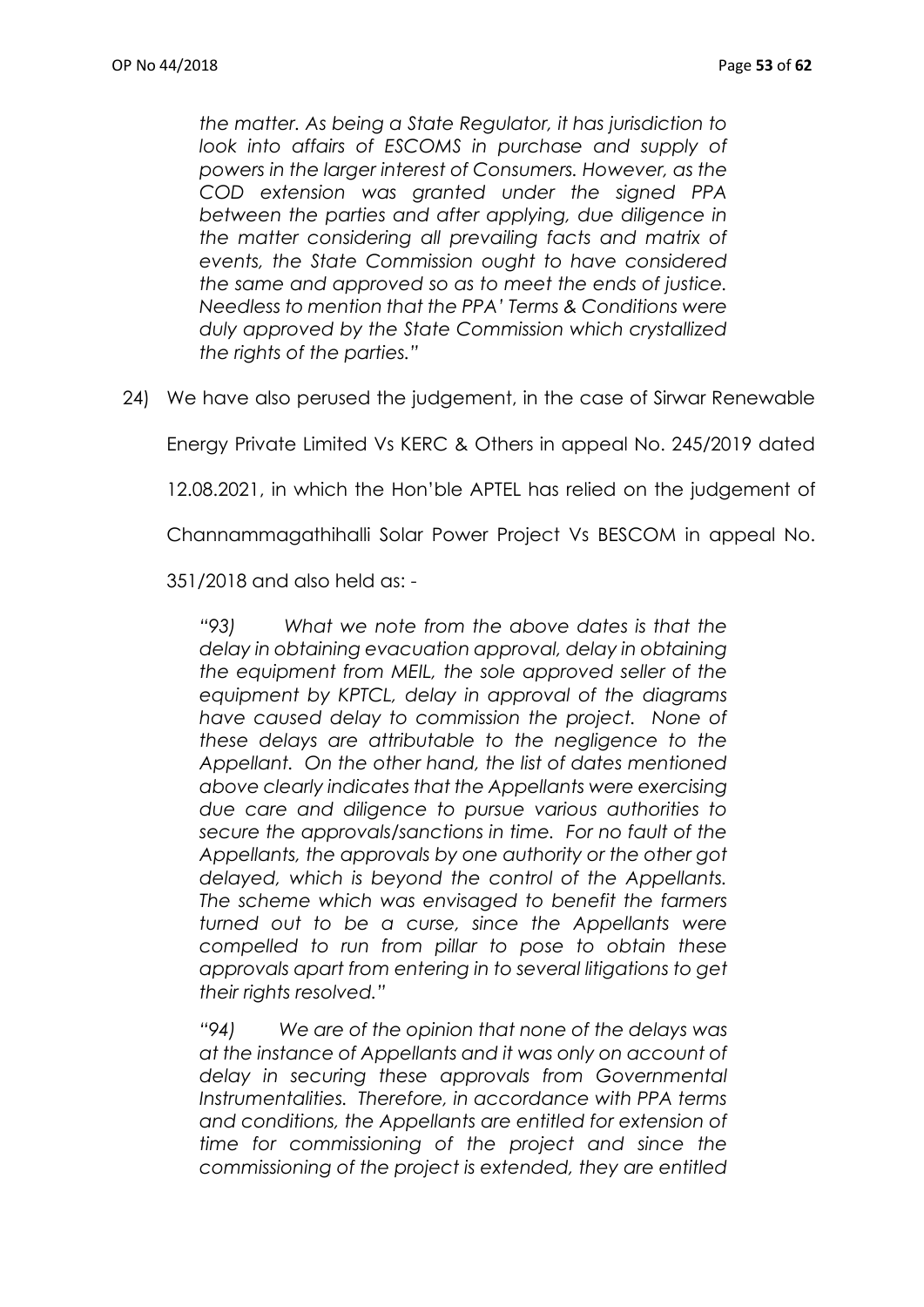*for tariff at agreed rate i.e., Rs.8.40 per unit, so also they are not liable to pay any damages. They are not liable to pay other liquidated Damages. Over and above this, they were constrained to commission the project and receive reduced tariff. The Appellants are also entitled for late payment surcharge in terms of PPA."*

*"95) In terms of the Articles and various Clauses especially Clause 6.4 of the PPA, if the amounts are due, not paid in time, the Solar Developer is entitled for late payment surcharge. Since the delay was not an account of the Appellants and they did commission the solar plant within the extended SCOD, we are of the opinion that they are entitled for late payment surcharge. Similarly, since there was no deficit on the part of the Appellants in any manner, they are not liable to pay Liquidated Damages or any other damages."*

*"96) We are aware that number of appeals are filled pertaining to solar projects in Karnataka under Farmers Scheme. We also note that in some cases, the Application for conversion of agriculture land was submitted two or three months or may be six months after approval of PPA. We take judicial notice as discussed in Appeal No 160 of 2020 (Clearsky matter) that having regard to the nature of the solar plants to be developed by the farmers between 1 MW to 3 MWs, which required land conversion orders from revenue authorities, which has elaborate process consuming lot of time, the State Government in fact opined that there would be deemed conversion for such solar projects. However, in spite of such expression, the guidelines to be followed by the revenue authorities for granting deemed conversion orders in favour of the solar plant developers were not clear and though the farmers approached revenue department, the concerned officers seem to have replied that they have not received guidelines in that regard. We also notice that even the guidelines came to be issued much later. Though this fact was not pleaded in all the appeals, but the guidelines in this regard issued by the State Government is common which was delayed and not intimated to the concerned authorities, we are of the opinion that such confusion pertaining to deemed conversion procedure has also led to delay in either approaching the concerned revenue authority for conversion of agriculture land or even if they had approached, the conversion order was granted with much delay."*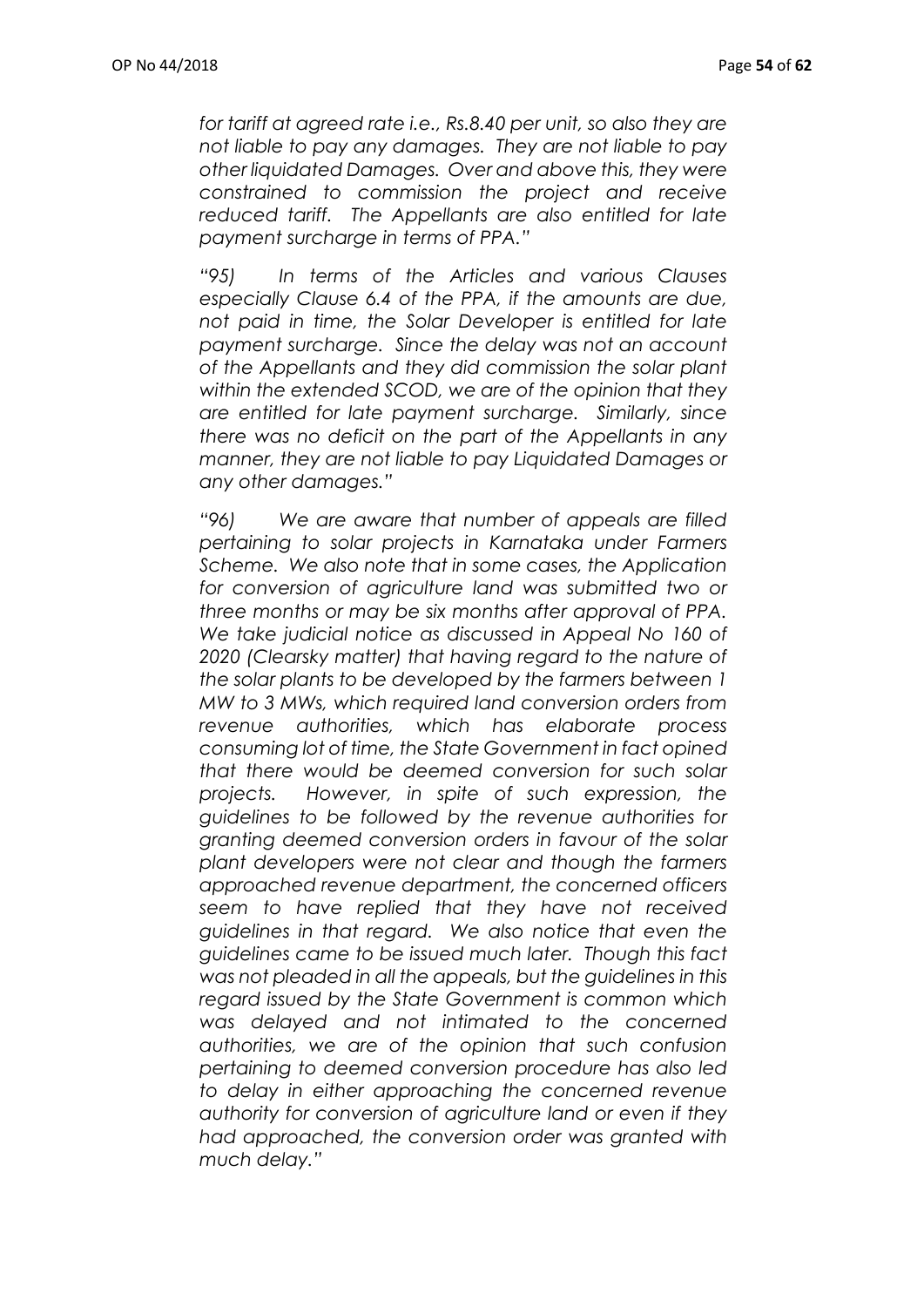*"97) Apparently, the scheme was meant to benefit small and holding farmers, who could establish solar plants between 1 MW to 3 MWs. This also definitely requires business prudence apart from minimum knowledge in the field concerned. As per the policy, the establishment of solar plant was to be in the agricultural land. On account of restrictions to use agricultural land for non-agricultural purpose, conversion of agricultural land use is a must. In terms of Karnataka Revenue Act, it has laborious process to get conversion of agricultural land into non-agricultural one. To establish solar power plant, it is not just conversion of agricultural land permission, but several other approvals/consent/permissions were required."*

*"98) Till SPV was established, it was the individual Appellant i.e., SPD who had to run from office to office to secure required approvals/consents. Having regard to laborious process to secure these permissions from various Government instrumentalities, it would have been a wise decision to have infrastructure under one roof (like single window agency) to get all these clearances which would have saved lot of time for the establishment of these small solar power plants in question. Since either the SPD or SPV had to run from office to office situated at different places to secure approval and permission which would have not have been possible to secure on any one particular day also seems to have caused hardship and delay in procuring the approvals, be it and conversion or power evacuation and grid connectivity or safety certificate from CEIF etc. To apply for conversion of land to non-agriculture purpose itself, more than 13 documents are required, which have to be secured not from single place but various departments of Government. The scheme which was expected to be a boon to the farmers seems to have become a bane."*

The findings given by the Hon'ble APTEL in the above judgements are aptly applicable to the case on hand thereby, the Petitioner is entitled for extension of time on the ground that the delay caused in granting approval of evacuation scheme/Bay allotment as Force Majeure Event.

25) During the course of arguments, the Learned Counsel for the Petitioner has submitted that, he has placed all the communications sent to the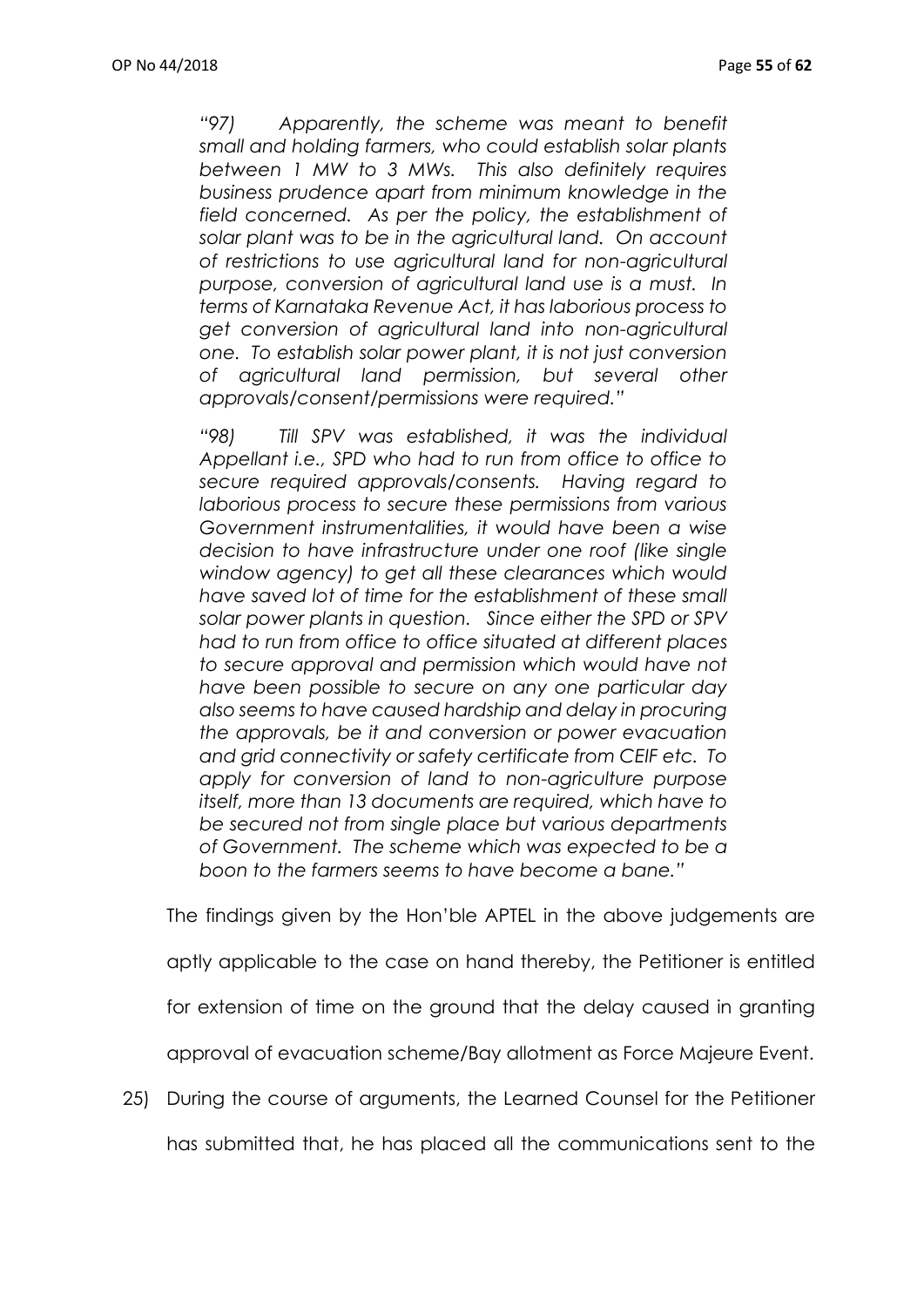Respondents intimating them on the Force Majeure Events affecting the timely commissioning of the project. But the 1st Respondent has issued a letter to the Petitioner dated 17.11.2017 communicating the approval of BESCOM to commission the project on or before 13.11.2017 subject to certain conditions. Thereby, the allegations of the Respondents that no Force Majeure notice was given by the Petitioner are baseless and false.

26) As per Clause 14 'Force Majeure' of the PPA (Annexure-R to the main Petition) is described as under: -

*"ARTICLE 14: FORCE MAJEURE*

- *14.3 Force Majeure*
	- *14.3.1 A 'Force Majeure' means any event or circumstances or combination of events including those stated below which wholly or partly prevents or unavoidably delays an Affected Party in the performance of the obligations under this Agreement, but only if and to the extent that such events or circumstances are not within the reasonable control, directly or indirectly, of the Affected Party and could not have been avoided if the Affected Party had taken reasonable care or complied with Prudent Utility Practices:*
	- *a) act of God, epidemic, extremely adverse weather conditions, lightning, earthquake, landslide, cyclone, flood, volcanic eruption, chemical or radioactive contamination or ionizing radiation, fire or explosion (to the extent of contamination or radiation or fire or explosion originating from a source external to the Site);*
	- *b) an act of war (whether declared or undeclared), invasion, armed conflict or act of foreign enemy, blockade, embargo, riot, insurrection, terrorist or military action, civil commotion or politically motivated sabotage;*
	- *c) compulsory acquisition in national interest or expropriation of any Project Assets or rights of the Developer or of the Contractors;*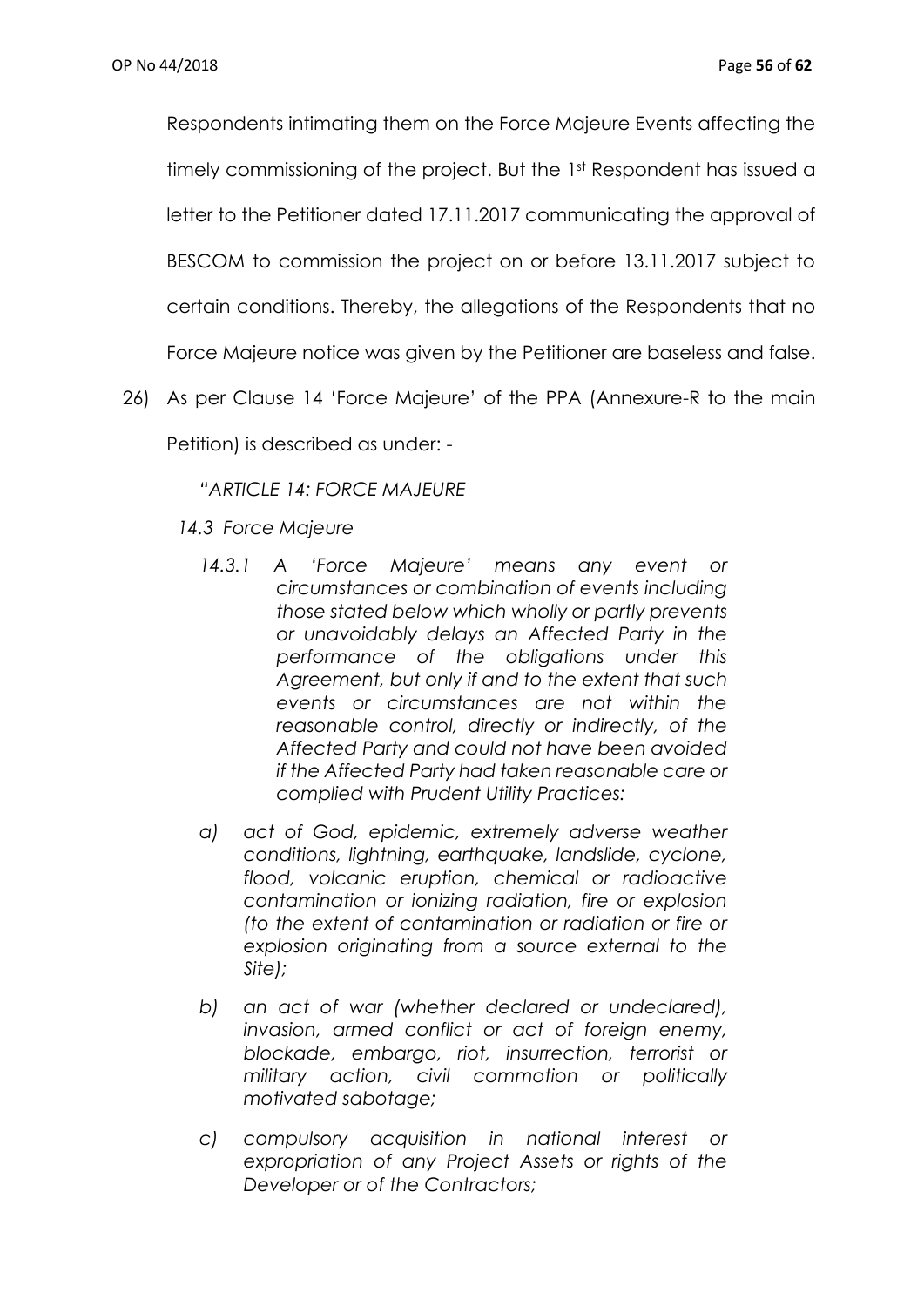- *d) any judgement or order of any court of competent jurisdiction or statutory authority made against the Developer in any proceedings for reasons other than (i) failure of the Developer to comply with any Applicable Law or Applicable Permit, or (ii) on account of breach of any Applicable Law or Applicable Permit or of any contract, or (iii) enforcement of this Agreement, or (iv) exercise of any of its rights under this Agreement by the Government or*
- *e) unlawful or unauthorized or without jurisdiction revocation of, or refusal to renew or grant without valid cause, any clearance, license, permit, authorization, no objection certificate, consent, approval or exemption required by the Developer or any of the Contractors to perform their respective obligations under this Agreement and the Project Agreements; provided that such delay, modification, denial, refusal or revocation did not result from that Developer's or any Contractor's inability or failure to comply with any condition relating to grant, maintenance or renewal of such clearance, license, authorization, no objection certificate, exemption, consent, approval or permit.*
- *14.4 Force Majeure Exclusions*
- 14.4.1 Force Majeure shall not include (i) any event or *circumstance which is within the reasonable control of the Parties and (ii) the following conditions, except to the extent that they are consequences of an event of Force majeure:*
- *a) Unavailability, late delivery, or changes in cost of the plant, machinery, equipment, materials, spare parts or consumables for the Power Project;*
- *b) Delay in the performance of any Contractor, sub-Contractor or their agents;*
- *c) Non-performance resulting from normal wear and tear typically experienced in power generation materials and equipment;*
- *d) Strikes at the facilities of the Affected Party;*
- *e) Insufficiency of finances or funds or the agreement becoming onerous to performs and*
- *f) Non-performance caused by, or connected with, the Affected Party's:*
	- *I. Negligent or intentional acts, errors or omissions;*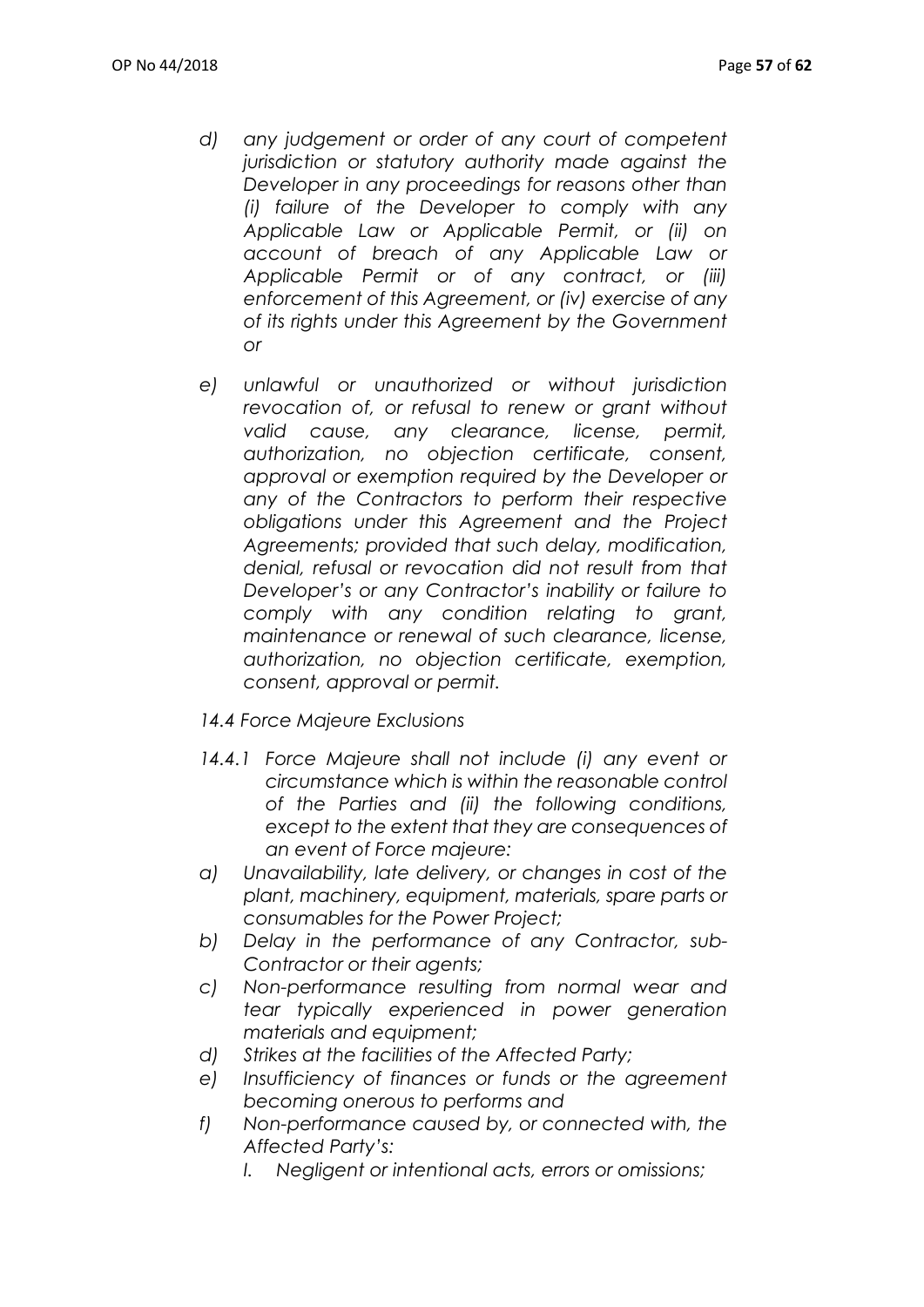- *II. Failure to comply with an Indian Law; or*
- *III. Breach of, or default under this Agreement.*

## *14.5 Notification of Force Majeure Event*

14.5.1 The Affected Party shall give notice to the other *Party of any event of Force Majeure as soon as reasonably practicable, but not later than seven (7) days after the date on which such Party knew or should reasonably have known of the commencement of the event of Force Majeure. If an event of Force Majeure results in a breakdown of communications rendering it unreasonable to give notice within the applicable time limit specified herein, then the Party claiming Force Majeure shall give such notice as soon as reasonably practicable after reinstatement of communications, but not later than one (1) day after such reinstatement.*

*Provided that such notice shall be a pre-condition to the Affected Party's entitlement to claim relief under this Agreement. Such notice shall include full particulars of the event of Force Majeure, its effects on the Party claiming relief and remedial measures proposed. The Affected Party shall give the other Party regular (and not less than monthly) reports on the progress of those remedial measures and such other information as the other Party may reasonably request about the Force Majeure Event.*

*14.5.2 The Affected Party shall give notice to the other Party of (i) the cessation of the relevant event of Force Majeure; and (ii) the cessation of the effects of such event of Force Majeure on the performance of its rights or obligations under this Agreement, as soon as practicable after becoming aware of each of these cessations.*

As per the above provisions the affected party shall give notice to the

other party of any event of Force Majeure as soon as reasonably

practicable, but not later than 7 days after the date on such party knew

or should reasonably have known of the commencement of event of

Force Majeure.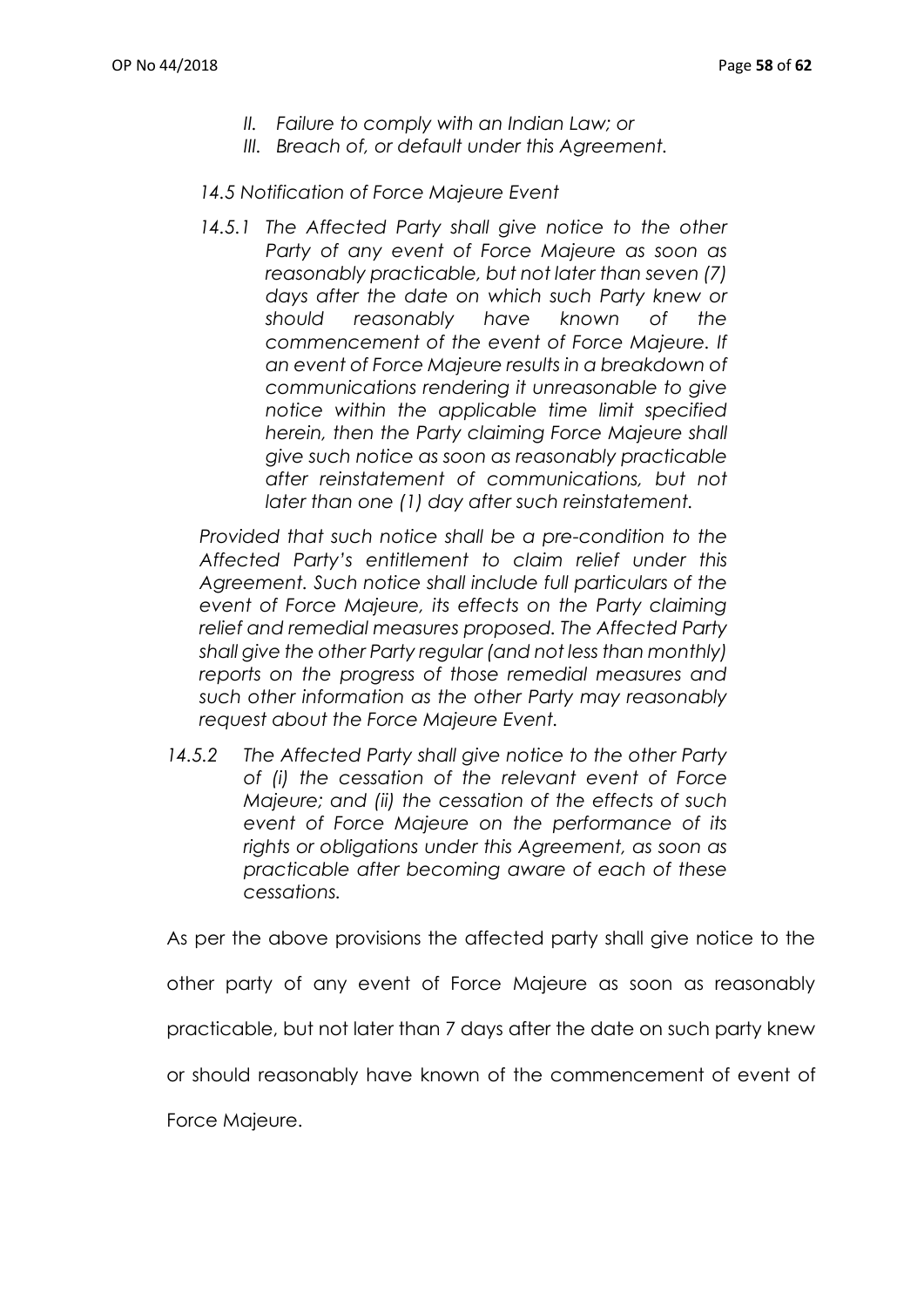- 27) On perusal of the letter written by the Petitioner to the BESCOM dated 25.09.2017 (Annexure-N to the Amended Petition) shows that the Petitioner has requested for extension of the Scheduled Commissioning Date for 20 MW (AC) Solar Power Project in Turuvekere Taluk Tumkuru District narrating several factors like demonetization, PE approval, GST and also there had been inordinate delay in obtaining several consents and permits from the appropriate Government Departments and harsh weather conditions etc., and requested to extend time line for SCOD by a period of 30 days.
- 28) On perusal of the letter written by KERC to the BESCOM dated 04.10.2017 (Annexure-R1 filed by the 1st Respondent along with objections)it is observed that the KREC directed BESCOM to informing developers to file a Petition before the Commission after successful commissioning of the project with all the relevant grounds/documents for justifying their claims for extension of time under Force Majeure conditions of the PPA if so advised. Further the Commission has also directed the BESCOM should take similar action instead of individually writing to the Commission for clarification in similar cases, in respect of development of 1200 MW Solar Power Project in 60 Taluks. On perusal of Annexure-R (filed along with Amended Petition) a letter written by BESCOM to the Petitioner dated 17.11.2017 it can be seen that BESCOM has approved to commission the project on or before 13.11.2017 subject to certain conditions. In this letter (in reference No. 4) the 1st Respondent has based reliance on the guidelines given by the KERC through a letter dated 04.10.2017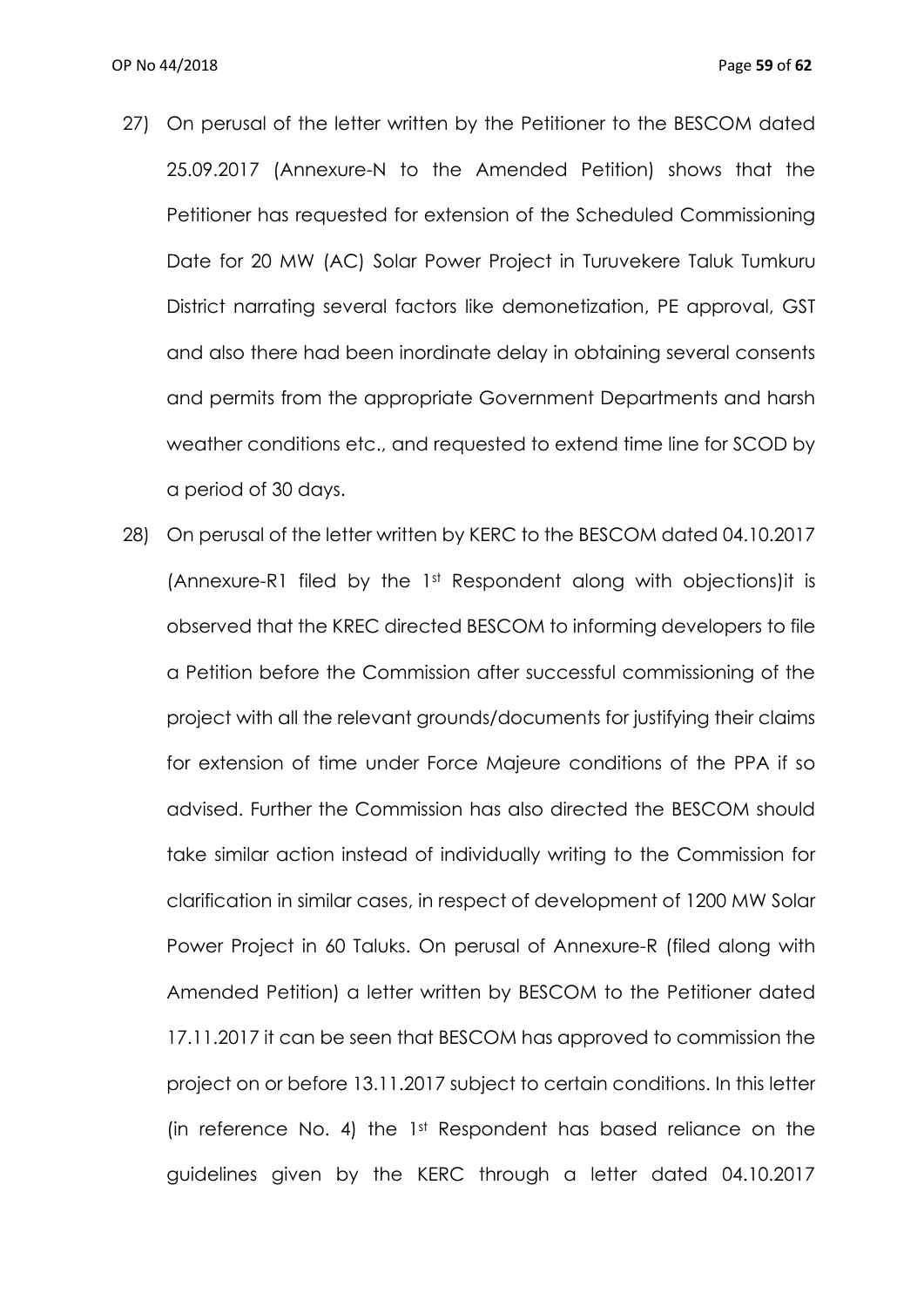(Annexure-R1 filed by the 1st Respondent along with objections). However, the Petitioner has commissioned the project on 13.11.2017 as per Annexure-R (filed along with Amended Petition) and also approached the KERC for an order of extension of time as per conditions mentioned in it.

- 29) All these documents establish that the Petitioner had complied with the provisions under Clause 14.5.1 of PPA. Though the Respondents have taken contention that the Petitioner has not followed strictly the Clauses of Force Majeure as per PPA. As stated above BESCOM has extended the time line considered the request of the petitioner. Thereby, to this extent of the arguments addressed by the Learned Counsel for the Respondents holds no water.
- 30) In this regard we rely upon the judgement passed by the Hon'ble APTEL, New Delhi in Appeal No. 38/2019 dated 12.08.2021 between Hirehalli Solar Power Project LL.P & Another Vs BESCOM & Another, in which the Hon'ble APTEL has held in para 50 as: -

*"It is also submitted that, this Tribunal in "Chamundeshwari Electricity Supply Company Ltd. Vs Saisudhir Energy (chitradurga) Pvt. Ltd" reported in 2018 SCC On Line APTEL 65 had held that no formal issuance of Notice is required in cases of force majeure events."*

Further the Petitioner has also produced Commissioning Certificate (Annexure-Q to the Amended Petition) dated 08.12.2017 which shows he had commissioned the project on 13.11.2017.

31) In view of the discussions made above and also in **Para 20 (c)(xii) (at** 

**Page No. 51 Table-2)** the tables disclose delay of 173 days for evacuation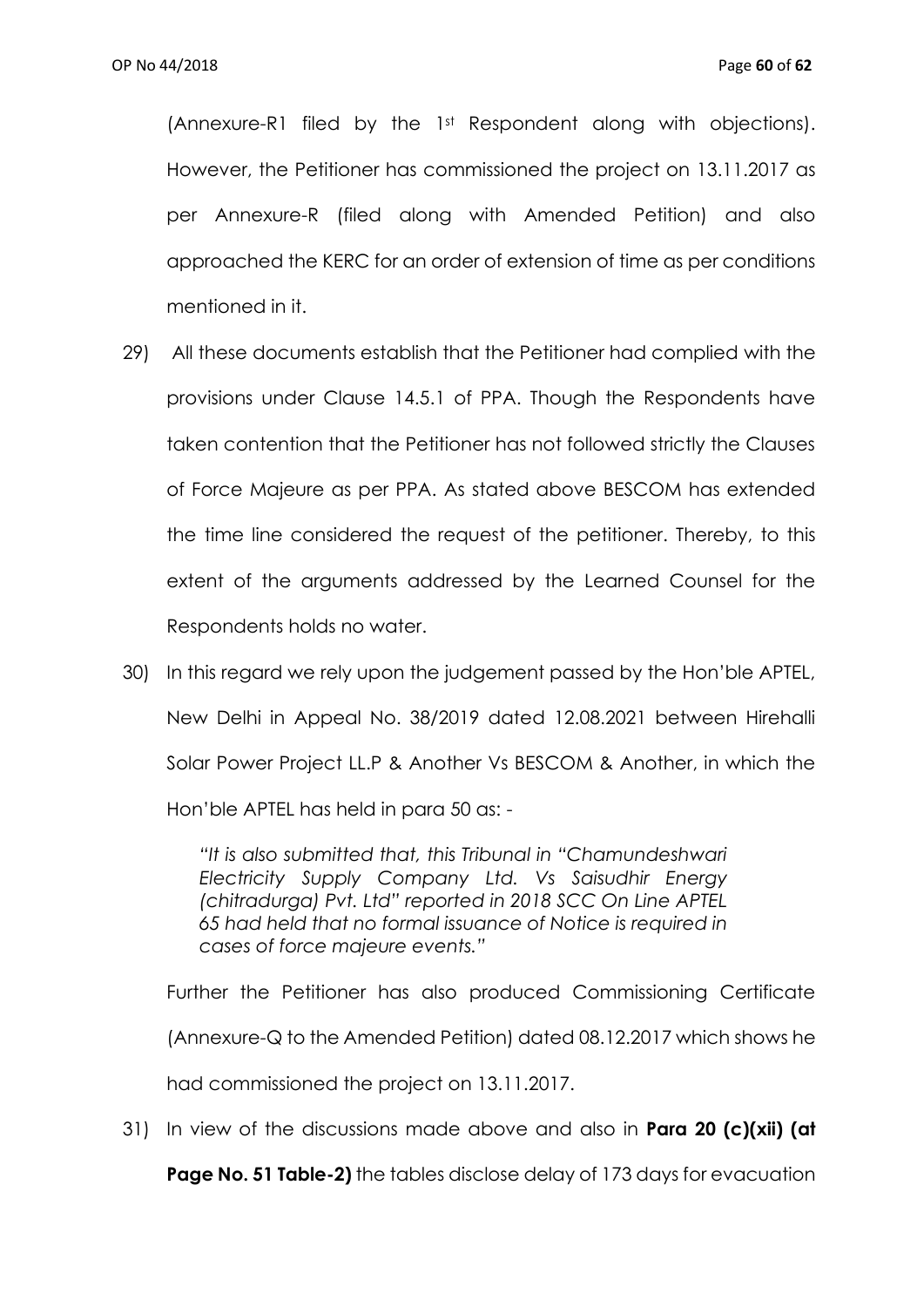approval, the prayer of the Petitioner falls within the parameters as discussed under Force Majeure events and in the present case on hand the Petitioner has suffered delay in issuing evacuation approval and introduction of GST Law, has commissioned the project on 13.11.2017. As per observations made herein above judgements relied by the Counsel for the Petitioner and the grounds urged by the Petitioner in the Petition, the delay fall under the Clause of Force Majeure as described in the PPA. With this we answer Issue No. 1 in affirmative by holding that the Petitioner is entitled for extension of time upto 13.11.2017.

- 32) **Issue No. 2:** For what relief the Petitioner is entitled to?
- 33) As per discussions made herein above paragraphs, and also answering issue No. 1 in affirmative by holding that the Petitioner is entitled for extension of time upto 13.11.2017, the petitioner is entitled for the tariff as agreed in clause 12.1 of the PPA. As per the findings given by the Hon'ble APTEL in its judgement dated 28.02.2020 in Appeal No. 340/2016 between Azure Sunrise Private Limited Vs Chamundeshwari Electricity Supply Corporation Limited, the tribunal has held that "once extension of Scheduled Commissioning Date is approved, the question of reduced tariff does not arise". Hence, the Petitioner is entitled for Rs. 4.84/kWh tariff.
- 34) As stated above, once the SCOD is extended by the Respondent the revised SCOD is to be reckoned for determining the Tariff as well as liquidated damages. Since the time extended upto 13.11.2017, the